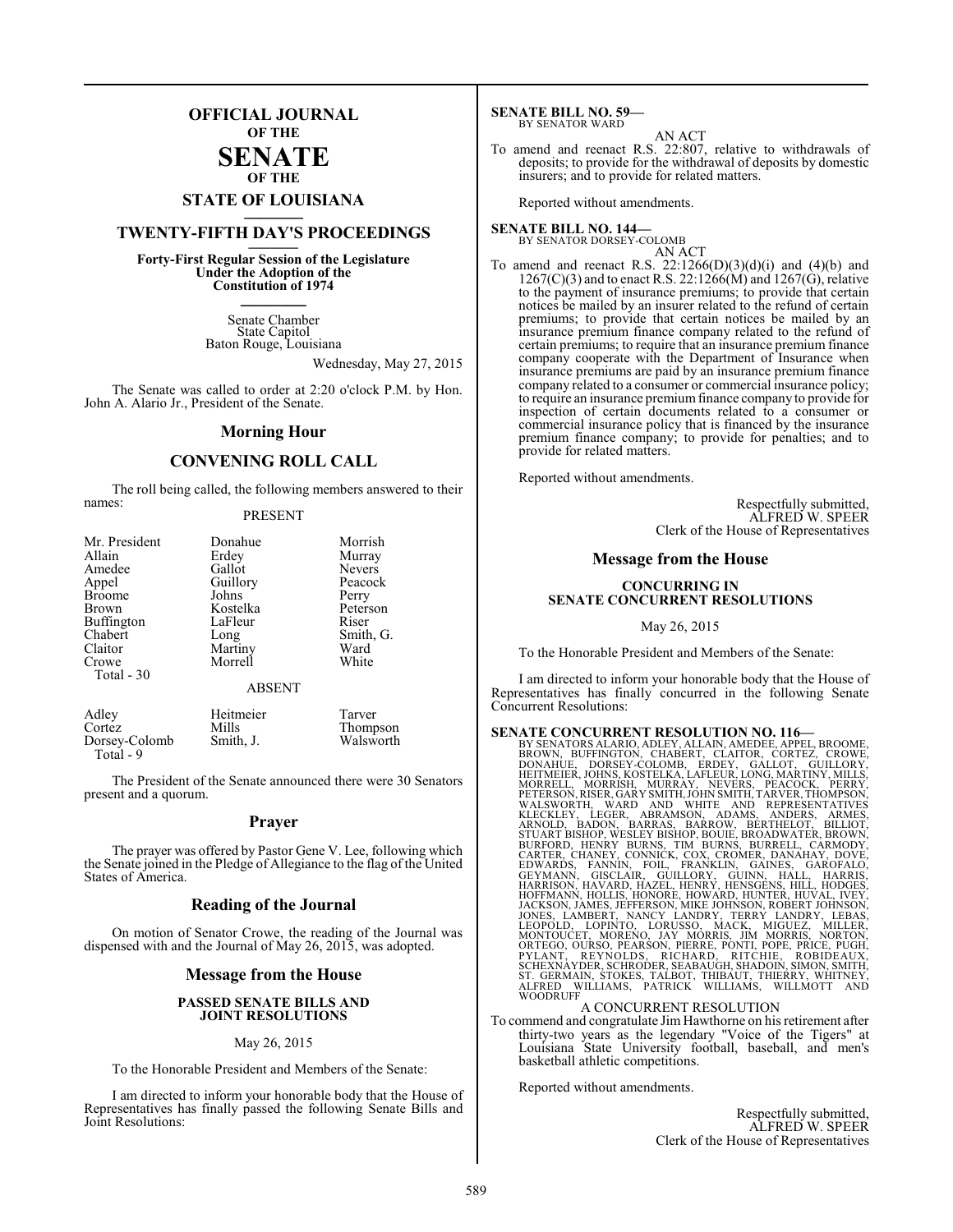## **Page 2 SENATE 25th DAY'S PROCEEDINGS**

### **Introduction of Senate Resolutions**

**SENATE RESOLUTION NO. 152—**

BY SENATOR CROWE A RESOLUTION

To re-create the Lower Pearl River Basin Ecosystem Study Commission which was created pursuant to Senate Resolution No. 159 of the 2014 Regular Session of the Legislature.

The resolution was read by title and placed on the Calendar for a second reading.

#### **SENATE RESOLUTION NO. 153—** BY SENATOR MURRAY

A RESOLUTION

To express the sincere condolences of the Senate of the Legislature of Louisiana upon the death of Irvin Jules Briant Jr.

The resolution was read by title and placed on the Calendar for a second reading.

### **SENATE RESOLUTION NO. 154—** BY SENATOR MURRAY

A RESOLUTION

To commend Dr. Norman Francis on his many years of outstanding service and dedication to Xavier University of Louisiana.

The resolution was read by title and placed on the Calendar for a second reading.

### **SENATE RESOLUTION NO. 155—**

BY SENATOR WALSWORTH A RESOLUTION

To designate the month of May as "Foster Care Month" in Louisiana.

The resolution was read by title and placed on the Calendar for a second reading.

### **Introduction of Senate Concurrent Resolutions**

### **SENATE CONCURRENT RESOLUTION NO. 117—** BY SENATOR CROWE

A CONCURRENT RESOLUTION

To extend the Louisiana Balance of Powers Study Commission which was created pursuant to SCR No. 113 of the 2013 Regular Session.

The resolution was read by title and placed on the Calendar for a second reading.

### **Senate Resolutions on Second Reading**

#### **SENATE RESOLUTION NO. 147—** BY SENATOR MURRAY

A RESOLUTION

To commend New Orleans firefighter Roddrick C. Harrison for his heroic actions in saving lives and combating a major fire in an inhabited dwelling in the French Quarter.

On motion of Senator Murray the was read by title and adopted.

#### **SENATE RESOLUTION NO. 148—** BY SENATOR MORRISH

A RESOLUTION

To commend St. John Vianney Church on its 75th anniversary.

On motion of Senator Morrish the resolution was read by title and adopted.

### **SENATE RESOLUTION NO. 149—**

BY SENATOR LONG A RESOLUTION

To commend Margaret Berry upon being named president of the Louisiana Philanthropic Education Organization byChapterAG in Natchitoches, Louisiana.

On motion of Senator Long the resolution was read by title and adopted.

#### **SENATE RESOLUTION NO. 151—** BY SENATOR MORRELL

A RESOLUTION

To create the Sex-Selection Abortion Task Force to study the gender ratio of babies born in Louisiana and to ensure elimination of gender-based discrimination.

The resolution was read by title and referred by the President to the Committee on Judiciary B.

### **Message from the House**

### **ASKING CONCURRENCE IN HOUSE BILLS AND JOINT RESOLUTIONS**

### May 26, 2015

To the Honorable President and Members of the Senate:

I am directed to inform your honorable body that the House of Representatives has finally passed and asks your concurrence in the following House Bills and Joint Resolutions:

| HB No. 42  | HB No. 168 | HB No. 249 |
|------------|------------|------------|
| HB No. 356 | HB No. 364 | HB No. 380 |
| HB No. 392 | HB No. 447 | HB No. 464 |
| HB No. 841 | HB No. 843 | HB No. 316 |
| TID M. 466 |            |            |

HB No. 466

Respectfully submitted, ALFRED W. SPEER Clerk of the House of Representatives

### **House Bills and Joint Resolutions on First Reading**

- HOUSE BILL NO. 42—<br>BY REPRESENTATIVES JONES, ABRAMSON, ANDERS, ARMES, ARNOLD, BADON, BARRAS, BARROW, BERTHELOT, BILLIOT, WESLEY BISHOP, BOUIE, BROADWATER, EROWN, HENRY BURNS,<br>BURRELL, CARMODY, CARTER, CHANEY, COX, DANAHAY, AN ACT
- To enact R.S. 11:542.2, 883.4, 1145.3, and 1331.2, to authorize payments funded by state retirement system experience accounts to certain retirees and beneficiaries of such systems; to provide qualifications for receipt of such payments; to provide relative to the amount of such payments; and to provide for related matters.

The bill was read by title and placed on the Calendar for a second reading.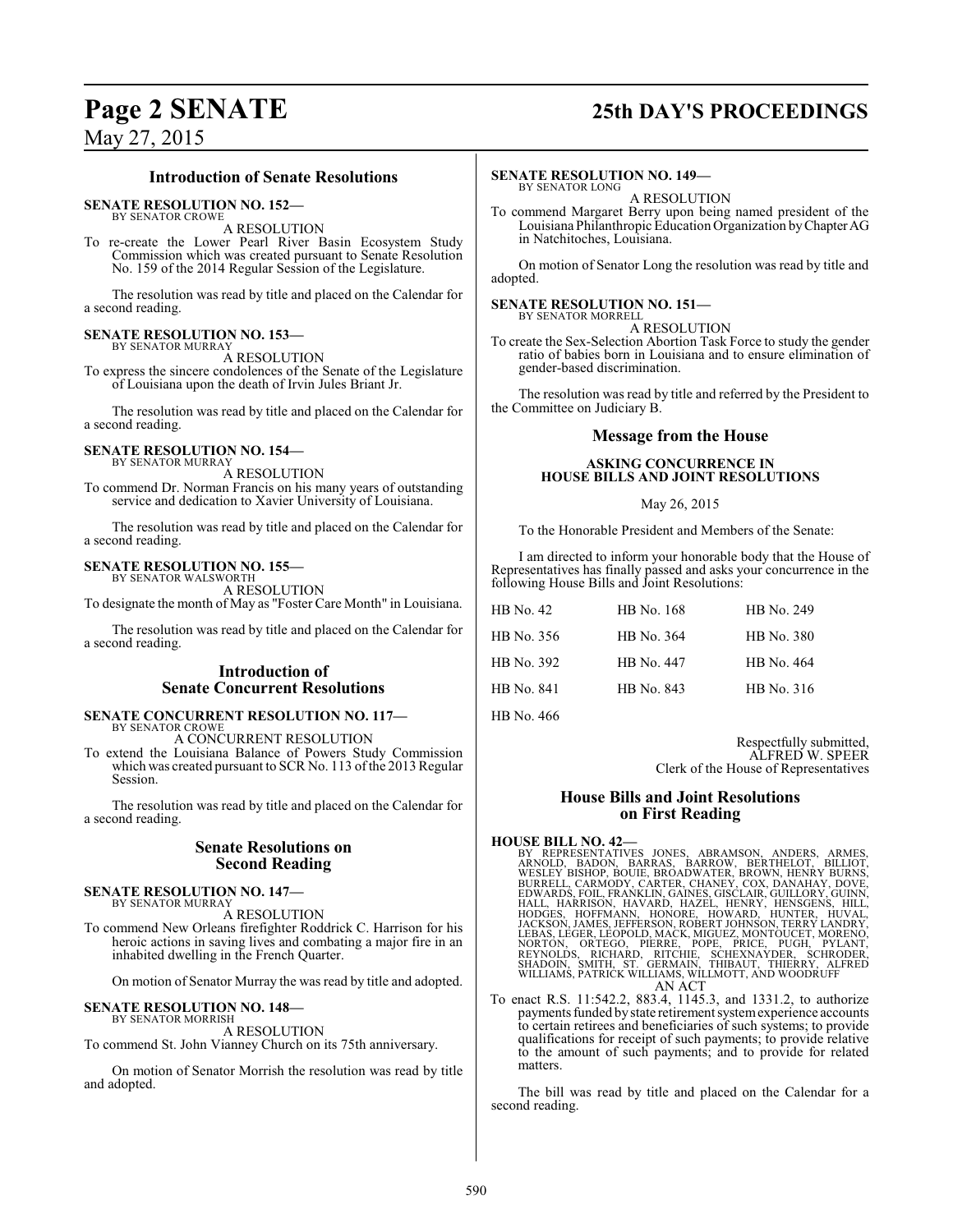# **25th DAY'S PROCEEDINGS Page 3 SENATE**

# May 27, 2015

**HOUSE BILL NO. 168—**

BY REPRESENTATIVE CARTER AN ACT

To enact R.S. 17:3351.20, relative to tuition and fees for graduate, professional, and other postbaccalaureate programs at public postsecondary education institutions; to authorize certain public postsecondary education management boards to adjust tuition, fees, and fee amounts; charged forsuch programs; to provide for applicability; to provide limitations; and to provide for related matters.

The bill was read by title and placed on the Calendar for a second reading.

#### **HOUSE BILL NO. 249—** BY REPRESENTATIVE LEGER

AN ACT

To amend and reenact R.S. 47:854(B), relative to the excise tax on tobacco; to extend the excise tax exemption for samples of certain tobacco products; to provide for an effective date; and to provide for related matters.

The bill was read by title and placed on the Calendar for a second reading.

**HOUSE BILL NO. 316—** BY REPRESENTATIVE PONTI

AN ACT

To amend and reenact R.S. 6:1037(A)(introductory paragraph) and (1) and  $1040(A)$  and  $(B)(1)$ , relative to licensing fees applicable to money transmission agents; to increase investigation fees; to increase annual license renewal fees; and to provide for related matters.

The bill was read by title and placed on the Calendar for a second reading.

### **HOUSE BILL NO. 356—**

BY REPRESENTATIVES PYLANT AND ADAMS AN ACT

To amend and reenact R.S. 33:1991(A)(1), relative to employees of fire departments; to provide relative to the applicability of provisions pertaining to wages and hours; and to provide for related matters.

The bill was read by title and placed on the Calendar for a second reading.

### **HOUSE BILL NO. 364—**

BY REPRESENTATIVE HALL

- AN ACT
- To amend and reenact R.S.  $33:2740.46(C)(1)$  and (3) and to enact R.S. 33:2740.46(C)(6), relative to the city of Alexandria; to provide relative to the Alexandria Central Economic Development District; to provide relative to the governing board of the district; to provide relative to the membership of the board; to provide relative to the appointment and terms of board members; and to provide for related matters.

The bill was read by title and placed on the Calendar for a second reading.

### **HOUSE BILL NO. 380—** BY REPRESENTATIVE HOLLIS

AN ACT

To amend and reenact R.S. 47:843(D)(1), 847(A) and (D)(1), and 849(B) and (C), relative to tobacco; to provide for requirements relative to stamped and unstamped cigarettes; to remove provisions of law authorizing tobacco dealers to retain stock for interstate sales without affixing stamps to that stock; to remove certain provisions regarding prima facia evidence of a violation of stamping provisions; to provide for requirements relative to products not listed on the attorney general's state directory; and to provide for related matters.

The bill was read by title and placed on the Calendar for a second reading.

### **HOUSE BILL NO. 392—**

BY REPRESENTATIVE LOPINTO AN ACT

To enact R.S. 15:1212 and 1212.1, relative to the Louisiana Commission on Law Enforcement and the Administration of Criminal Justice; to require the commission to create and maintain a database for deposit of information relative to law enforcement officers; to provide for the functions, powers, and duties of the commission relative to the database; to provide for reporting requirements relative to all law enforcement agencies throughout the state; to authorize the promulgation of rules and regulations; and to provide for related matters.

The bill was read by title and placed on the Calendar for a second reading.

**HOUSE BILL NO. 447—** BY REPRESENTATIVE MONTOUCET AN ACT

To enact R.S. 33:2495.3, relative to municipal fire and police civil service; to provide relative to persons selected for appointment to a position as an entry-level firefighter in certain municipalities; to provide relative to the start of the working test period; to require such persons to complete a fire training academy prior to the start of the working test period; and to provide for related matters.

The bill was read by title and placed on the Calendar for a second reading.

### **HOUSE BILL NO. 464—** BY REPRESENTATIVE TALBOT

AN ACT To enact amend and reenact R.S. 23:921(F)(2) and to enact R.S.  $23:921(F)(3)$ , relative to employment contracts; to provide for franchise relationships; to provide with respect to the status of employees in franchises; to provide for exceptions in applicability; and to provide for related matters.

The bill was read by title and placed on the Calendar for a second reading.

### **HOUSE BILL NO. 466—**

BY REPRESENTATIVE BARRAS AN ACT

To amend and reenact R.S. 51:1787(B)(3)(b), relative to incentives for businesses; to provide with respect to the enterprise zone program; to provide for certain eligibility requirements; to provide for applicability; to provide for effectiveness; and to provide for related matters.

The bill was read by title and placed on the Calendar for a second reading.

### **HOUSE BILL NO. 841— (Substitute for House Bill No. 251 by Representative Lopinto)**

BY REPRESENTATIVE LOPINTO AN ACT

To amend and reenact Code of Criminal Procedure Article 330.3, relative to bail for certain offenses involving domestic abuse; to provide relative to the contradictory hearing held prior to setting bail; to limit the types of offenses for which a contradictory hearing may be required prior to setting bail; to provide for the time period within which the hearing is required to be held; to provide relative to the factors the court shall consider in determining the conditions of bail and whether the defendant shall be held without bail; to provide for definitions; and to provide for related matters.

The bill was read by title and placed on the Calendar for a second reading.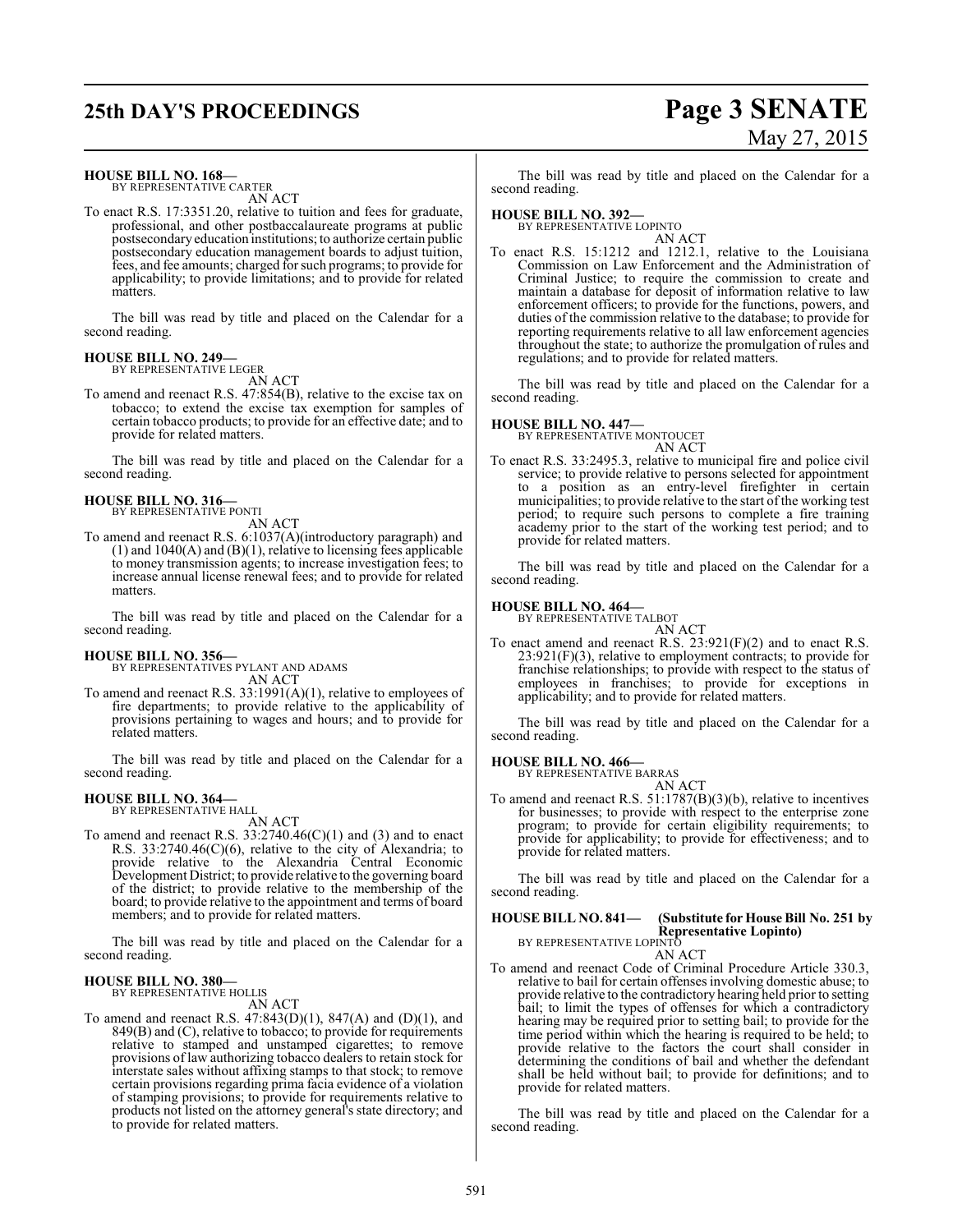# **Page 4 SENATE 25th DAY'S PROCEEDINGS**

May 27, 2015

### **HOUSE BILL NO. 843— (Substitute for House Bill No. 573 by Representative Hazel)** BY REPRESENTATIVES HAZEL, CARTER, CONNICK, IVEY, JACKSON,

SIMON, AND STOKES AN ACT

To amend and reenact R.S. 37:1267 and 1285(A)(12) through (14) and to enact R.S. 37:1285.2, relative to the powers and duties of the Louisiana State Board of Medical Examiners; to provide for a quorum; to define professional and medical incompetency and unprofessional conduct; to require promulgation of the procedures to be used for complaints, investigations, and adjudications; to require rulemaking progress reports; to provide for an effective date; and to provide for related matters.

The bill was read by title and placed on the Calendar for a second reading.

### **Message from the House**

### **ASKING CONCURRENCE IN HOUSE CONCURRENT RESOLUTIONS**

May 26, 2015

To the Honorable President and Members of the Senate:

I am directed to inform your honorable body that the House of Representatives has finally passed and asks your concurrence in the following House Concurrent Resolutions:

| <b>HCR No. 187</b> | <b>HCR No. 188</b> | <b>HCR No. 189</b> |
|--------------------|--------------------|--------------------|
| <b>HCR No. 191</b> | <b>HCR No. 192</b> |                    |

Respectfully submitted, ALFRED W. SPEER Clerk of the House of Representatives

### **House Concurrent Resolutions on First Reading**

### **HOUSE CONCURRENT RESOLUTION NO. 187—** BY REPRESENTATIVE ROBERT JOHNSON

A CONCURRENT RESOLUTION

To urge and request the Louisiana Department of Insurance to study the effects on insureds and healthcare providers ofthe increasing amount of deductibles and coinsurance obligations which are required by many of the health insurance products being offered to Louisiana citizens.

The resolution was read by title and placed on the Calendar for a second reading.

### **HOUSE CONCURRENT RESOLUTION NO. 188—** BY REPRESENTATIVE THIBAUT

A CONCURRENT RESOLUTION

To urge and request each nonpublic school approved by the State Board of Elementary and Secondary Education to consider storing auto-injectable epinephrine in the school office for use in cases of emergency and to adopt policies and procedures for such use.

The resolution was read by title and placed on the Calendar for a second reading.

### **HOUSE CONCURRENT RESOLUTION NO. 189—** BY REPRESENTATIVE GAROFALO A CONCURRENT RESOLUTION

To urge and request the Department of Transportation and Development to update the previously completed study of the feasibility of the construction of an additional Mississippi River bridge to provide a solution to traffic problems and enhance development and further assess the advisability of the construction of an additional Mississippi River bridge.

The resolution was read by title and placed on the Calendar for a second reading.

#### **HOUSE CONCURRENT RESOLUTION NO. 191—** BY REPRESENTATIVE LAMBERT

A CONCURRENT RESOLUTION

To urge and request the Louisiana Department of Transportation and Development to study the implementation of flashing yellow arrows at major intersections.

The resolution was read by title and placed on the Calendar for a second reading.

### **HOUSE CONCURRENT RESOLUTION NO. 192—** BY REPRESENTATIVE THIBAUT A CONCURRENT RESOLUTION

To commend fisheries biologist Mike Wood on his retirement after thirty-seven years of service at the Department of Wildlife and Fisheries and to thank him for his long-time service to the state of Louisiana and its citizens.

The resolution was read by title and placed on the Calendar for a second reading.

### **House Bills and Joint Resolutions on Second Reading**

## **HOUSE BILL NO. 34—** BY REPRESENTATIVE DOVE

AN ACT

To amend and reenact R.S. 16:11(A)(2), relative to the annual salary of certain assistant district attorneys; to allow for reallocation by certain district attorneys of salary amounts paid to assistant district attorneys; and to provide for related matters.

The bill was read by title and referred by the President to the Committee on Judiciary B.

### **HOUSE BILL NO. 114—**

BY REPRESENTATIVE BURFORD

AN ACT To amend and reenact R.S. 13:4611(1)(e)(introductory paragraph) and (iv) and to enact R.S.  $13:4611(4)$ , relative to contempt of court; to authorize an award of attorney fees under certain circumstances; and to provide for related matters.

The bill was read by title and referred by the President to the Committee on Judiciary A.

# **HOUSE BILL NO. 176—** BY REPRESENTATIVE SHADOIN

AN ACT

To amend and reenact R.S.  $33:2955(A)(1)(k)(iii)$  and (1)(iii), relative to investments by political subdivisions; to provide with respect to requirements for investments in bonds, debentures, notes, or other indebtedness; and to provide for related matters.

The bill was read by title and referred by the President to the Committee on Local and Municipal Affairs.

### **HOUSE BILL NO. 209—**

BY REPRESENTATIVE TERRY LANDRY

- AN ACT amend and reenact R.S.  $40:2266.1(B)(1)$  and  $(2)$  and
- 2266.1.1(A)(1) and to repeal R.S.  $40:2266.1(B)(6)$ , relative to criminalistics laboratory commissions; to provide relative to the assessment of certain court costs and fees in parishes participating in a criminalistics laboratory commission; to provide for effectiveness; and to provide for related matters.

The bill was read by title and referred by the President to the Committee on Finance.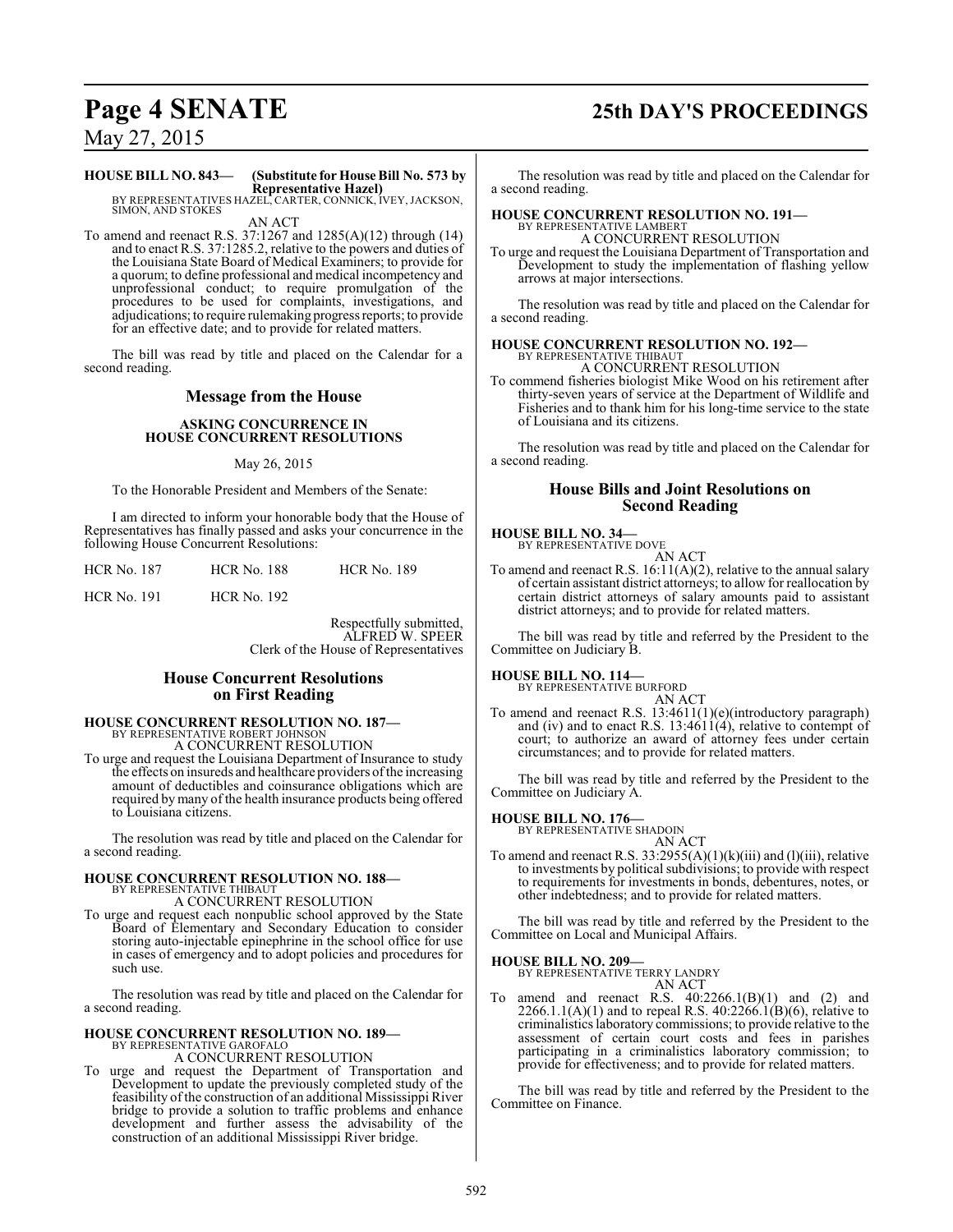# **25th DAY'S PROCEEDINGS Page 5 SENATE**

#### **HOUSE BILL NO. 234—**

BY REPRESENTATIVES FOIL, BARROW, LEGER, AND THIERRY AN ACT

To enact R.S. 47:293(9)(a)(xviii), relative to individual income tax; to provide relative to tax table income; to exclude certain contributions to savings accounts for financing qualified expenses of persons with disabilities; to provide for an effective date; and to provide for related matters.

The bill was read by title and referred by the President to the Committee on Revenue and Fiscal Affairs.

### **HOUSE BILL NO. 244—** BY REPRESENTATIVE FOIL

AN ACT

To amend and reenact Section 3 of Act No. 414 of the 2011 Regular Session of the Legislature of Louisiana, relative to tax credits; to provide relative to the Angel Investor Tax Credit Program; to extend the sunset date for termination of the Angel Investor Tax Credit Program; to provide for an effective date; and to provide for related matters.

The bill was read by title and referred by the President to the Committee on Revenue and Fiscal Affairs.

## **HOUSE BILL NO. 259—** BY REPRESENTATIVE THIERRY

AN ACT

To amend and reenact R.S. 22:439 and 443(A)(introductory paragraph) and (2) through (4) and to repeal Section 2 of Act No. 361 of the 2011 Regular Session of the Legislature of Louisiana, relative to surplus lines of insurance; to decrease the tax on annual gross premiums for surplus lines of insurance; to expand the surplus lines tax base; to provide for the surplus lines tax report; to repeal the authority of the commissioner to enter the Nonadmitted Insurance Multi-State Agreement; to except certain educational programs and entities from the tax on gross premiums for surplus lines of insurance; to provide for submission of certain information by certain insurers; to provide for an effective date; and to provide for related matters.

The bill was read by title and referred by the President to the Committee on Revenue and Fiscal Affairs.

### **HOUSE BILL NO. 281—** BY REPRESENTATIVE HILL

AN ACT

To enact R.S. 13:5554(EE), relative to the premium costs of group insurance for retired sheriffs and deputy sheriffs of the Allen Parish Sheriff's Office; to provide for eligibility for payment of such costs for retired sheriffs and retired deputy sheriffs of the Allen Parish Sheriff's Office; to provide for effective dates; and to provide for related matters.

The bill was read by title and referred by the President to the Committee on Judiciary B.

### **HOUSE BILL NO. 321—** BY REPRESENTATIVE WOODRUFF

AN ACT

To amend and reenact R.S. 3:837(B)(introductory paragraph) and (2) and (I), relative to the Louisiana Egg Commission; to provide for a decrease in the membership of the commission; to provide for commission meeting requirements; and to provide for related matters.

The bill was read by title and referred by the President to the Committee on Agriculture, Forestry, Aquaculture, and Rural Development.

# May 27, 2015

### **HOUSE BILL NO. 842— (Substitute for House Bill No. 488 by**

**Representative Moreno)**<br>BY REPRESENTATIVES MORENO, BURRELL, GUILLORY, HONORE,<br>TERRY LANDRY, NORTON, AND WOODRUFF AN ACT

To amend and reenact R.S. 14:35.3(A), (B)(3)(introductory paragraph), (4), (5), and (6), and (G),  $37.7(A)$  and (B), 40.2(A), and  $79(B)(2)$  and  $(3)$ ,  $(C)(1)$  and  $(2)$ , and  $(H)$ , R.S. 15:590(introductory paragraph), and R.S. 46:2136.3(A)(introductory paragraph) and to enact R.S. 14:35.3(B)(7), R.S. 15:590(8), and Code of Criminal Procedure Article 387, relative to domestic abuse; to provide relative to criminal offenses and procedures involving domestic abuse; to amend the crimes of domestic abuse battery and domestic abuse aggravated assault to include family members as possible victims; to define "family member"; to amend the definition of "household member" and "court-monitored domestic abuse intervention program"; to expand the crime of stalking to specifically include written threats; to provide relative to the crime of violation of protective orders; to amend and provide relative to the penalties for certain offenses of violation of protective orders; to prohibit certain persons subject to a permanent injunction or protective order, issued pursuant to a court-approved consent agreement or certain provisions of law, from possessing a firearm for the duration of the injunction or order; to provide relative to the obtaining and filing of fingerprint and other identification information of persons arrested, or issued a summons and subsequently convicted, for certain domestic abuse-related offenses; to provide relative to the type of information that a prosecutor is required to provide for certain domestic abuse-related offenses; and to provide for related matters.

The bill was read by title and referred by the President to the Committee on Judiciary B.

Senator Claitor moved to recommit the bill from the Committee on Judiciary B to the Committee on Judiciary C.

Senator Morrell objected.

### **ROLL CALL**

The roll was called with the following result:

### YEAS

| Claitor<br>Crowe<br>Total - 5                                                                                            | Kostelka<br>Perry                                                                                                            | White                                                                                 |
|--------------------------------------------------------------------------------------------------------------------------|------------------------------------------------------------------------------------------------------------------------------|---------------------------------------------------------------------------------------|
|                                                                                                                          | <b>NAYS</b>                                                                                                                  |                                                                                       |
| Mr. President<br>Adlev<br>Allain<br>Amedee<br>Appel<br>Broome<br>Brown<br>Buffington<br>Chabert<br>Donahue<br>Total - 28 | Gallot<br>Heitmeier<br>Johns<br>LaFleur<br>Long<br>Martiny<br>Morrell<br>Morrish<br>Murray<br><b>Nevers</b><br><b>ABSENT</b> | Peacock<br>Peterson<br>Riser<br>Smith, G.<br>Smith, J.<br>Tarver<br>Walsworth<br>Ward |
| Cortez<br>Dorsey-Colomb<br>Total - 6                                                                                     | Erdey<br>Guillory                                                                                                            | Mills<br>Thompson                                                                     |

The Chair declared the Senate refused to recommit the bill.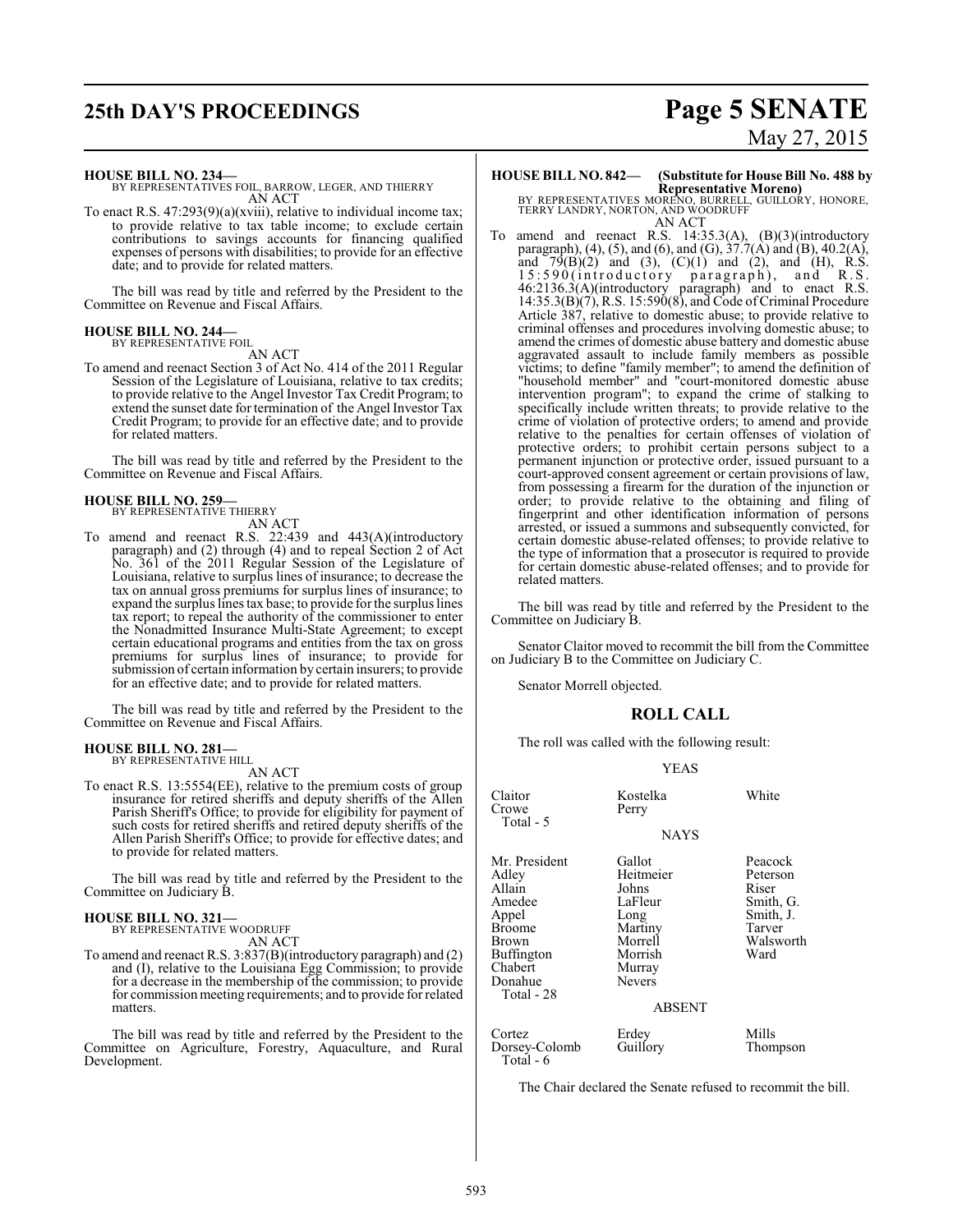# **Page 6 SENATE 25th DAY'S PROCEEDINGS**

May 27, 2015

#### **HOUSE BILL NO. 844— (Substitute for House Bill No. 599 by Representative Thierry)** BY REPRESENTATIVE THIERRY

AN ACT

To amend and reenact R.S. 17:407.23(B)(3), relative to the early childhood care and education network; to provide relative to the implementation of the uniform assessment and accountability system for publicly funded early childhood education programs; to require the State Board of Elementary and Secondary Education to submit a report relative to such implementation; and to provide for related matters.

The bill was read by title and referred by the President to the Committee on Education.

### **House Concurrent Resolutions on Second Reading**

### **HOUSE CONCURRENT RESOLUTION NO. 15—** BY REPRESENTATIVE MONTOUCET A CONCURRENT RESOLUTION

To suspend until sixty days after final adjournment of the 2016 Regular Session of the Legislature of Louisiana the provisions of R.S. 47:305.54, 305.58, and 305.62 authorizing annual state sales tax holidays.

The resolution was read by title and referred by the President to the Committee on Revenue and Fiscal Affairs.

# **HOUSE CONCURRENT RESOLUTION NO. 29—** BY REPRESENTATIVE HARRISON

A CONCURRENT RESOLUTION

To urge and request the United States Environmental Protection Agency to withdraw the proposed guidelines for reducing carbon dioxide emissions from fossil fuel-fired power plants pursuant to Section 111(d) of the federal Clean Air Act and that in the event the United States Environmental Protection Agency adopts the proposed guidelines, urge and request the governor and the attorney general to use every means at their disposal, including taking legal action, to prevent the guidelines from being implemented.

The resolution was read by title and referred by the President to the Committee on Natural Resources.

### **HOUSE CONCURRENT RESOLUTION NO. 54—** BY REPRESENTATIVE HOFFMANN

A CONCURRENT RESOLUTION

To express the intent of the legislature regarding an exemption from water system regulations provided in R.S. 40:4.15(C), as enacted by Act No. 573 of the 2014 Regular Session, and to direct the Department of Health and Hospitals to promulgate rules through the notice of intent process to replace a series of redeclared emergency rules in order to implement the provisions of that Act.

The resolution was read by title and referred by the President to the Committee on Health and Welfare.

#### **HOUSE CONCURRENT RESOLUTION NO. 90—** BY REPRESENTATIVE FOIL

A CONCURRENT RESOLUTION

To create and establish the Constitutional Convention Study Commission to undertake all necessary study to examine the feasibility and advisability of calling a convention to revise the Constitution of Louisiana and, if a convention is found to be feasible and advisable, to make recommendations to the legislature for calling such a convention, including a plan for the conduct of an effective constitutional convention.

The resolution was read by title and referred by the President to the Committee on Senate and Governmental Affairs.

### **HOUSE CONCURRENT RESOLUTION NO. 117—** BY REPRESENTATIVE CHANEY A CONCURRENT RESOLUTION

To authorize and direct the Children's Code Committee of the Louisiana State Law Institute to study the issue of restitution in delinquency cases and to report its findings, including any recommendations for legislative changes, to the Legislature of Louisiana prior to the convening of the 2016 Regular Session.

The resolution was read by title and referred by the President to the Committee on Judiciary B.

**HOUSE CONCURRENT RESOLUTION NO. 173**<br>BY REPRESENTATIVES ORTEGO, BARRAS, BERTHELOT, FRANKLIN, GUILLORY, HARRISON, ROBERT JOHNSON, TERRY LANDRY,<br>MIGUEZ, MONTOUCET, PIERRE, PRICE, SCHEXNAYDER, AND ST.<br>GERMAIN AND SENATORS CO PERRY

A CONCURRENT RESOLUTION To designate May 26, 2015, as CODOFIL Day at the state capitol.

The resolution was read by title. Senator Perrymoved to concur in the House Concurrent Resolution.

### **ROLL CALL**

The roll was called with the following result:

### YEAS

Mr. President Erdey Nevers<br>
Adley Gallot Peacoc Adley Gallot Peacock Allain Guillory<br>Amedee Heitmeier Appel Johns<br>Broome Kostelka Broome Kostelka Smith, G.<br>Brown LaFleur Smith, J. Buffington Long<br>Chabert Martiny Chabert Martiny Thompson Claitor Mills Walsworth<br>
Cortez Morrell Ward Cortez Morrell Ward Donahue Total - 38

Heitmeier Peterson<br>Johns Riser

LaFleur Smith, J.<br>Long Tarver

**NAYS** 

ABSENT

Dorsey-Colomb

Total - 1

Total - 0

The Chair declared the Senate concurred in the House Concurrent Resolution and ordered it returned to the House.

# **HOUSE CONCURRENT RESOLUTION NO. 175—** BY REPRESENTATIVE JEFFERSON

A CONCURRENT RESOLUTION

Morrish<br>Murray

To urge and request that the Department of Public Safety and Corrections make recommendations for the development of a work release program which would be suited for individuals convicted of offenses involving the failure to pay child support in order to facilitate employment and the fulfillment of child support obligations, and make recommendations to the Louisiana Legislature prior to the convening of the 2016 Regular Session.

The resolution was read by title and referred by the President to the Committee on Judiciary B.

### **HOUSE CONCURRENT RESOLUTION NO. 176—** BY REPRESENTATIVE GAROFALO A CONCURRENT RESOLUTION

To commend the Coalition to Restore Coastal Louisiana on the success of their oyster shell recycling program.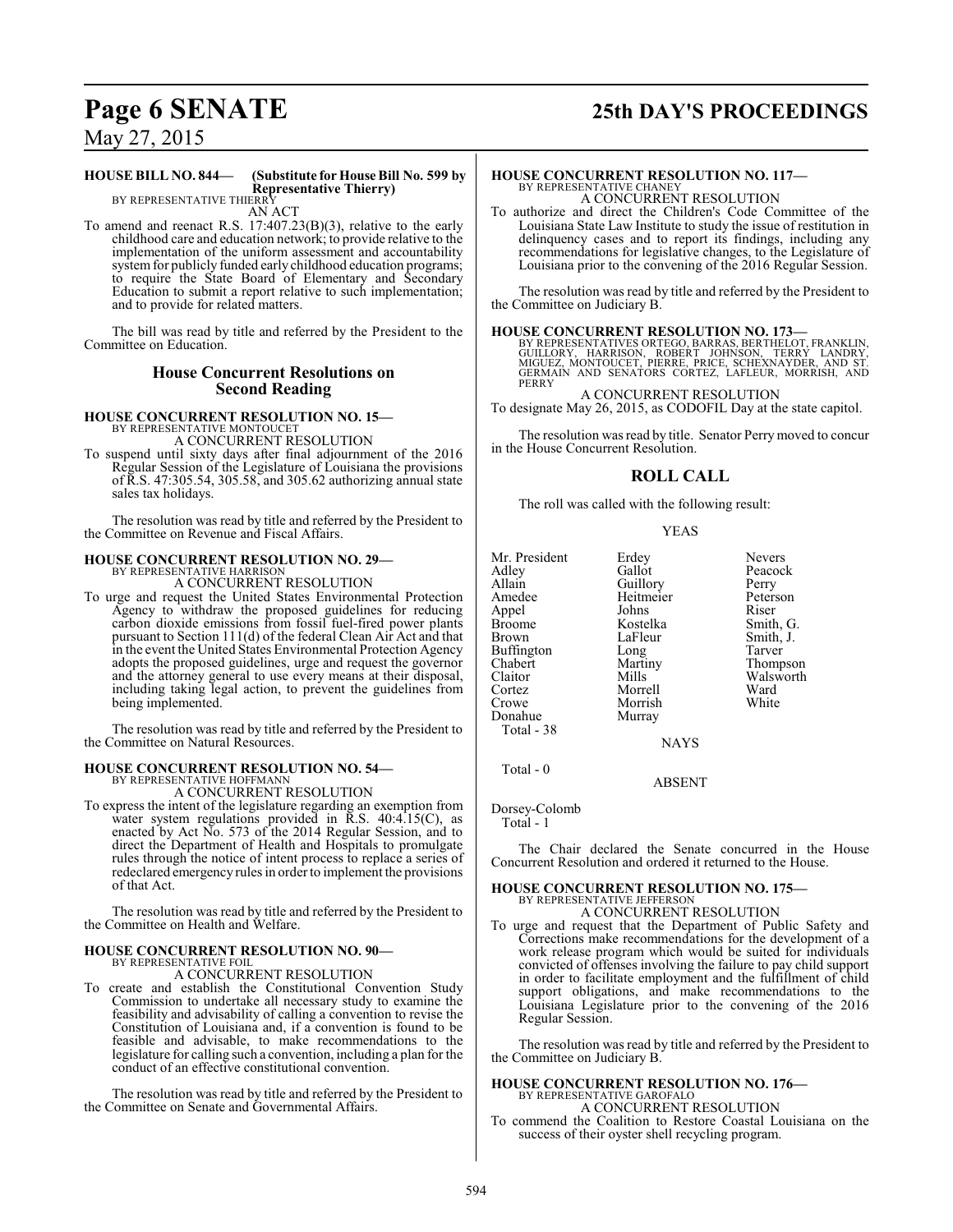# **25th DAY'S PROCEEDINGS Page 7 SENATE**

The resolution was read by title. Senator Crowe moved to concur in the House Concurrent Resolution.

### **ROLL CALL**

The roll was called with the following result:

### YEAS

| Mr. President     | Gallot        | Peacock   |
|-------------------|---------------|-----------|
| Adley             | Guillory      | Perry     |
| Allain            | Heitmeier     | Peterson  |
| Amedee            | Johns         | Riser     |
| Appel             | Kostelka      | Smith, G. |
| <b>Broome</b>     | LaFleur       | Smith, J. |
| Brown             | Long          | Tarver    |
| <b>Buffington</b> | Martiny       | Thompson  |
| Chabert           | Mills         | Walsworth |
| Cortez            | Morrell       | Ward      |
| Crowe             | Morrish       | White     |
| Donahue           | Murray        |           |
| Erdey             | <b>Nevers</b> |           |
| Total - 37        |               |           |
|                   | NAYS          |           |
| Total - 0         |               |           |

### ABSENT

Claitor Dorsey-Colomb Total - 2

The Chair declared the Senate concurred in the House Concurrent Resolution and ordered it returned to the House.

### **HOUSE CONCURRENT RESOLUTION NO. 181—** BY REPRESENTATIVE BROADWATER

A CONCURRENT RESOLUTION

To commend Larry White upon his retirement from the Louisiana Workforce Commission and to recognize his unwavering passion, dedication, and contributions to the Louisiana Workforce Commission throughout forty-eight years of state public service.

The resolution was read by title. Senator Nevers moved to concur in the House Concurrent Resolution.

### **ROLL CALL**

The roll was called with the following result:

### YEAS

| Mr. President<br>Adley<br>Allain<br>Amedee<br>Appel<br><b>Broome</b><br>Brown<br>Buffington<br>Chabert<br>Cortez<br>Crowe<br>Donahue<br>Erdey<br>Total - 37 | Gallot<br>Guillory<br>Heitmeier<br>Johns<br>Kostelka<br>LaFleur<br>Long<br>Martiny<br>Mills<br>Morrell<br>Morrish<br>Murray<br><b>Nevers</b><br><b>NAYS</b> | Peacock<br>Perry<br>Peterson<br>Riser<br>Smith, G.<br>Smith, J.<br>Tarver<br>Thompson<br>Walsworth<br>Ward<br>White |
|-------------------------------------------------------------------------------------------------------------------------------------------------------------|-------------------------------------------------------------------------------------------------------------------------------------------------------------|---------------------------------------------------------------------------------------------------------------------|
| Total - 0                                                                                                                                                   | ABSENT                                                                                                                                                      |                                                                                                                     |
| Claitor<br>Total - 2                                                                                                                                        | Dorsey-Colomb                                                                                                                                               |                                                                                                                     |

# May 27, 2015

The Chair declared the Senate concurred in the House Concurrent Resolution and ordered it returned to the House.

### **Reports of Committees**

The following reports of committees were received and read:

### **REPORT OF COMMITTEE ON**

### **HEALTH AND WELFARE**

Senator David R. Heitmeier, O.D., Chairman on behalf of the Committee on Health and Welfare, submitted the following report:

May 27, 2015

To the President and Members of the Senate:

I am directed by your Committee on Health and Welfare to submit the following report:

### **HOUSE CONCURRENT RESOLUTION NO. 75—**

BY REPRESENTATIVES KLECKLEY, ADAMS, ARMES, ARNOLD,<br>BODON, BARROW, BILLIOT, WESLEY BISHOP, BOUIE, BROWN,<br>BURRELL, EDWARDS, GAINES, GISCLAIR, GUILLORY, HALL, HILL,<br>HOWARD, HUNTER, JACKSON, JAMES, JEFFERSON, JONES, TERRY<br>LAND

To provide for a hospital stabilization formula pursuant to Article VII, Section 10.13 ofthe Constitution of Louisiana; to establish the level and basis of hospital assessments; to establish certain reimbursement enhancements for inpatient and outpatient hospital services; to establish certain criteria for the implementation of the formula; to establish the base reimbursement level paid to hospitals; to provide for related matters.

Reported favorably.

### **HOUSE CONCURRENT RESOLUTION NO. 84—** BY REPRESENTATIVE SIMON A CONCURRENT RESOLUTION

To authorize and direct the Louisiana State Law Institute to reorganize and recodify the Miscellaneous Health Provisions Chapter of Title 40 of the Louisiana Revised Statutes of 1950 in accordance with the specifications provided in this Resolution.

Reported favorably.

### **HOUSE CONCURRENT RESOLUTION NO. 86—** BY REPRESENTATIVE SIMON A CONCURRENT RESOLUTION

To establish a study committee on family caregiving and long-term supports and services, and to direct the committee to report recommendations for legislative and administrative actions to support family caregivers to the legislative committees on health and welfare.

Reported with amendments.

# **HOUSE CONCURRENT RESOLUTION NO. 87—** BY REPRESENTATIVE HARRISON

A CONCURRENT RESOLUTION

To memorialize the United States Congress to take such actions as are necessary to amend the employer shared responsibility provisions of the Patient Protection and Affordable Care Act to eliminate penalties on school districts.

Reported favorably.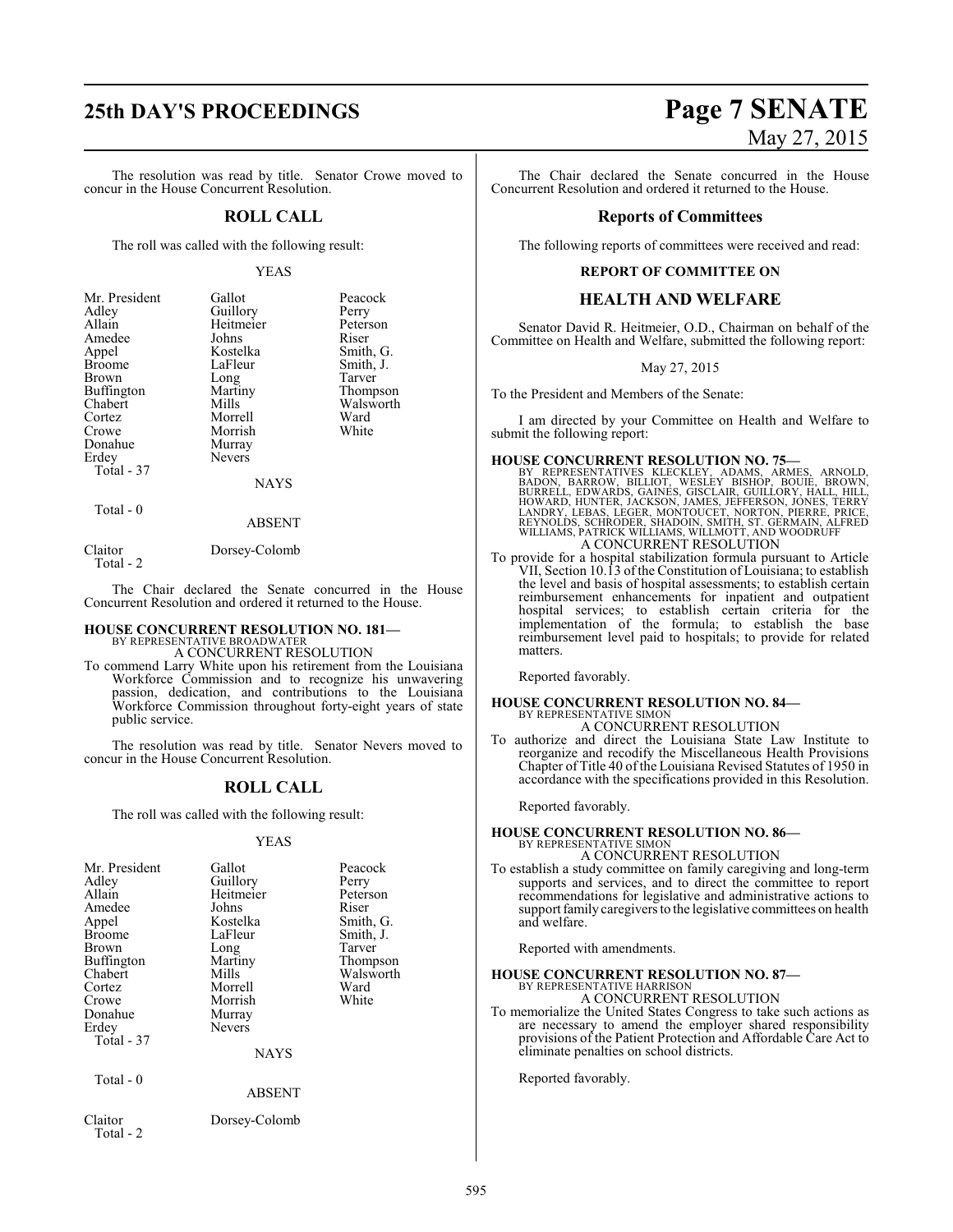# **Page 8 SENATE 25th DAY'S PROCEEDINGS**

May 27, 2015

### **HOUSE CONCURRENT RESOLUTION NO. 132—**

BY REPRESENTATIVE HENRY A CONCURRENT RESOLUTION

To urge and request the Department of Children and Family Services and the Department of Health and Hospitals, jointly, to study prospective implementation of an information systemto enhance the ability of health practitioners to identify child abuse, and to report findings of the study and recommendations to the legislative committees on health and welfare.

Reported favorably.

# **HOUSE CONCURRENT RESOLUTION NO. 133—** BY REPRESENTATIVE SCHEXNAYDER A CONCURRENT RESOLUTION

To urge and request the Traumatic Head and Spinal Cord Injury Trust Fund Advisory Board to study and make recommendations for policy and procedural changes, including necessary legislation, to expand its services to persons with spinal cord injuries arising fromsudden internal medical conditions not later than sixty days prior to the beginning of the 2016 Regular Session of the Legislature of Louisiana.

Reported favorably.

HOUSE BILL NO. 186—<br>BY REPRESENTATIVES MONTOUCET, ADAMS, BARROW, BILLIOT, WESLEY BISHOP, BOUIE, BROADWATER, BROWN, BURFORD, HENRY<br>BURNS, BURRELL, CARMODY, CHANEY, CONNICK, COX, CROMER,<br>DOVE, EDWARDS, FOIL, GAINES, GISCLAIR

### AN ACT

To amend and reenact R.S. 40:1300.182 and 1300.183, and to enact R.S. 40:1300.182.1 and 1300.182.2, relative to breast cancer screening services; to provide relative to screening mammograms and breast ultrasound examinations; to require healthcare facilities to offer patients the option of receiving mammography and ultrasound reports; to provide for notification concerning supplemental screening; to prescribe language to be included in such notifications; to provide for limitation ofliability; to specify an effective date; and to provide for related matters.

Reported with amendments.

### **HOUSE BILL NO. 247—**

BY REPRESENTATIVE HUVAL AN ACT

To enact R.S. 37:21(B)(10), relative to limitations on disciplinary proceedings of the Louisiana Physical Therapy Board; to exempt from limitations on disciplinary proceedings; and to provide for related matters.

Reported favorably.

### **HOUSE BILL NO. 260—**

BY REPRESENTATIVES ALFRED WILLIAMS, BARROW, WESLEY<br>BISHOP, BOUIE, BURRELL, COX, GAINES, HALL, HONORE, HUNTER,<br>TERRY LANDRY,MACK,NORTON,PRICE,SMITH,THIERRY,PATRICK<br>WILLIAMS,WILLMOTT, AND WOODRUFF

AN ACT

To enact R.S. 40:1299.4.3 and 2018.3(D)(5), relative to health services for persons with sickle cell disease; to establish a sickle cell patient navigator program and provide for functions of the program; to provide for administration of the program by the Department of Health and Hospitals under the direction of the Louisiana Sickle Cell Commission; to provide for program implementation contingent upon appropriation of funds; and to provide for related matters.

Reported favorably.

### **HOUSE BILL NO. 261—**

BY REPRESENTATIVES HODGES, ANDERS, BADON, BROADWATER,<br>BURFORD, HENRY BURNS, CARMODY, COX, GISCLAIR, HILL,<br>HOFFMANN, HOWARD, JAMES, MIKE JOHNSON, LEBAS, LORUSSO,<br>ORTEGO, POPE, REYNOLDS, RICHARD, SEABAUGH, ST. GERMAIN,<br>WHITN

AN ACT To amend and reenact R.S. 46:283(C)(1)(a)(introductory paragraph), and to enact R.S.  $46:283(C)(1)(a)(v)$  and Subpart D-2 of Part II of Chapter 3 of Title 46 of the Louisiana Revised Statutes of 1950, to be comprised of R.S. 46:286.21 through 286.25, relative to the well-being of children in foster care; to establish the reasonable and prudent parent standard for persons and agencies providing foster care; to provide relative to training for prospective foster care providers; to limit liability of foster caregivers in certain circumstances; to provide legislative findings and intent; to provide for rulemaking; and to provide for related matters.

Reported with amendments.

### **HOUSE BILL NO. 498—**

BY REPRESENTATIVE TALBOT

AN ACT<br>reenact R.S. To amend and reenact R.S. 40:1300.111 and 1300.113(A)(introductory paragraph), (1), and (9), and to repeal R.S. 40:1300.113(B), relative to public information concerning prices and quality of health services; to provide for legislative intent; to provide for duties of the Department of Health and Hospitals relative to collecting and reporting of healthcare data; to require promulgation of rules; and to provide for related matters.

Reported favorably.

Respectfully submitted, DAVID R. HEITMEIER, O.D. Chairman

### **REPORT OF COMMITTEE ON**

### **INSURANCE**

Senator Dan W. "Blade" Morrish, Chairman on behalf of the Committee on Insurance, submitted the following report:

### May 27, 2015

To the President and Members of the Senate:

I am directed by your Committee on Insurance to submit the following report:

### **HOUSE BILL NO. 199—**

BY REPRESENTATIVE CROMER AN ACT

To amend and reenact R.S. 44:4.1(B)(11) and to enact Subpart G-2 of Part III of Chapter 2 of Title 22 of the Louisiana Revised Statutes of 1950, to be comprised of R.S. 22:691.31 through 691.38, relative to corporate governance of insurers and insurance groups; to provide with respect to the authority of the commissioner to require corporate governance annual disclosures; to provide for confidentiality of information; to provide for sanctions for noncompliance; and to provide for related matters.

Reported favorably.

### **HOUSE BILL NO. 255—** BY REPRESENTATIVE PIERRE

AN ACT

To amend and reenact R.S. 22:691.10(A) and 691.13(A) and R.S. 44:4.1(B)(11) and to enact R.S. 22:691.2(11) and (12), 691.9.1, and Subpart G-2 of Part III of Chapter 2 of Title 22 of the Louisiana Revised Statutes of 1950, to be comprised of R.S. 22:691.31 through 691.39, relative to supervision of insurance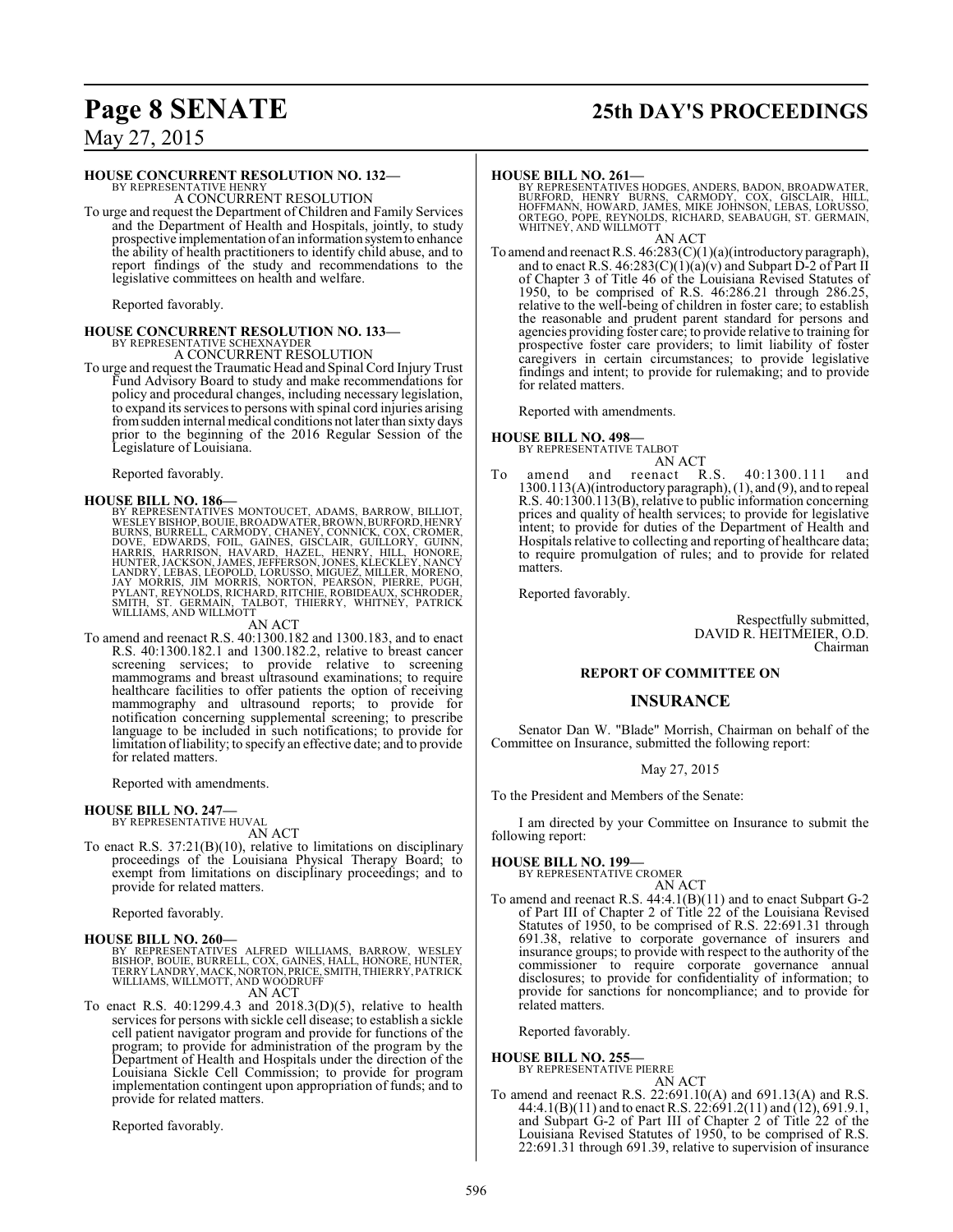# **25th DAY'S PROCEEDINGS Page 9 SENATE**

holding company systems, including risk management and corporate governance, by the commissioner of insurance; to provide with respect to the authority of the commissioner to determine or acknowledge a group supervisor for internationally active insurance groups; to provide for the authority of the commissioner to require own risk and solvency assessments; to provide for confidentiality of information; to provide for sanctions for noncompliance; and to provide for related matters.

Reported favorably.

# **HOUSE BILL NO. 511—** BY REPRESENTATIVE SEABAUGH

AN ACT

To amend and reenact R.S. 22:2018 and 2034(G), relative to insurance receiverships; to provide for the appointment of counsel in matters related to rehabilitation, liquidation, or conservation of insurers; to provide for the distribution of assets by the commissioner subject to approval of the court; and to provide for related matters.

Reported with amendments.

#### **HOUSE BILL NO. 685—** BY REPRESENTATIVE SIMON

AN ACT

To enact R.S. 22:331(C), relative to foreign insurers; to provide the commissioner of insurance the authority to admit foreign insurers to transact health and accident insurance business; and to provide for related matters.

Reported favorably.

Respectfully submitted, DAN W. "BLADE" MORRISH Chairman

### **REPORT OF COMMITTEE ON**

### **SENATE AND GOVERNMENTAL AFFAIRS**

Senator Lee "Jody" Amedee, Chairman on behalf of the Committee on Senate and Governmental Affairs, submitted the following report:

### May 27, 2015

To the President and Members of the Senate:

I am directed by your Committee on Senate and Governmental Affairs to submit the following report:

### **HOUSE CONCURRENT RESOLUTION NO. 39—** BY REPRESENTATIVE HOLLIS

A CONCURRENT RESOLUTION

To authorize and request the House Committee on House and Governmental Affairs and the Senate Committee on Senate and Governmental Affairs to meet and function as a joint committee to study and make recommendations with respect to the advisability of reducing the number of signatures required to have a recall election.

Reported favorably.

### **HOUSE CONCURRENT RESOLUTION NO. 121—**

BY REPRESENTATIVE HODGES A CONCURRENT RESOLUTION

To express support for the people of Israel and for their right to live in freedom and to defend themselves, to recognize the longstanding friendship between the people of Israel and the people of Louisiana, and to extend best wishes to the people of Israel for peace, security, and prosperity.

Reported favorably.

# May 27, 2015

### **HOUSE CONCURRENT RESOLUTION NO. 124—**

BY REPRESENTATIVES BURRELL, ANDERS, ARMES, BROWN,<br>BURFORD, HENRY BURNS, CARMODY, COX, DOVE, HUNTER,<br>JEFFERSON, MIKE JOHNSON, JIM MORRIS, NORTON, REYNOLDS,<br>SEABAUGH, AND PATRICK WILLIAMS A CONCURRENT RESOLUTION

To urge and request that the North Louisiana Criminalistics Laboratory Commission designate the new North Louisiana Criminalistics Laboratory as the "Charles Rex Scott North Louisiana Criminalistics Laboratory" in honor of Mr. Charles Rex Scott and his legacy of service to the people of Caddo Parish.

Reported with amendments.

### **HOUSE BILL NO. 76—**

BY REPRESENTATIVE ALFRED WILLIAMS

AN ACT To amend and reenact R.S. 13:1952(4), relative to the City Court of Baton Rouge; to provide for the composition of the election sections; to provide for the number of judges elected from each election section; to provide for the assignment of divisions to each election section; to provide relative to the assignment of certain annexations to election sections; and to provide for related matters.

Reported favorably.

### **HOUSE BILL NO. 223—**

BY REPRESENTATIVE HODGES AN ACT

To enact R.S. 49:191(8)(m) and (9) and to repeal R.S. 49:191(5)(k) and (10), relative to the Governor's Office of Homeland Security and Emergency Preparedness, including provisions to provide for the re-creation of the Governor's Office of Homeland Security and Emergency Preparedness and the statutory entities made a part of the department by law; to provide for the effective termination date for all statutory authority for the existence of such statutory entities; to provide for prospective and retroactive application; and to provide for related matters.

Reported favorably.

### **HOUSE BILL NO. 241—**

BY REPRESENTATIVE BARRAS

AN ACT To amend and reenact R.S. 24:205, R.S. 25:125, and R.S. 43:22, to enact R.S. 24:173.1, and to repeal R.S. 24:173, relative to certain state publications and documents; to remove certain provisions requiring the secretary of state to distribute certain publications and documents to specified persons and public entities; to provide for the distribution of certain publications and documents to specified libraries; to remove certain provisions providing certain publications to certain persons and public entities free of charge; to provide relative to the fees collected for certain publications by the secretary of state; and to provide for related matters.

Reported with amendments.

**HOUSE BILL NO. 242—**

BY REPRESENTATIVE TIM BURNS AN ACT

To amend and reenact R.S. 18:101(A)(3), 154(A) and (C)(2)(b), 178, 402(C)(2) and (E)(2)(c),  $43\overline{S(A)}$ (Subsection heading) and (1) and (B),  $463(A)(2)(c)(i)$  and (ii),  $467(3)$ ,  $534(B)$ , 536(A)(introductory paragraph) and (3),  $551(C)(1)$ ,  $1280.22(B)(1)$ , and  $1306(E)(2)$ , to enact R.S.  $18:154(H)$  and (I), 491(C)(3), and 1308(A)(1)(c), and to repeal R.S. 18:173(A),  $402(F)(7)$ ,  $467(5)$ , and  $1306(E)(1)(g)$ , relative to the Louisiana Election Code; to revise the system of laws comprising the Louisiana Election Code; to provide relative to qualifications, requirements, and procedures for voter registration; to provide for the confidentiality of certain information relative to voter registration and voting; to provide for exceptions; to provide for election dates; to repeal certain reporting requirements relative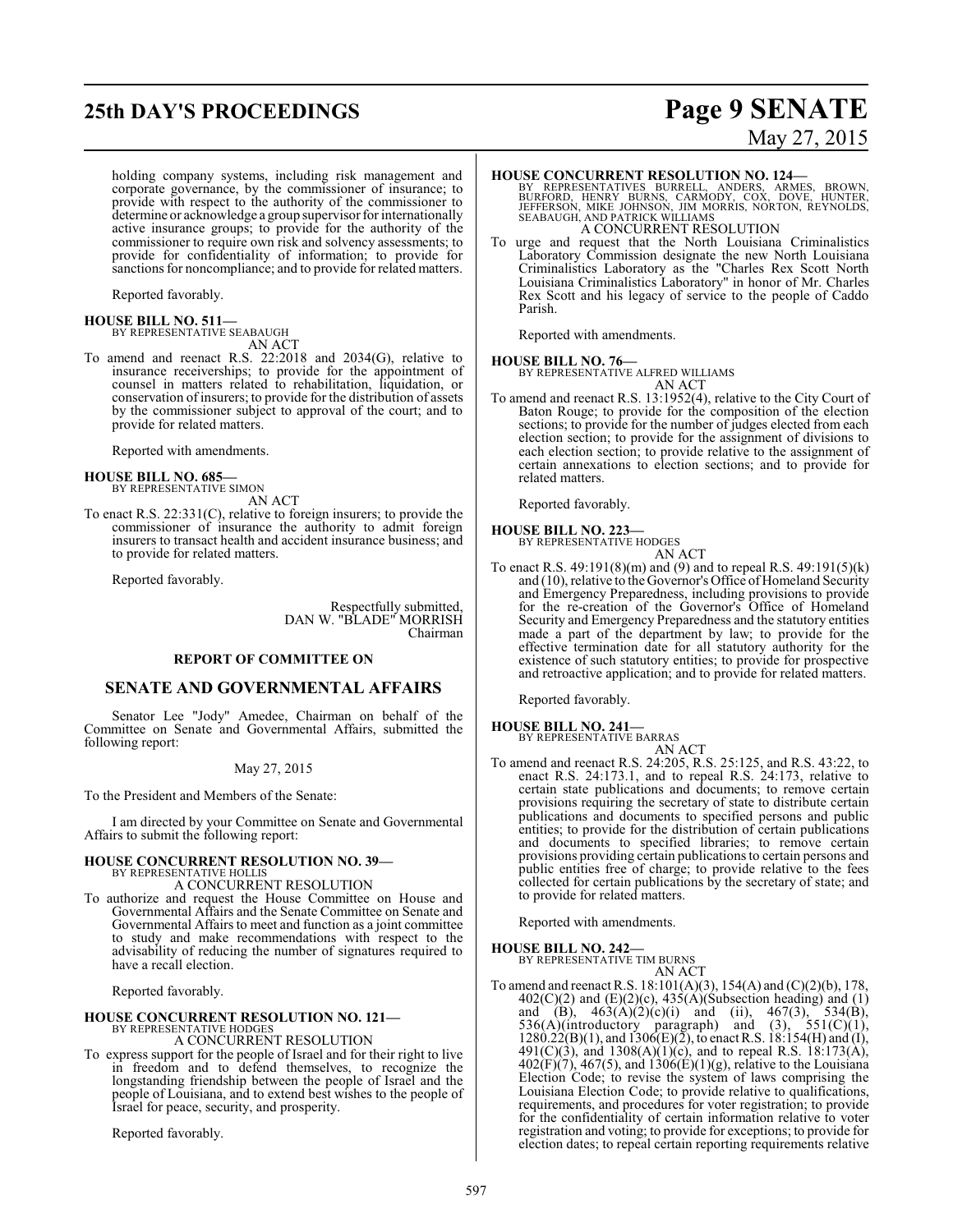## **Page 10 SENATE 25th DAY'S PROCEEDINGS**

May 27, 2015

to deaths; to require reports of certain information received through jury questionnaires; to provide relative to watchers; to provide for the content and procedure for submitting lists of watchers; to provide relative to polling places; to provide for a change in the location of a polling place; to authorize certain officials to change the location of a polling place under certain circumstances; to provide for notification of such changes; to provide relative to the appointment of certain persons to direct potential voters to the new location of the polling place; to provide relative to absentee voting by mail; to provide relative to procedures and requirements for voting absentee by mail; to provide relative to the content of absentee by mail voting materials; to provide relative to voting absentee by mail by certain persons who are hospitalized; to provide relative to standing to bring an action objecting to candidacy; to provide relative to listing candidates on the ballot; to provide relative to the qualifying period in certain elections; to provide relative to the notice of candidacy; and to provide for related matters.

Reported favorably.

# **HOUSE BILL NO. 296—** BY REPRESENTATIVE TIM BURNS

AN ACT

To amend and reenact R.S. 44:4.1(B)(28) and to enact Part V of Chapter 15 of Title 42 of the Louisiana Revised Statutes of 1950, to be comprised of R.S. 42:1191 through 1194, and R.S. 44:3.4, relative to records related to the enforcement of provisions of law under the jurisdiction of the Board of Ethics; to provide an exception to the Public Records Law for certain records of the Board of Ethics; to authorize the expungement of records relative to ethics code enforcement under certain circumstances; to provide for eligibility for obtaining expungement; to provide for the confidentiality of expunged records; to provide procedures for obtaining expungement; to provide for consideration of requests for expungement; to provide relative to the powers and duties of the ethics administrator and the Board of Ethics relative to expungement; to provide for orders of expungement; to provide for the confidentiality of deliberations and records relative to requests for expungement; to provide for the effects of expungement; and to provide for related matters.

Reported favorably.

**HOUSE BILL NO. 591—** BY REPRESENTATIVE BROADWATER

AN ACT

To amend and reenact R.S. 18:402(A), (C), (D), (E)(1)(a), (c), (d), and (e) and  $(2)(a)$ , (c), (d), and (e), and (F)(1), (3), (4), and (6), 467(1) through (4) and (6), 501, 502, 503(A)(1), 1256, and  $1280.22(C)$ , relative to elections; to provide for election dates for certain elections; to provide for qualifying for certain elections; to provide for the opening of the qualifying period for certain elections; to provide for the close of the qualifying period for certain elections; to provide relative to withdrawal by a candidate; to provide procedures and requirements for withdrawal; to provide for the effect of a withdrawal; to provide relative to the powers, duties, and responsibilities of the secretary of state relative to a withdrawal; and to provide for related matters.

Reported with amendments.

### **HOUSE BILL NO. 601—**

BY REPRESENTATIVE HOLLIS

AN ACT To amend and reenact R.S. 45:1161.1, relative to members elected to the Public Service Commission; to require certain age, residence, and domicile requirements for elected members; and to provide for related matters.

Reported favorably.

Respectfully submitted, LEE "JODY" AMEDEE Chairman

### **House Bills and Joint Resolutions on Second Reading Reported by Committees**

**HOUSE BILL NO. 57—**

BY REPRESENTATIVE HONORE AN ACT

To amend and reenact R.S. 14:95(H)(1), relative to the crime of illegal carrying of weapons; to provide for an exception for the legislative auditor and designated investigative auditors; and to provide for related matters.

Reported favorably by the Committee on Judiciary B. The bill was read by title and referred to the Legislative Bureau.

### **HOUSE BILL NO. 67—**

BY REPRESENTATIVE COX

AN ACT To amend and reenact R.S. 14:95(K), relative to the crime of illegal carrying of weapons; to provide for an exception for retired district attorneys and assistant district attorneys under certain circumstances; to provide for definitions; to provide for exceptions; and to provide for related matters.

Reported favorably by the Committee on Judiciary C. The bill was read by title and referred to the Legislative Bureau.

**HOUSE BILL NO. 98—** BY REPRESENTATIVE HENSGENS AN ACT

To amend and reenact R.S. 13:783(F)(7), relative to the payment of group insurance premium costs for certain clerk of court employees; to require the clerk of court for Cameron Parish to pay certain group insurance premium costs; to provide for eligibility for payment of such costs; and to provide for related matters.

Reported favorably by the Committee on Judiciary A. The bill was read by title and referred to the Legislative Bureau.

### **HOUSE BILL NO. 107—**

BY REPRESENTATIVE SHADOIN

AN ACT To amend and reenact R.S. 13:783(F)(7), relative to the payment of group insurance premium costs for certain clerk of court employees; to require the clerks of court for Avoyelles Parish and Ouachita Parish to pay certain group insurance premium costs; to provide for eligibility for payment of such costs; and to provide for related matters.

Reported favorably by the Committee on Judiciary A. The bill was read by title and referred to the Legislative Bureau.

**HOUSE BILL NO. 112—** BY REPRESENTATIVE ARNOLD

- AN ACT
- To amend and reenact R.S. 13:1138(B)(1) and (D), relative to judgeships; to provide relative to judgeships in the Civil District Court for the parish of Orleans; to authorize certain judges to serve as duty judges; to provide for their authority; and to provide for related matters.

Reported favorably by the Committee on Judiciary A. The bill was read by title and referred to the Legislative Bureau.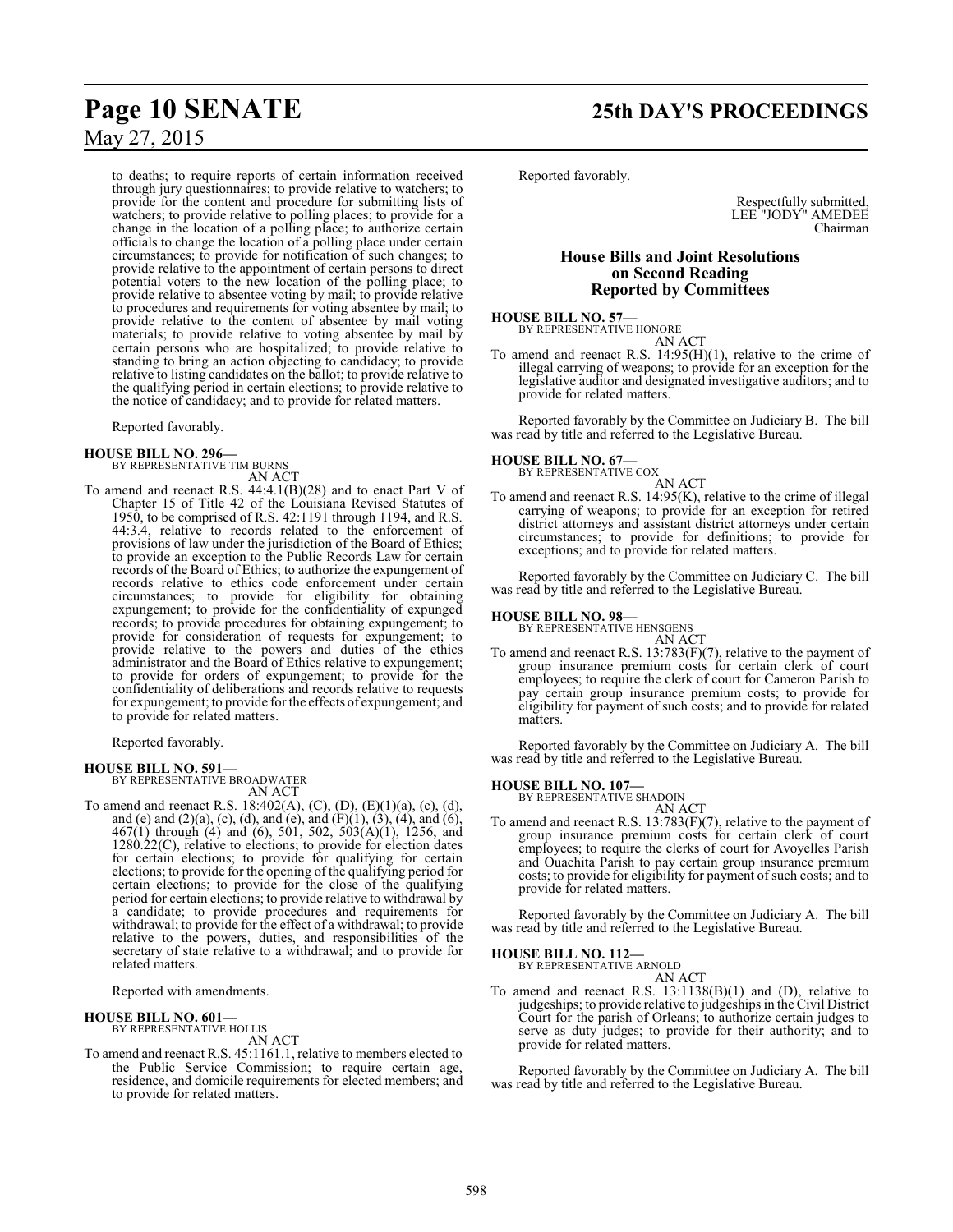### **HOUSE BILL NO. 149—**

BY REPRESENTATIVE BADON AN ACT

To amend and reenact R.S. 40:966(E), relative to possession of marijuana; to amend the criminal penalties for certain offenses; and to provide for related matters.

Reported with amendments by the Committee on Judiciary C.

### **SENATE COMMITTEE AMENDMENTS**

Amendments proposed by Senate Committee on Judiciary C to Engrossed House Bill No. 149 by Representative Badon

### AMENDMENT NO. 1

On page 1, line 2, after "R.S. 40:966(E)" insert "and (F)" and after "relative to" delete the remainder of the line and delete line 3 and insert the following: "the Uniform Controlled Dangerous Substances Law; to provide relative to penalties for possession of marijuana when the amount possessed is fourteen grams or less; to provide relative to penalties for possession of marijuana when the amount possessed is fourteen grams or more, but less than two and one-half pounds; to provide relative to a cleansing period for certain offenses; to provide relative to the possession of more than two and one-half pounds and less than sixty pounds of marijuana; and to provide for related matters."

### AMENDMENT NO. 2

On page 1, line 5, after "R.S. 40:966(E)" delete "is" and insert "and  $(F)$  are

### AMENDMENT NO. 3

On page 1, delete lines 6 through 19 and delete pages 2 and 3 and insert the following:

"§966. Penalty for distribution or possession with intent to distribute narcotic drugs listed in Schedule I; possession of marijuana, possession of synthetic cannabinoids, possession of heroin \* \* \*

E.<u>(1)</u> Possession of marijuana<del>, or synthetic cannabinoids</del>. <del>(1)</del>(a) Except as provided in Subsections E and Subsection F of this Section, on a first conviction for violation of Subsection  $\overline{C}$  of this Section with regard to marijuana, tetrahydrocannabinol, or chemical derivatives thereof, or synthetic cannabinoids the offender shall be fined not more than five hundred dollars, imprisoned in the parish jail for not more than six months, or both. punished as follows:

(i) On a first conviction, wherein the offender possesses fourteen grams or less, the offender shall be fined not more than three hundred dollars, imprisoned in the parish jail for not more than fifteen days, or both.

(ii) On a first conviction, wherein the offender possesses more than fourteen grams, the offender shall be fined not more than five hundred dollars, imprisoned in the parish jail for not more than six months, or both.

(iii) Any person who has been convicted of a violation of the provisions of Item (i) or (ii) of this Subparagraph and who has not been convicted of any other violation of a statute or ordinance prohibiting the possession of marijuana for a period of two years from the date of completion of sentence, probation, parole, or suspension of sentence shall not be eligible to have the conviction<br>used as a predicate conviction for enhancement purposes. The used as a predicate conviction for enhancement purposes. provisions of this Subparagraph shall occur only once with respect to any person.

 $\overline{(2)(a)}$  (b) Except as provided in Subsection F or G of this Section, on a second conviction for violation of Subsection C of this Section with regard to marijuana, tetrahydrocannabinol or chemical derivatives thereof, or synthetic cannabinoids the offender shall be fined not less than two hundred fifty dollars, nor more than two thousand dollars, imprisoned with or without hard labor for not more than five years, or both more than one thousand dollars, imprisoned in the parish jail for not more than six months, or both.

(b) If the court places the offender on probation, the probation shall provide for a minimum condition that he participate in a courtapproved substance abuse program and perform four eight-hour days

# **25th DAY'S PROCEEDINGS Page 11 SENATE** May 27, 2015

of court-approved community service activities. Any costs associated with probation shall be paid by the offender.

 $(3)(c)(i)$  Except as provided in Subsection F or G of this Section, on a third or subsequent conviction for violation of Subsection C of this Section with regard to marijuana, tetrahydrocannabinol or chemical derivatives thereof, or synthetic cannabinoids the offender shall be sentenced to imprisonment with or without hard labor for not more than twenty years, and may, in addition, be sentenced to pay fine of not more than five thousand dollars two years, shall be fined not more than two thousand five hundred dollars, or both.

(ii) If the court places the offender on probation, the probation shall provide for a minimum condition that he participate in a courtapproved substance abuse program and perform four eight-hour days<br>of court-approved community service activities. Any costs of court-approved community service activities. associated with probation shall be paid by the offender.

(d)(i) Except as provided in Subsection F of this Section, on a fourth or subsequent conviction for violation of Subsection C of this Section with regard to marijuana, tetrahydrocannabinol or chemical derivatives thereof, the offender shall be sentenced to imprisonment with or without hard labor for not more than eight years, shall be fined not more than five thousand dollars, or both.

(ii) If the court places the offender on probation, the probation shall provide for a minimum condition that he participate in a courtapproved substance abuse programand performfour eight-hour days of court-approved community service activities. Any costs associated with probation shall be paid by the offender.

 $\overline{(4)}$ (e) A Except as provided in Item (a)(iii) of this Paragraph, a conviction for the violation of any other statute or ordinance with the same elements as R.S.  $40:966(\hat{C})$  Subsection (C) of this Section prohibiting the possession of marijuana, tetrahydrocannabinol or chemical derivatives thereof, or synthetic cannabinoids shall be considered as a prior conviction for the purposes of this Subsection relating to penalties for second, third, or subsequent offenders.

 $\left(\frac{5}{5}\right)(f)$  A Except as provided in Item (a)(iii) of this Paragraph, a conviction for the violation of any other statute or ordinance with the same elements as R.S.  $40:966(B)(3)$  Paragraph (B)(3) of this Section prohibiting the distributing or dispensing or possession with intent to distribute or dispense marijuana, of marijuana, tetrahydrocannabinol or chemical derivatives thereof, or synthetic cannabinoids shall be considered as a prior conviction for the purposes of this Subsection relating to penalties for second, third, or subsequent offenders.<br>(2) Possession of synthetic cannabinoids. (a) Exception

Possession of synthetic cannabinoids. (a) Except as provided in Subsections F and G of this Section, on a first conviction for violation of Subsection C of this Section with regard to synthetic cannabinoids, the offender shall be fined not more than five hundred dollars, imprisoned for not more than six months, or both.

(b) Except as provided in Subsections F and G of this Section, on a second conviction for violation of Subsection C of this Section with regard to synthetic cannabinoids, the offender shall be fined not less than two hundred fifty dollars nor more than two thousand dollars, imprisoned with or without hard labor for not more than five years, or both.

(c) Except as provided in Subsections F and G of this Section, on a third or subsequent conviction for violation of Subsection C of this Section with regard to synthetic cannabinoids, the offender shall be sentenced to imprisonment with or without hard labor for not more than twenty years, and may, in addition, be fined not more than five thousand dollars.

(d) A conviction for the violation of any other provision of law or ordinance with the same elements as Subsection C of this Section prohibiting the possession of synthetic cannabinoids shall be considered a prior conviction for the purposes of this Paragraph relating to penalties for second, third, or subsequent offenses.

(e) A conviction for the violation of any other provision of law or ordinance with the same elements as Paragraph  $(B)(3)$  of this Section prohibiting the distributing or dispensing or possession with intent to distribute or dispense synthetic cannabinoids shall be considered a prior conviction for the purposes of this Paragraph relating to penalties for second, third, or subsequent offenses.

(f) If the court places the offender on probation, the probation shall provide for a minimum condition that he participate in a courtapproved substance abuse program and perform four eight-hour days of court-approved community service activities. Any costs associated with probation shall be paid by the offender.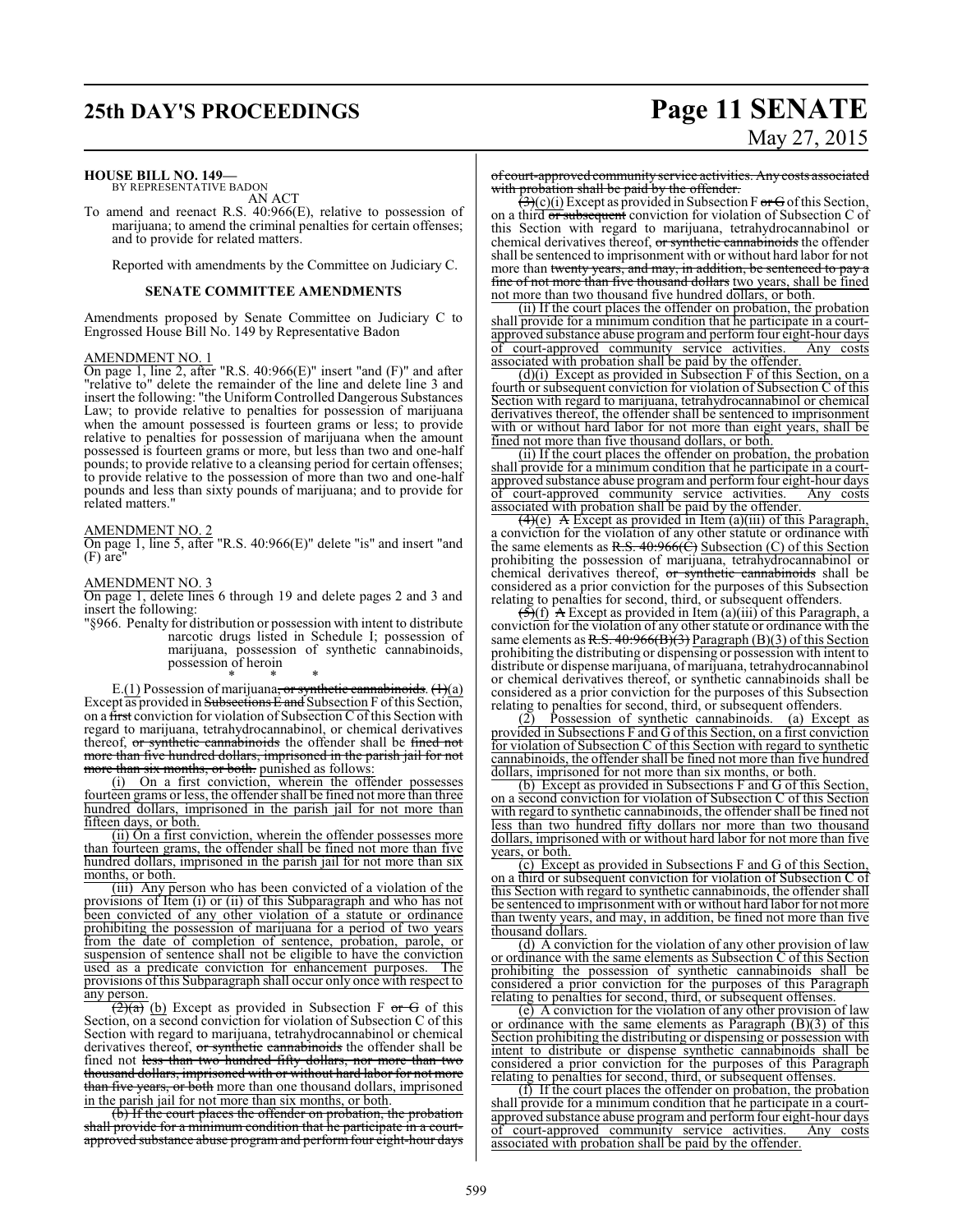## **Page 12 SENATE 25th DAY'S PROCEEDINGS**

F. Except as otherwise authorized in this Part:

(1) Any person who knowingly or intentionally possesses two and one-half pounds or more, but less than sixty pounds of marijuana, tetrahydrocannabinol or chemical derivatives thereof, or synthetic cannabinoids shall be sentenced to serve a termofimprisonment with or without hard labor of not less than two years, nor more than ten years, and to pay a fine of not less than ten thousand dollars nor more than thirty thousand dollars.

(2) Any person who knowingly or intentionally possesses sixty pounds or more, but less than two thousand pounds of marijuana, tetrahydrocannabinol or chemical derivatives thereof, or synthetic cannabinoids shall be sentenced to serve a term of imprisonment at hard labor of not less than five years, nor more than thirty years, and to pay a fine of not less than fifty thousand dollars nor more than one hundred thousand dollars.

 $\left( \frac{2}{3} \right)$  Any person who knowingly or intentionally possesses two thousand pounds or more, but less than ten thousand pounds of marijuana, tetrahydrocannabinol or chemical derivatives thereof, or synthetic cannabinoids shall be sentenced to serve a term of imprisonment at hard labor of not less than ten years nor more than forty years, and to pay a fine of not less than one hundred thousand dollars nor more than four hundred thousand dollars.

 $(3)(4)$  Any person who knowingly or intentionally possesses ten thousand pounds or more of marijuana, tetrahydrocannabinol or chemical derivatives thereof, or synthetic cannabinoids shall be sentenced to serve a term of imprisonment at hard labor of not less than twenty-five years, nor more than forty years and to pay a fine of not less than four hundred thousand dollars nor more than one million dollars.

\* \* \*

Section 2. This Act shall become effective upon signature by the governor or, if not signed by the governor, upon expiration of the time for bills to become law without signature by the governor, as provided by Article III, Section 18 of the Constitution of Louisiana. If vetoed by the governor and subsequently approved by the legislature, this Act shall become effective on the day following such approval."

On motion of Senator Kostelka, the committee amendment was adopted. The amended bill was read by title and referred to the Legislative Bureau.

**HOUSE BILL NO. 153—** BY REPRESENTATIVES TIM BURNS, BROWN, CARMODY, CARTER, CHANEY, COX, FOIL, GAROFALO, GISCLAIR, HARRISON, HAZEL, HENRY, HOFFMANN, MIKE JOHNSON, LEOPOLD, LORUSSO, ORTEGO, PEARSON, REYNOLDS, SCHRODER, SEABAUGH, ST. GERMAIN, AND STOKES

AN ACT

To enact R.S. 14:91.14, relative to offenses affecting the health and morals of minors; to create the crime of unlawful distribution of material harmful to minors through the Internet; to provide elements for and exceptions to the offense; to provide for definitions; to provide for criminal penalties; and to provide for related matters.

Reported favorably by the Committee on Judiciary C. The bill was read by title and referred to the Legislative Bureau.

**HOUSE BILL NO. 161—** BY REPRESENTATIVES TERRY LANDRY, ARMES, BARROW, BILLIOT, WESLEY BISHOP, BOUIE, COX, GAINES, HALL, HOFFMANN, HONORE, NORTON, PIERRE, SMITH, ST. GERMAIN, AND PATRICK WILLIAMS AN ACT

To amend and reenact R.S. 15:574.9(G)(1)(a), relative to revocation of parole for a violation of condition; to establish penalties for second and third technical parole violations; and to provide for related matters.

Reported favorably by the Committee on Judiciary B. The bill was read by title and referred to the Legislative Bureau.

### **HOUSE BILL NO. 191—**

BY REPRESENTATIVE COX AN ACT

To enact R.S. 15:574.4.2(H) and to repeal R.S. 15:574.4.2(G)(5), relative to infectious disease testing of certain persons being released from incarceration; to provide relative to certain infectious disease testing of inmates being released because of diminution of sentence; and to provide for related matters.

Reported favorably by the Committee on Judiciary B. The bill was read by title and referred to the Legislative Bureau.

### **HOUSE BILL NO. 195—**

BY REPRESENTATIVE JIM MORRIS AN ACT

To amend and reenact R.S. 9:111(B) and R.S. 13:5705 and 5712(A), relative to coroners; to provide relative to the information upon which the coroner bases the medical pronouncement of death; to provide for the notification of death to the coroner; to provide relative to the appointment of deputy and assistant coroners and their qualifications; and to provide for related matters.

Reported with amendments by the Committee on Judiciary A.

### **SENATE COMMITTEE AMENDMENTS**

Amendments proposed by Senate Committee on Judiciary A to Reengrossed House Bill No. 195 by Representative Jim Morris

### AMENDMENT NO. 1

On page 2, line 9, after "possess" insert "**at least**"

On motion of Senator Nevers, the committee amendment was adopted. The amended bill was read by title and referred to the Legislative Bureau.

**HOUSE BILL NO. 196—** BY REPRESENTATIVES SCHEXNAYDER AND ABRAMSON AN ACT

To amend and reenact Civil Code Articles 693, 694, and 696.1, relative to utility servitudes for enclosed estates; to provide for utility servitudes; to provide for the scope of the utility servitude; to provide for voluntary loss of utility access; to provide for loss of utility access due to partition or alienation; to provide a definition of utility; to provide for limitations ofthe utility servitude; to provide for the imposition of burdens; to provide for applicability to certain actions; and to provide for related matters.

Reported with amendments by the Committee on Judiciary A.

### **SENATE COMMITTEE AMENDMENTS**

Amendments proposed by Senate Committee on Judiciary A to Engrossed House Bill No. 196 by Representative Schexnayder

### AMENDMENT NO. 1

On page 1, line 2, after "Civil Code Article" insert "692," and after "relative to" insert "predial servitudes, rights of passage, and"

### AMENDMENT NO. 2

On page 1, line 3, after "enclosed estates;" insert "to provide relative to enclosed estates; to provide for rights of passage to public roads; to provide relative to location of rights of passage;

### AMENDMENT NO. 3

On page 1, line 7, after "certain actions;" insert "to provide relative to use of levees;"

### AMENDMENT NO. 4

On page 1, line 10, after "Civil Code Articles" insert "692,"

### AMENDMENT NO. 5

On page 1, after line  $\overline{11}$ , insert the following:

"Art. 692. Location of passage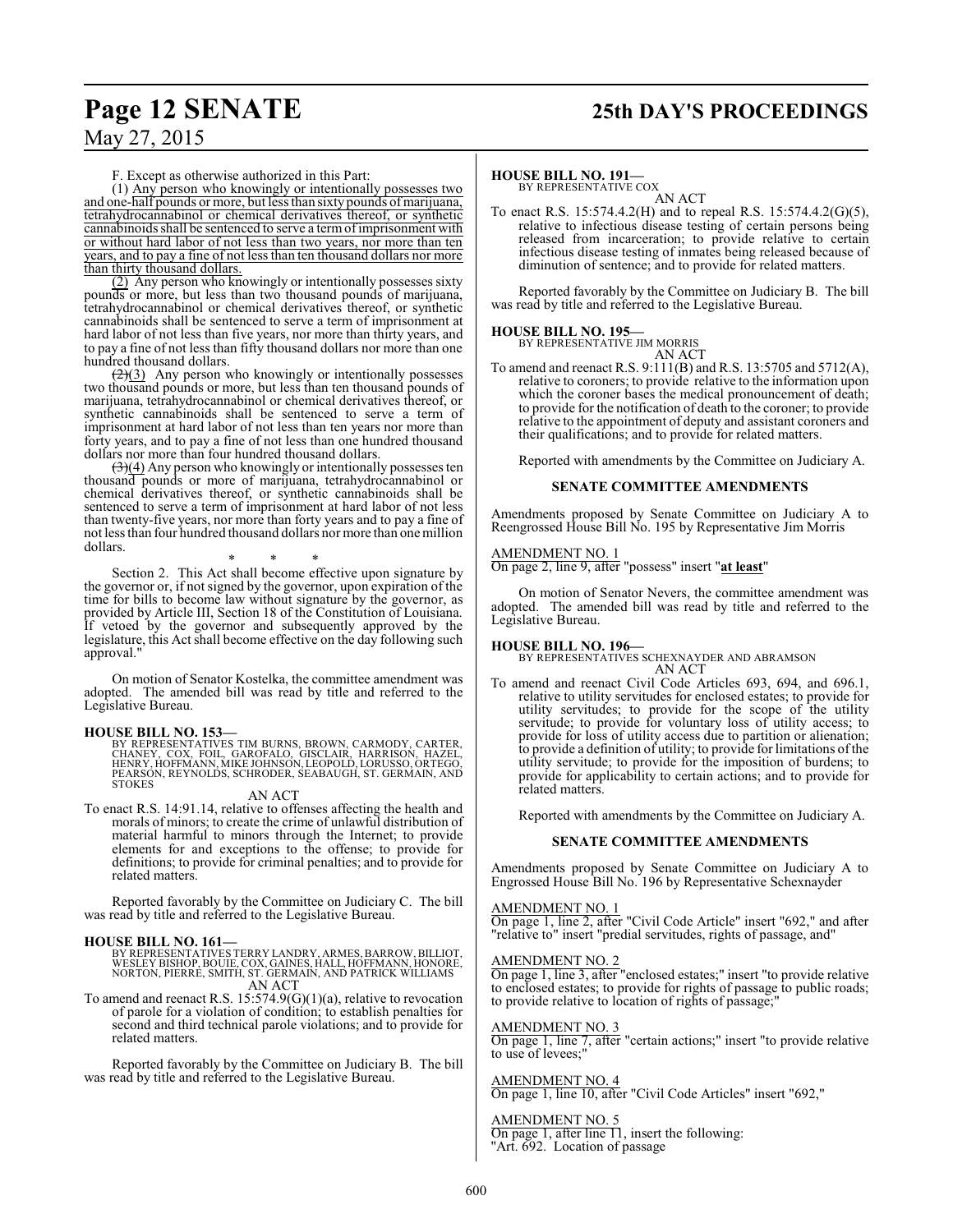## **25th DAY'S PROCEEDINGS Page 13 SENATE**

# May 27, 2015

The owner of the enclosed estate may not demand the right of passage or the right-of-way for the utility anywhere he chooses. The passage generally shall be taken along the shortest route from the enclosed estate to the public road or utility at the location least injurious to the intervening lands. **However, if a levee authority permits the owners of property surrounding an enclosed estate to use the levee for passage to a public road, then the owner of the enclosed estate may use the levee for passage to a public road, even if that passage is not the shortest route from the enclosed estate to a public road.**

The location of the utility right-of-way shall coincide with the location of the servitude of passage unless an alternate location providing access to the nearest utility is least injuriousto the servient estate and intervening lands.

The court shall evaluate and determine that the location of the servitude of passage or utility shall not affect the safety of the operations or significantly interfere with the operations of the owner of the servient estate or intervening lands prior to the granting of the servitude of passage or utility."

On motion of Senator Nevers, the committee amendment was adopted. The amended bill was read by title and referred to the Legislative Bureau.

### **HOUSE BILL NO. 233—**

BY REPRESENTATIVE ADAMS

AN ACT To amend and reenact R.S. 26:2(13) through  $(24)$ , 71(A)(3)(d), 71.1(4)(a), 78(A), 79, 80(A)(8), 86, 142, 271.2(4)(a), 278(A), 279,  $280(A)(8)$ , and  $283$  and to enact R.S.  $26:2(25)$  and  $(26)$ ,  $71(A)(3)(e)$ , and  $71.3$ , relative to microdistillery permits; to provide for definitions; to establish criteria for microdistillery permitting; to provide for permit fees; to provide for the taxation of beverages produced by a microdistiller; to provide relative to Class A-Restaurant-Conditional permits; to provide relative to permit application requirements; to authorize microdistillers to

reuse certain alcoholic beverage containers; to require microdistillers to receive approval from the state fire marshal; and to provide for related matters.

Reported with amendments by the Committee on Judiciary B.

### **SENATE COMMITTEE AMENDMENTS**

Amendments proposed by Senate Committee on Judiciary B to Reengrossed House Bill No. 233 by Representative Adams

AMENDMENT NO. 1 On page 1, line 2, after "71.1(4)(a)" and before "78(A)," insert  $"73(\overline{C})(1)(e),"$ 

AMENDMENT NO. 2 On page 1, line 3, after "271.2(4)(a)," and before "278(A)," insert  $\overline{272}(\overline{C})(1)(e)$ ,"

### AMENDMENT NO. 3

On page 1, line 3, after "280(A)(8)," delete "and 283" and insert "283, and 793(C)(1)"

### AMENDMENT NO. 4

On page 1, line 8, after "application requirements;" and before "to authorize" insert "to provide relative to powers ofthe commissioner;"

### AMENDMENT NO. 5

On page 1, line 12, after "71.1(4)(a)," and before "78(A)," insert  $"73(C)(1)(e),"$ 

### AMENDMENT NO. 6

On page 1, line 13, after "271.2(4)(a)," and before "278(A)," insert  $"272(\overline{C})(1)(e),"$ 

### AMENDMENT NO. 7

On page 1, line 13, after "280(A)(8)," delete "and 283" and insert "283, and 793(C)(1)"

#### AMENDMENT NO. 8

On page 6, between lines 18 and 19, insert the following: §73. Restaurant "R" permit; application; fees \* \* \*

C.(1) For purposes of this Section, "restaurant establishment" shall be defined as an establishment:

\* \* \* (e) Which has a public habitable floor area of no less than five hundred square feet dedicated to the exclusive use of the applicant's or licensee's business. This Subparagraph shall not apply to business locations that apply to or have been licensed to sell or serve alcoholic beverages priorto August 1, 2006, and have not discontinued the sale and service of such beverages for more than six months. Notwithstanding any other provision of this Chapter, the commissioner may waive this requirement for any building listed as a historic building on an official registry or located within an officially designated historic district. \* \* \*"

### AMENDMENT NO. 9

On page 7, at the end of line 5, after "provided." insert "Notwithstanding any other provision of this Chapter, the commissioner may waive all state application fees or provide an equal credit to an applicant's account when a permit is not issued within three business days of receipt of a fully and properly completed application.

#### AMENDMENT NO. 10

On page 8, between lines 15 and 16, insert the following: §272. Restaurant "R" permit; application; fees \* \* \*

C.(1) For purposes of this Section, "restaurant establishment" shall be defined as an establishment:

\* \* \* (e) Which has a public habitable floor area of no less than five hundred square feet dedicated to the exclusive use of the applicant's or licensee's business. This Subparagraph shall not apply to business locations that have applied to or have been licensed to sell or serve alcoholic beverages prior to August 1, 2006, and have not discontinued the sale and service of such beverages for more than six months. Notwithstanding any other provision of this Chapter, the commissioner may waive this requirement for any building listed as a historic building on an official registry or located within an officially designated historic district. \* \* \*"

### AMENDMENT NO. 11

On page 9, at the end of line 20, after "provided." insert: "Notwithstanding any other provision of this Chapter, the commissioner may waive all state application fees or provide an equal credit to an applicant's account when a permit is not issued within three business days of receipt of a fully and properly completed application.

### AMENDMENT NO. 12

On page 10, after line 11, add the following: "\* \* \*

§793. Additional powers of the commissioner \* \* \*

C.(1) In order to ensure compliance with "Prevention of Youth Access to Tobacco Law" laws prohibiting the sale or service of alcoholic beverage, tobacco, alternative nicotine, or vapor products to underage persons, the commissioner shall annually conduct random, unannounced inspections at locations where alcoholic beverages, tobacco, or alternative nicotine products are sold, served, or distributed. Persons under the age of eighteen may be enlisted by employees of the office of alcohol and tobacco control to test compliance, but such persons may be used only if the testing is conducted under the direct supervision ofsuch employees and written parental consent has been provided if the person is under the age of eighteen. Any person under the age of eighteen or twenty-one shall either carry the person's own identification showing the person's correct date of birth or shall carry no identification. A person under the age of eighteen or twenty-one who carries identification shall, on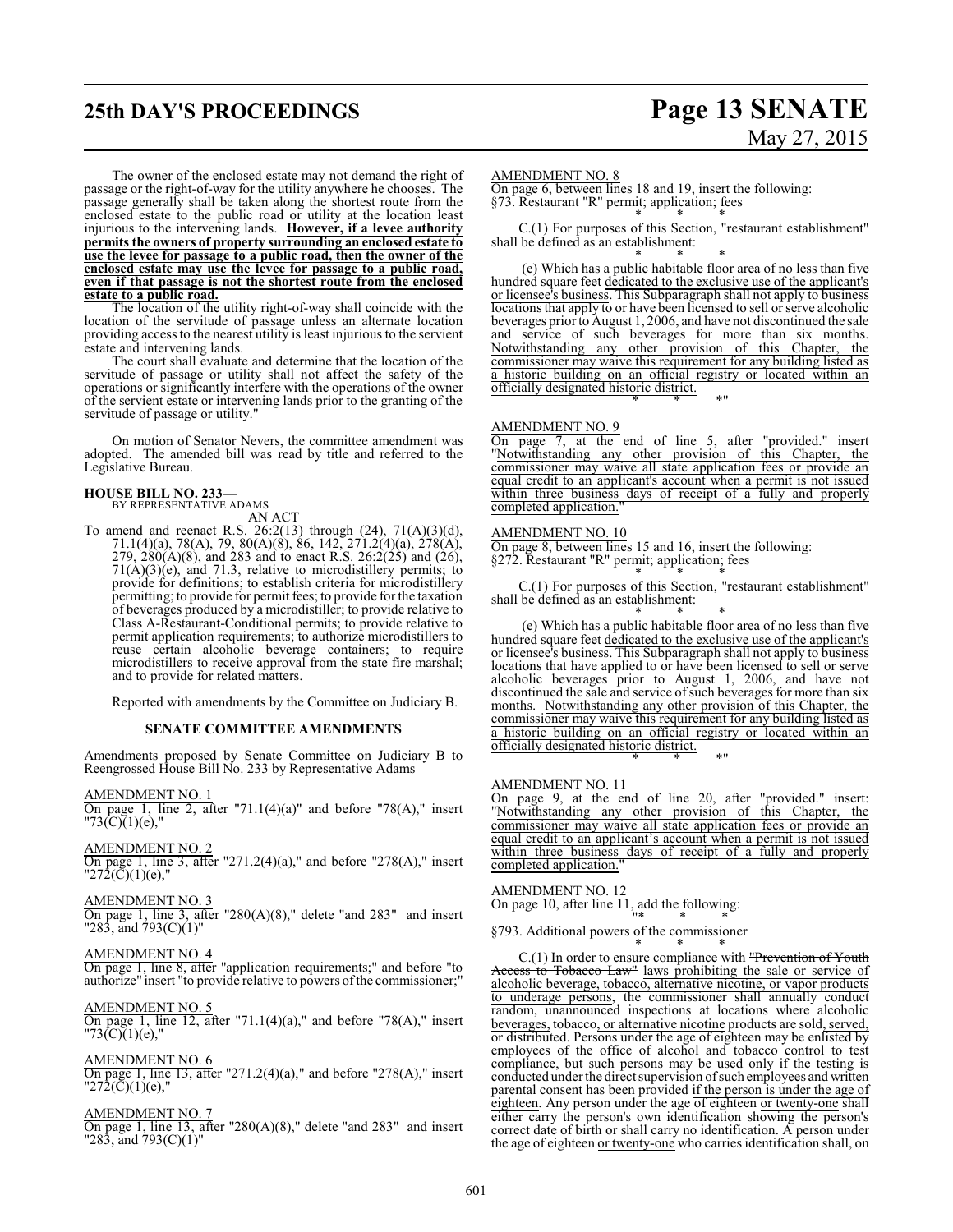## **Page 14 SENATE 25th DAY'S PROCEEDINGS**

May 27, 2015

request, present it to any seller or server of alcoholic beverages, tobacco, or alternative nicotine products. In addition, any person under the age of eighteen or twenty-one enlisted under this Subsection shall truthfully answer any questions about the person's age. Except where expressly authorized in writing by the Except where expressly authorized in writing by the commissioner in furtherance of the objectives of this Section, Any any other use of persons under the age of eighteen or twenty-one to test compliance with the provisions of this Section or any other prohibition of like or similar import shall be unlawful and the person or persons responsible for such use shall be subject to the penalties prescribed in this Title or R.S. <del>14:91.8(II)</del> 14:91.6, 91.8(H),92, or <u>93.11</u>.

\* \* \*"

On motion of Senator Morrell, the committee amendment was adopted. The amended bill was read by title and referred to the Legislative Bureau.

### **HOUSE BILL NO. 258—**

BY REPRESENTATIVE THIERRY AN ACT

To enact R.S. 13:1000.12, relative to bench warrant fees; to authorize the collection of bench warrant fees in the Twenty-Seventh Judicial District Court for certain offenses; to provide for the collection and use of such fees; to restrict the number of recall fees imposed against any person; to provide for exceptions for an indigent person; and to provide for related matters.

Reported favorably by the Committee on Judiciary B. The bill was read by title and referred to the Legislative Bureau.

#### **HOUSE BILL NO. 275—** BY REPRESENTATIVE GUINN

AN ACT

To amend and reenact R.S. 3:3382(3) and 3386(A) and to enact R.S. 3:3388(H), relative to the use of pesticides in certain school classrooms; to provide for the use of pesticides in prekindergarten; to provide for a definition; to establish a fee to cover the administration cost of the annual integrated pest management plan; and to provide for related matters.

Reported with amendments by the Committee on Agriculture, Forestry, Aquaculture, and Rural Development.

### **SENATE COMMITTEE AMENDMENTS**

Amendments proposed by Senate Committee on Agriculture, Forestry, Aquaculture, and Rural Development to Reengrossed House Bill No. 275 by Representative Guinn

### AMENDMENT NO. 1

On page 1, line 2, after "R.S. 3:3382(3)" delete the remainder of the line and insert ",  $3386(A)$ , and  $3388(A)$ , relative to"

### AMENDMENT NO. 2

On page 1, line 4, after "definition;" delete the remainder of the line and delete line 5 in its entirety and insert "to provide for school pest management plans; and to provide"

### AMENDMENT NO. 3

On page 1, line 8, after "R.S. 3:3382(3)" delete the remainder of the line and insert ", 3386(A), and 3388(A) are hereby amended and reenacted to read as follows:"

### AMENDMENT NO. 4

On page 1, delete line 9 in its entirety

### AMENDMENT NO. 5

On page 2, delete lines 12 through 15 in their entirety and insert the following:

"A.(1) The governing authority of each school, including but not limited to superintendents, headmasters, school boards, boards of directors, chief executive officers, or principals, shall prepare and submit, for each school under its authority, an annual integrated pest management plan that applies integrated pest management strategies of pest prevention methods and strongly recommends the least toxic methods of control for grass and weed control, and rodent and general pest control in, on, or around school structures and grounds. (2) Each city, parish, or other local public school board shall

submit a single, comprehensive integrated pest management plan for all schools under its jurisdiction. \* \* \*"

On motion of Senator Thompson, the committee amendment was adopted. The amended bill was read by title and referred to the Legislative Bureau.

### **HOUSE BILL NO. 292—** BY REPRESENTATIVE BARRAS

AN ACT

To amend and reenact Children's Code Article 793.3(B)(introductory paragraph), relative to early intervention programs; to provide that the Sixteenth Judicial District's early intervention program shall be used as a model in the implementation of programs in certain parishes; and to provide for related matters.

Reported favorably by the Committee on Judiciary A. The bill was read by title and referred to the Legislative Bureau.

### **HOUSE BILL NO. 295—**

BY REPRESENTATIVE BROWN AN ACT

To amend and reenact Part II-A of Chapter 28 of Title 3 of the Louisiana Revised Statutes of 1950, to be comprised of R.S. 3:4321, relative to the forest protection tax; to provide for a forest protection assessment; to provide for unencumbered and unexpended monies in the Forest Protection Fund; and to provide for related matters.

Reported favorably by the Committee on Agriculture, Forestry, Aquaculture, and Rural Development. The bill was read by title and referred to the Legislative Bureau.

### **HOUSE BILL NO. 310—**

BY REPRESENTATIVE MACK

AN ACT To amend and reenact R.S. 3:1437 and 1448, relative to fees for the seed industry; to increase seed dealer license and regulatory fees; to modify who is subject to register as a seed dealer; and to provide for related matters.

Reported with amendments by the Committee on Agriculture, Forestry, Aquaculture, and Rural Development.

### **SENATE COMMITTEE AMENDMENTS**

Amendments proposed by Senate Committee on Agriculture, Forestry, Aquaculture, and Rural Development to Engrossed House Bill No. 310 by Representative Mack

AMENDMENT NO. 1

 $\overline{On}$  page 1, line 9, after "R.S. 3:1445," insert "including an out-ofstate distributor,"

AMENDMENT NO. 2

On page 1, line 10, change "distributes to" to "distributes for sale in"

AMENDMENT NO. 3 On page 1, line 11, after "weight" insert "within Louisiana"

On motion of Senator Thompson, the committee amendment was adopted. The amended bill was read by title and referred to the Legislative Bureau.

### **HOUSE BILL NO. 331—**

BY REPRESENTATIVE BERTHELOT AN ACT

To amend and reenact R.S. 40:627(A) and to enact R.S. 26:793(D) and R.S. 40:627(E), relative to alcoholic beverage labels; to transfer the authority for the registration and label review of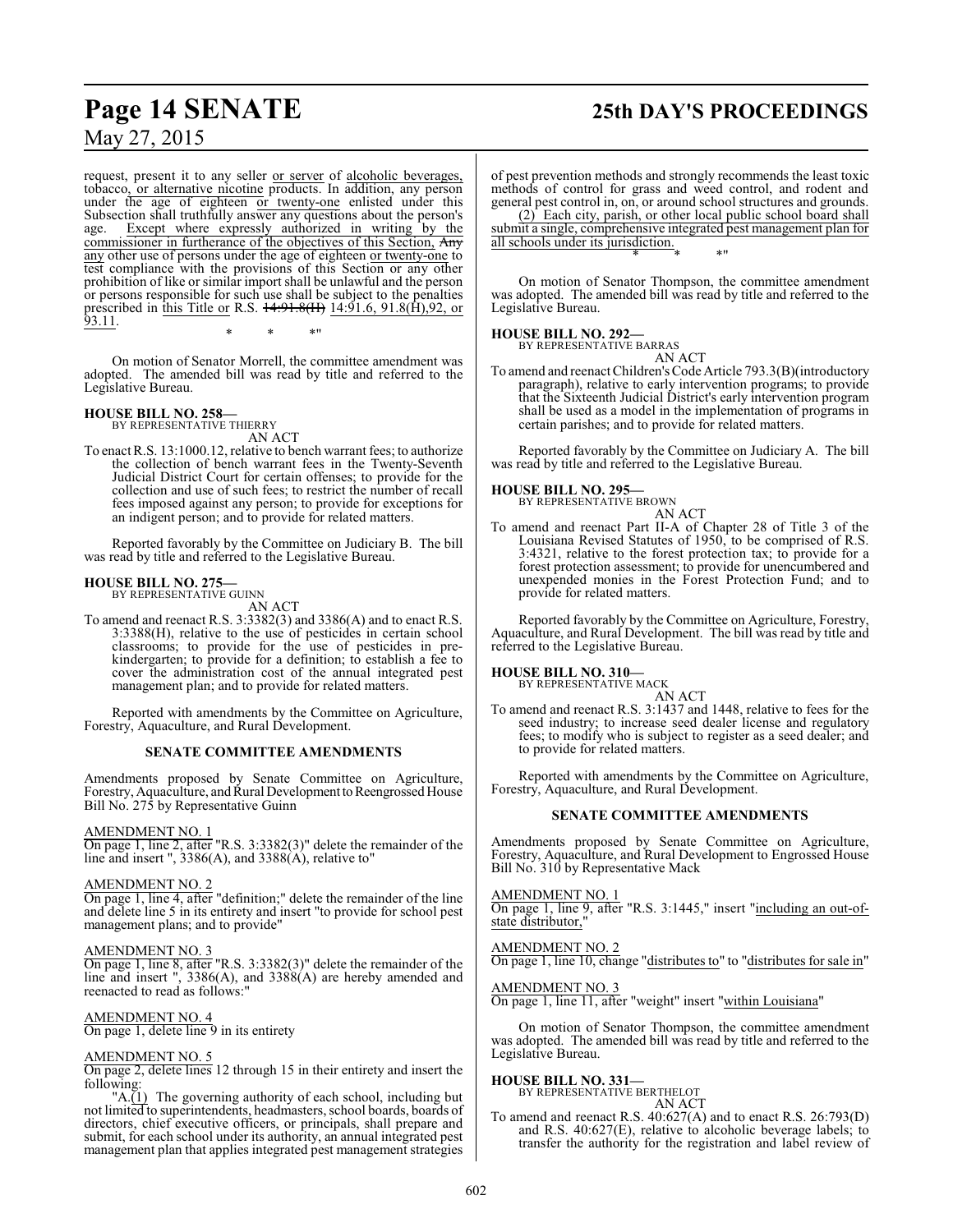# **25th DAY'S PROCEEDINGS Page 15 SENATE** May 27, 2015

alcoholic beverages; to provide for administrative rules; and to provide for related matters.

Reported favorably by the Committee on Judiciary B. The bill was read by title and referred to the Legislative Bureau.

# **HOUSE BILL NO. 335—** BY REPRESENTATIVE HENRY BURNS

AN ACT

To amend and reenact R.S.  $40:1299.39(A)(1)(a)(ii)(introductory)$ paragraph) and 1299.41(A)(10), relative to medical malpractice; to include licensed dieticians/licensed nutritionists within the definitions of state health care provider and health care provider; and to provide for related matters.

Reported with amendments by the Committee on Judiciary A.

### **SENATE COMMITTEE AMENDMENTS**

Amendments proposed by Senate Committee on Judiciary A to Engrossed House Bill No. 335 by Representative Henry Burns

### AMENDMENT NO. 1

On page 1, line 3, after "include" insert "certain"

### AMENDMENT NO. 2

On page 1, line 18, replace "licensed dietician/licensed nutritionist" with "a licensed dietician or licensed nutritionist employed by, referred by, or performing work under contract for, a state health care provider or other person already covered by this Part,

### AMENDMENT NO. 3

On page 2, line 11, delete "licensed" and on line 12, delete "dietician/licensed nutritionist" and insert "a licensed dietician or licensed nutritionist employed by, referred by, or performing work under contract for, a health care provider or other person already covered by this Part,"

On motion of Senator Nevers, the committee amendment was adopted. The amended bill was read by title and referred to the Legislative Bureau.

### **HOUSE BILL NO. 343—** BY REPRESENTATIVE HAZEL

AN ACT

To amend and reenact R.S.  $14:93.10(2)(a)(iv)$ , relative to the unlawful possession of alcoholic beverages; to provide relative to the crime prohibiting public possession of alcoholic beverages by a person under twenty-one years of age; to amend the definition of "public possession" relative to possession and consumption in a private residence; to define "private residence"; and to provide for related matters.

Reported favorably by the Committee on Judiciary B. The bill was read by title and referred to the Legislative Bureau.

# **HOUSE BILL NO. 358—** BY REPRESENTATIVE SCHRODER

AN ACT

To amend and reenact R.S. 3:2094(introductory paragraph) and to enact R.S. 3:2094(B), relative to the state veterinarian's authority to quarantine; to provide authorization for the state veterinarian to quarantine any animal until certain inspections are completed; and to provide for related matters.

Reported favorably by the Committee on Agriculture, Forestry, Aquaculture, and Rural Development. The bill was read by title and referred to the Legislative Bureau.

### **HOUSE BILL NO. 368—**

BY REPRESENTATIVE BADON AN ACT

To amend and reenact R.S. 44:4.1(B)(31) and to enact Chapter 21-D of Title 46 of the Louisiana Revised Statutes of 1950, to be comprised of R.S. 46:1860 through 1863, relative to family justice centers; to provide for the establishment of family justice centers; to provide a list of the victims who are eligible to receive services at the family justice center; to provide relative to the entities that may assign persons to provide services at the family justice center; to provide certain requirements for any established family justice center; to provide relative to the sharing and confidentiality of information relative to a victim served by the family justice center; to provide relative to immunity from liability for persons providing services to a victim at a family justice center; and to provide for related matters.

Reported with amendments by the Committee on Judiciary B.

### **SENATE COMMITTEE AMENDMENTS**

Amendments proposed by Senate Committee on Judiciary B to Re-Reengrossed House Bill No. 368 by Representative Badon

### AMENDMENT NO. 1

On page 4, delete lines 4 through 13 and insert:

A. If a multi-disciplinary team (MDT) conference is formed under this statute and the district attorney and chief law enforcement agency in the parish participate, the MDT may obtain information fromany public agency, department, or other organization, including material otherwise made confidential or privileged. Any confidential or privileged material or information obtained by an MDT member shall be disclosed only as necessary to other persons providing services to the same victim, and shall not be disclosed to an agency or individual outside of the family justice center unless otherwise required by law or court order.

On motion of Senator Morrell, the committee amendment was adopted. The amended bill was read by title and referred to the Legislative Bureau.

### **HOUSE BILL NO. 369—**

BY REPRESENTATIVES BARROW AND CARTER AND SENATOR CLAITOR

### AN ACT

To enact Part IV of Chapter 28 of Title 46, to be comprised of R.S. 46:2148, relative to the state domestic violence coalition of Louisiana; to require the opportunity for an appeal hearing prior to disciplinary action; to require certain notifications; and to provide for related matters.

Reported with amendments by the Committee on Judiciary B.

### **SENATE COMMITTEE AMENDMENTS**

Amendments proposed by Senate Committee on Judiciary B to Reengrossed House Bill No. 369 by Representative Barrow

AMENDMENT NO. 1

On page 2, at the end of line 15, after "action." insert: "However, the written notification and any other disclosure shall not contain any privileged communications or records and shall be communicated to the parties listed in Paragraph (1) of this Subsection in strict compliance with the provisions of R.S. 46:2124.1.

On motion of Senator Morrell, the committee amendment was adopted. The amended bill was read by title and referred to the Legislative Bureau.

### **HOUSE BILL NO. 385—**

BY REPRESENTATIVE NANCY LANDRY AN ACT

To amend and reenact Children's Code Article 603(17)(b), relative to mandatory reporters; to establish an exception for certain mental health/social service practitioners; and to provide for related matters.

Reported favorably by the Committee on Judiciary A. The bill was read by title and referred to the Legislative Bureau.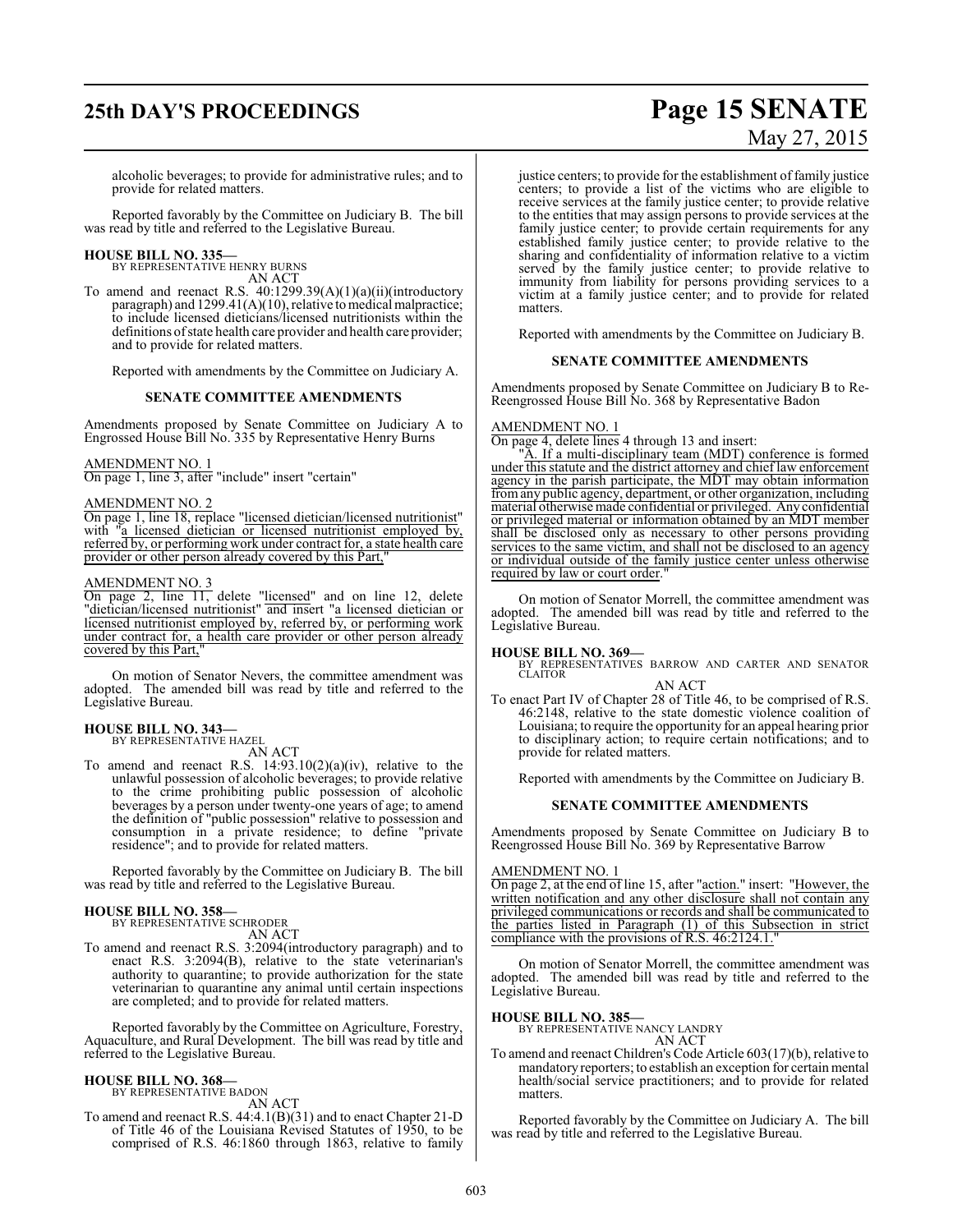### **Page 16 SENATE 25th DAY'S PROCEEDINGS**

May 27, 2015

### **HOUSE BILL NO. 497—**

BY REPRESENTATIVE HENRY AN ACT

To enact Civil Code Article 2315.9, relative to damages; to provide relative to actions for injury caused by acts of terror; to provide for definitions; to provide for frivolous or fraudulent claims; to provide for court costs and attorney fees; and to provide for related matters.

Reported with amendments by the Committee on Judiciary A.

### **SENATE COMMITTEE AMENDMENTS**

Amendments proposed by Senate Committee on Judiciary A to Engrossed House Bill No. 497 by Representative Henry

AMENDMENT NO. 1

On page 1, line 12, after "caused by" delete the rest of line 12 and on line 13, delete "the person's property through"

### AMENDMENT NO. 2

On page 2, after line 18, insert: "E. An action under the provisions of this Article shall be subject to a liberative prescriptive period of two years.

On motion of Senator Nevers, the committee amendment was adopted. The amended bill was read by title and referred to the Legislative Bureau.

## **HOUSE BILL NO. 539—** BY REPRESENTATIVE JAMES

AN ACT

To amend and reenact Civil Code Articles 103(4) and (5) and 2362.1, Code of Civil Procedure Article 1702(E), and R.S. 9:368, relative to domestic abuse; to provide with respect to grounds for divorce in cases of domestic abuse; to provide for the confirmation of a default judgment; to provide for the obligation to pay court costs and attorney fees; to provide for default judgment procedures; to provide for legislative intent; and to provide for related matters.

Reported favorably by the Committee on Judiciary A. The bill was read by title and referred to the Legislative Bureau.

### **HOUSE BILL NO. 603—**

BY REPRESENTATIVE WILLMOTT AN ACT

To amend and reenact Children's Code Articles 1149 and 1160 and R.S. 46:2403(D), relative to laws providing for safe and anonymous relinquishment of an infant known as the safe haven law; to provide for duties of the Department of Children and Family Services relative to public awareness of the safe haven law; to provide for communication plans and dissemination of public information by the Department of Children and Family Services; to provide for information and training resources to be utilized by designated emergency care facilities; to authorize funding by the Children's Trust Fund of outreach concerning the safe haven law; to provide for reporting; to provide a short title; and to provide for related matters.

Reported favorably by the Committee on Judiciary A. The bill was read by title and referred to the Legislative Bureau.

## **HOUSE BILL NO. 728—** BY REPRESENTATIVE GAROFALO

AN ACT

To amend and reenact Code of Civil Procedure Articles 4919(A)(introductory paragraph) and (5), 4922, and 4925(A) and to enact Code of Civil Procedure Articles 4921.1(C) and 4921.2, relative to justice of the peace courts; to provide relative to the service of citations; to provide relative to trial procedures; to provide relative to notice of judgment; and to provide for related matters.

Reported with amendments by the Committee on Judiciary A.

### **SENATE COMMITTEE AMENDMENTS**

Amendments proposed by Senate Committee on Judiciary A to Engrossed House Bill No. 728 by Representative Garofalo

AMENDMENT NO. 1

On page 2, line 12, after "C." insert " $(1)$ "

### AMENDMENT NO. 2

On page 2, line 15, after "days" insert ", nor less than ten days,"

### AMENDMENT NO. 3

On page 2, between lines 20 and 21 insert

 $(2)$  If a matter has been set for trial pursuant to Paragraph (1), no default judgment shall be rendered prior to the trial date.

### AMENDMENT NO. 4

On page 3, line 6, change "should" to "shall"

### AMENDMENT NO. 5

On page 3, delete lines 7 and 8 and insert "discovery only upon notice and good cause shown, and limited to the necessities of the case."

### AMENDMENT NO. 6

On page 3, line 20, delete "must" and line 21 and insert "shall be provided to all parties or their attorney of record. A copy of either the notice of suit for trial de novo or the suit pleadings shall also be provided to the justice of the peace"

On motion of Senator Nevers, the committee amendment was adopted. The amended bill was read by title and referred to the Legislative Bureau.

#### **HOUSE BILL NO. 836— (Substitute for House Bill No. 716 by Representative Hodges)** BY REPRESENTATIVE HODGES

AN ACT

To amend and reenact R.S. 9:223, 224(A)(introductory paragraph), (4), and (6) and (B), and 225(A)(1) and (B), 226, 227, and 228 and to enact R.S.  $9:224(A)(7)$  and  $225(A)(4)$ , relative to marriage licenses; to provide for the application for a marriage license; to provide for the application form; to provide for required information; to provide for required documentation; to provide with respect to the use of birth certificates in the process of applying for a marriage license; to provide for documentation in lieu of a birth certificate; to provide for court orders; and to provide for related matters.

Reported with amendments by the Committee on Judiciary A.

### **SENATE COMMITTEE AMENDMENTS**

Amendments proposed by Senate Committee on Judiciary A to Reengrossed House Bill No. 836 by Representative Hodges

### AMENDMENT NO. 1

On page 3, line 24, delete "whether divorced or"

AMENDMENT NO. 2

On page 3, line 25, delete "not how and when the most recent marriage ended." and insert "whether divorced or not."

### AMENDMENT NO. 3

On page 4, line 1, after"present" delete the rest of line 1 and 2 and insert the following: "either of the following: (i) a valid and unexpired passport from the country of his birth or (ii) an unexpired visa issued from the country of the applicant's birth accompanied by a Form I-94 issued by the United States.

### AMENDMENT NO. 4

On page 5, line 12 delete "passport" and insert "valid and unexpired passport from the country of his birth or an unexpired visa accompanied by Form I-94 as issued by the United States'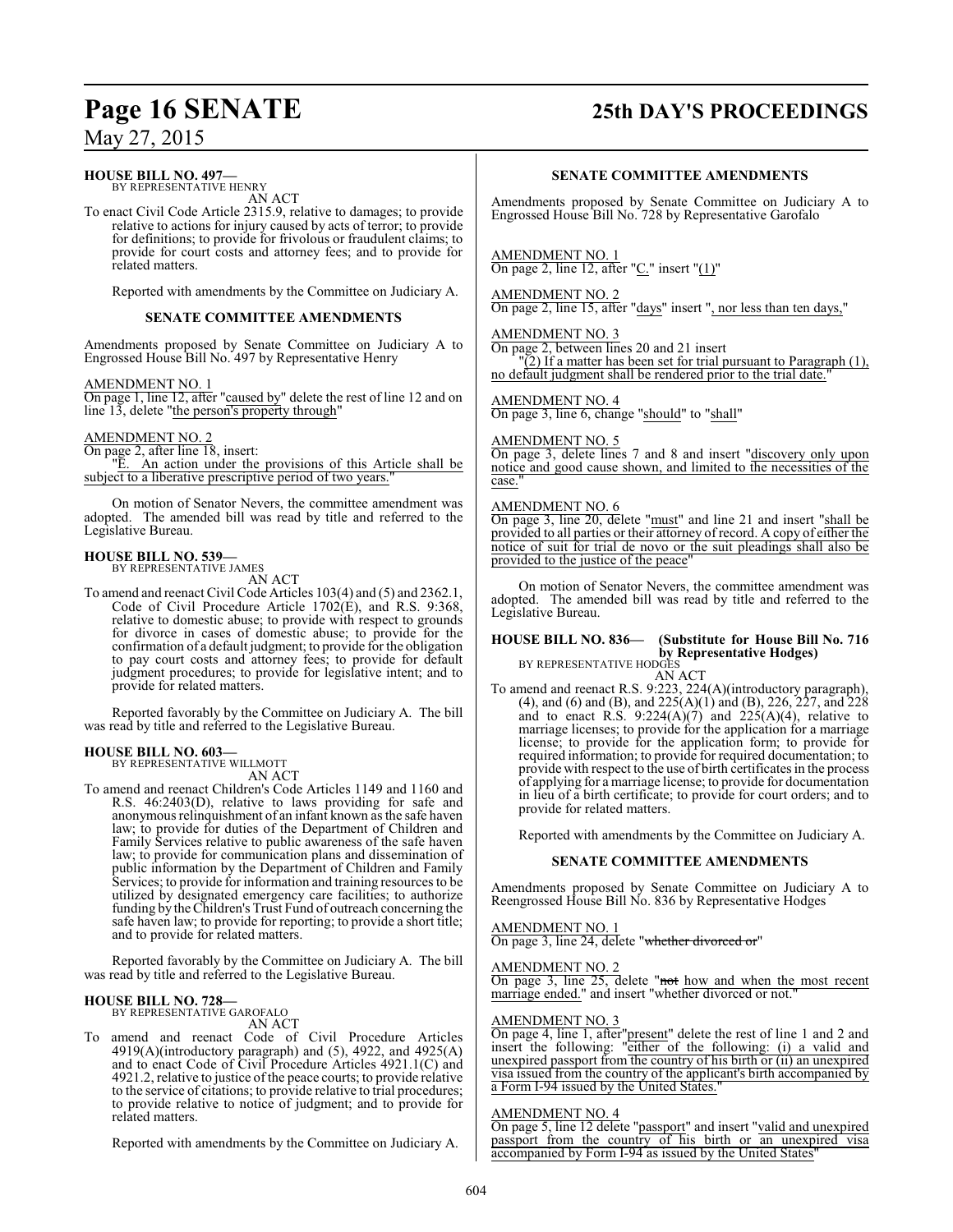# **25th DAY'S PROCEEDINGS Page 17 SENATE**

# May 27, 2015

### AMENDMENT NO. 5

On page 6, line 8, after  $"(2)"$  delete the rest of the line 8 and delete line 9 and insert the following: "A valid and unexpired passport or an unexpired visa accompanied by a Form I-94 issued by the United States, verifying that the applicant is lawfully in the United States." ٦

On motion of Senator Nevers, the committee amendment was adopted. The amended bill was read by title and referred to the Legislative Bureau.

#### **HOUSE BILL NO. 837— (Substitute for House Bill No. 100 by Representative Price)** BY REPRESENTATIVE PRICE

AN ACT

To amend and reenact Code of Criminal Procedure Articles 977(A)(introductory paragraph) and 978(A)(introductory paragraph) and (B)(1) and to enact Code of Criminal Procedure Articles  $977(A)(3)$  and  $978(A)(3)$  and (E), relative to expungement; to provide for eligibility for an expungement in cases of factual innocence; to provide for the expungement of certain crimes of violence after a cleansing period; and to provide for related matters.

Reported with amendments by the Committee on Judiciary C.

### **SENATE COMMITTEE AMENDMENTS**

Amendments proposed by Senate Committee on Judiciary C to Engrossed House Bill No. 837 by Representative Price

AMENDMENT NO. 1 On page 1, at the end of line 2, insert a comma ","

AMENDMENT NO. 2 On page 1, at the beginning of line 3, delete "and"

AMENDMENT NO. 3

On page 1, line 3, after "(B)(1)" and before "and to" insert a comma "," and insert "and 989"

AMENDMENT NO. 4

On page 1, line 6, after "period;" and before "and" insert "to provide for expungement forms regarding factual innocence;"

AMENDMENT NO. 5 On page 1, at the end of line 9, delete "and" and insert a comma ","

AMENDMENT NO. 6 On page 1, line 10, after "978(A)(introductoryparagraph)" and before  $\Gamma(B)(1)$ " delete "and" and insert a comma "," and after  $\Gamma(B)(1)$ " and before "are" insert "and 989"

AMENDMENT NO. 7 On page 3, after line 12, insert the following:

Art. 989. Motion for expungement forms to be used

### **STATE OF LOUISIANA JUDICIAL DISTRICT FOR THE PARISH OF \_\_\_\_\_\_\_\_\_\_\_\_\_\_\_\_\_\_\_\_\_\_\_\_\_\_\_\_\_\_**

"\* \* \*

**No.: Division:** "

**State of Louisiana vs.**

### **\_\_\_\_\_\_\_\_\_\_\_\_\_\_\_\_\_\_\_\_\_\_\_\_\_\_\_\_\_\_\_\_\_\_\_\_\_\_\_\_\_\_\_\_\_\_\_\_\_\_\_\_\_\_ MOTION FOR EXPUNGEMENT**

 $\_$  , and the set of the set of the set of the set of the set of the set of the set of the set of the set of the set of the set of the set of the set of the set of the set of the set of the set of the set of the set of th

NOW INTO COURT comes mover, who provides the court with the following information in connection with this request: **I. DEFENDANT INFORMATION** NAME:

DOB: \_ \_\_\_\_\_\_\_/\_\_\_\_\_\_/\_\_\_\_\_\_\_  $\overline{\text{M}}\text{M}$ /DD/YYYY) GENDER Female Male<br>SSN (last 4 digits):  $\overline{XXX-XX}$  $SSN$  (last 4 digits): RACÈ: DRIVER LIC. ARRESTING AGENCY: SID# (if available): ARREST NUMBER: \_\_\_\_\_\_\_\_\_\_\_\_\_\_\_\_\_ Mover is entitled to expunge the record of his arrest/conviction pursuant to Louisiana Code of Criminal Procedure Article 971 et seq. and states the following in support: **II. ARREST INFORMATION**<br>1. Mover was arrested on Mover was arrested on (MM/DD/YYYY) 2. \_\_\_\_\_\_ YES \_\_\_\_\_ NO Asupplemental sheet with arrests and/or convictions is attached after page 2 of this Motion. 3. Mover was: NO Arrested, but it did not result in conviction YES NO Convicted of and seeks to expunge a misdemeanor \_\_\_\_\_ YES \_\_\_\_\_ NO Convicted of and seeks to expunge a felony YES NO Convicted but determined to be factually innocent and entitled to compensation for a wrongful conviction pursuant to the provisions of R.S. 15:572.8. 4. Mover was booked and/or charged with the following offenses: (List each offense booked and charged separately. Attach a supplemental sheet, if necessary.) **\_\_\_\_ Yes \_\_\_\_ No A R R ESTS THA T D ID NOT RESULT IN CONVICTION ITEM NO. 1** La. Rev. Stat. Ann.  $\S$ Name of the offense  $( )$  Time expired for prosecution (MM/DD/YYYY) ( ) Not prosecuted for any offense arising out of this charge. ( ) Pre-trial Diversion Program. ( ) DWI Pre-Trial Diversion Program and 5 years have elapsed since the date of arrest. ( ) Charge dismissed ( ) Found not guilty/judgment of acquittal **ITEM NO. 2** La. Rev. Stat. Ann. § \_\_\_\_\_\_\_ : \_\_\_\_\_\_\_\_ Name of the offense  $( )$  Time expired for prosecution (MM/DD/YYYY) ( ) Not prosecuted for any offense arising out of this charge.<br>
) Pre-trial Diversion Program. Pre-trial Diversion Program. ( ) Charge dismissed ( ) Found not guilty/judgment of acquittal **ITEM NO. 3** La. Rev. Stat. Ann.  $\S$  \_\_\_\_\_\_\_\_ : \_\_\_\_\_\_\_\_\_  $\hat{M} \hat{N}$ O. 3 La. Rev. Stat. Ann.  $\S$ <sub>-</sub><br>Name of the offense  $( )$  Time expired for prosecution (MM/DD/YYYY) ( ) Not prosecuted for any offense arising out of this charge. Pre-trial Diversion Program.<br>Charge dismissed ( ) Charge dismissed ( ) Found not guilty/judgment of acquittal **\_\_\_\_ Yes \_\_\_\_ No MISDEMEANOR CONVICTIONS**

### **ITEM NO. 1** La. Rev. Stat. Ann.  $\frac{8}{9}$

| Name of the offense                          |  |
|----------------------------------------------|--|
| () Conviction set aside/                     |  |
| dismissed pursuant to<br>C.Cr.P. Art. 894(B) |  |
|                                              |  |

*(Last, First, MI)*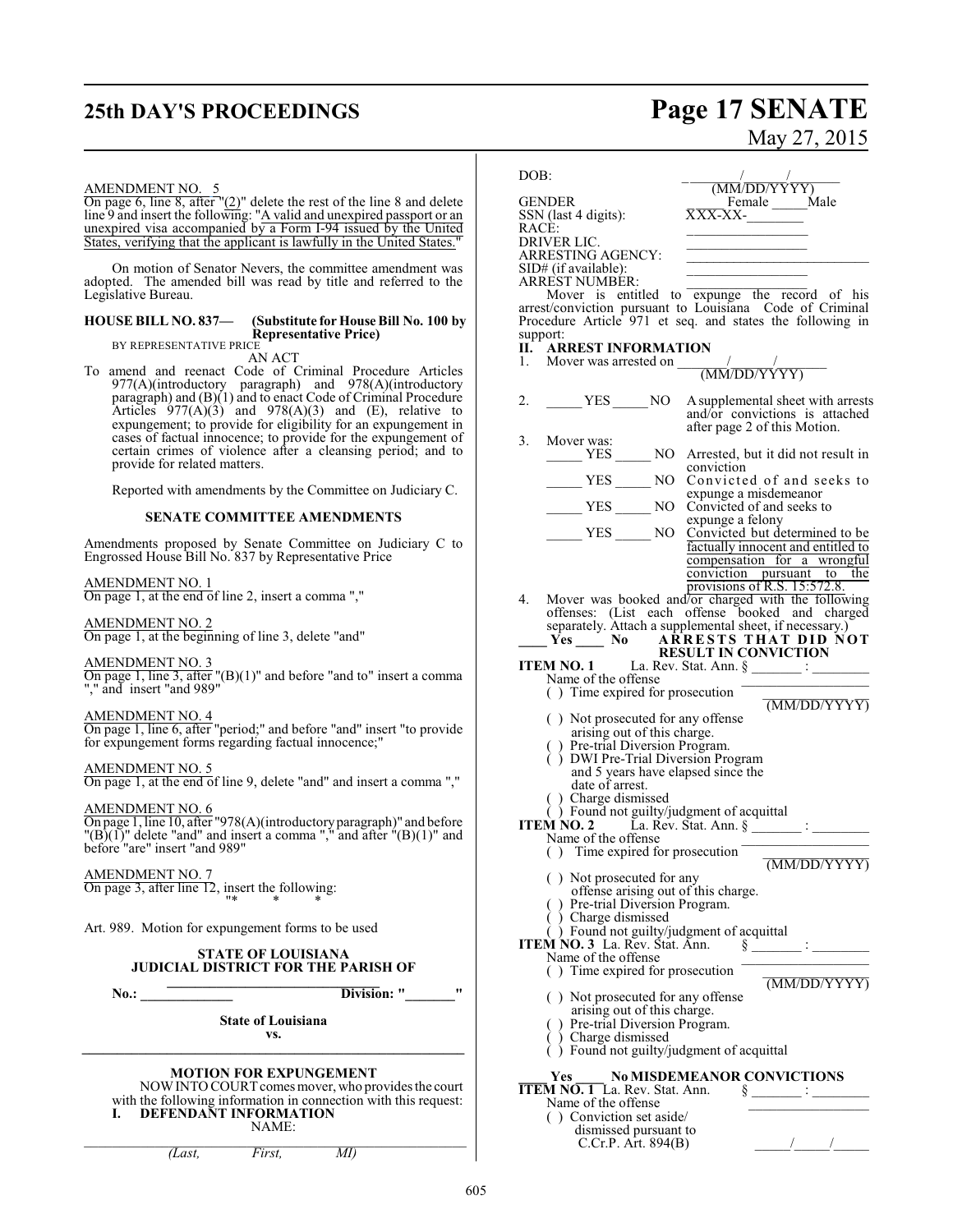### **Page 18 SENATE 25th DAY'S PROCEEDINGS**

May 27, 2015

|                                                         | (MM/DD/YYYY)              |
|---------------------------------------------------------|---------------------------|
| () More than 5 years have passed                        |                           |
| since completion of sentence.                           |                           |
| <b>ITEM NO. 2</b> La. Rev. Stat. Ann.<br>ş              |                           |
| Name of the offense                                     |                           |
|                                                         |                           |
| () Conviction set aside/dismissed                       |                           |
| pursuant to C.Cr.P. Art. $894(B)$                       |                           |
|                                                         | $\frac{1}{(MM/DD/Y}$      |
| () More than 5 years have passed                        |                           |
| since completion of sentence.                           |                           |
| <b>No FELONY CONVICTIONS</b><br><b>Yes</b>              |                           |
| <b>ITEM NO. 1</b> La. Rev. Stat. Ann.                   |                           |
|                                                         |                           |
| () Conviction set aside/dismissed                       |                           |
| pursuant to C.Cr.P. Art. $893(E)$                       | $\frac{1}{(MM/DD/Y+YYY)}$ |
|                                                         |                           |
| () More than 10 years have passed                       |                           |
| since completion of sentence                            |                           |
| <b>ITEM NO. 2</b> La. Rev. Stat. Ann.                   |                           |
| () Conviction set aside/dismissed                       |                           |
|                                                         |                           |
| pursuant to C.Cr.P. Art. $893(E)$                       | $\frac{1}{(MM/DD/Y+YYY)}$ |
|                                                         |                           |
| () More than 10 years have passed                       |                           |
| since completion of sentence                            |                           |
| No OPERATING A MOTOR VEHICLE<br>Yes                     |                           |
| WHILE INTOXICATED                                       |                           |
| <b>CONVICTIONS</b>                                      |                           |
|                                                         |                           |
| Mover has attached the following:                       |                           |
| $( )$ A copy of the proof from the Department of Public |                           |

( ) A copy of the proof from the Department of Public Safety and Corrections, office of motor vehicles, that it has received from the clerk of court a certified copy ofthe record ofthe plea, fingerprints of the defendant, and proof of the requirements set forth in C.Cr.P. Art. 556, which shall include the defendant's date of birth, last four digits of social security number, and driver's license number

5. Mover has attached to this Motion the following pertinent documents:

- G Criminal Background Check from the La. State Police/Parish Sheriff dated within the past 30 days (required).
- $\Box$  Bill(s) of Information (if any).<br> $\Box$  Minute entry showing final.
- Minute entry showing final disposition of case (if any).
- $\Box$  Certification Letter from the District Attorney for fee waiver (if eligible).
- G Certification Letter from the District Attorney verifying that the applicant has no convictions or pending applicable criminal charges in the requisite time periods.
- $\Box$  Certification Letter from the District Attorney verifying that the charges were refused.
- G Certification Letter from the District Attorney verifying that the applicant did not participate in a pretrial diversion program.
- $\Box$  A copy of the order waiving the sex offender registration and notification requirements.
- $\Box$  A copy of the court order determination of factual innocence and order of compensation for a wrongful conviction pursuant to the provisions ofR.S. 15:572.8 if applicable.

The Mover prays that if there is no objection timely filed by the arresting law enforcement agency, the district attorney's office, or the Louisiana Bureau of Criminal Investigation and Information, that an order be issued herein ordering the expungement of the record of arrest and/or conviction set forth above, including all photographs, fingerprints, disposition, or any other such information, which record shall be confidential and no longer considered a public record, nor be made available to other persons, except a prosecutor, member of a law enforcement agency, or a judge who may request such information in writing, certifying that such request is for the purpose of prosecuting, investigating, or enforcing the criminal law, for the purpose of any other statutorily defined law enforcement or administrative duties, or for the purpose of the requirements of sex offender registration and notification pursuant to the provisions of R.S. 15:541 et seq. or as an order of this Court to any other person for good cause shown, or as otherwise authorized by law.

If an "Affidavit of No Opposition" by each agency named herein is attached hereto and made a part hereof, Defendant requests that no contradictory hearing be required and the Motion be granted ex parte. Respectfully submitted,

\_\_\_\_\_\_\_\_\_\_\_\_\_\_\_\_\_\_\_\_\_\_\_\_\_\_\_\_\_\_\_\_\_\_\_\_ Signature of Attorney for Mover/Defendant

 $\overline{\mathcal{L}}$  , which is a set of the set of the set of the set of the set of the set of the set of the set of the set of the set of the set of the set of the set of the set of the set of the set of the set of the set of th Attorney for Mover/Defendant Name

\_\_\_\_\_\_\_\_\_\_\_\_\_\_\_\_\_\_\_\_\_\_\_\_\_\_\_\_\_\_\_\_\_\_\_\_ Attorney's Bar Roll No.

\_\_\_\_\_\_\_\_\_\_\_\_\_\_\_\_\_\_\_\_\_\_\_\_\_\_\_\_\_\_\_\_\_\_\_\_ Address

\_\_\_\_\_\_\_\_\_\_\_\_\_\_\_\_\_\_\_\_\_\_\_\_\_\_\_\_\_\_\_\_\_\_\_\_ City, State, ZIP Code

\_\_\_\_\_\_\_\_\_\_\_\_\_\_\_\_\_\_\_\_\_\_\_\_\_\_\_\_\_\_\_\_\_\_\_\_ Telephone Number

If not represented by counsel:

\_\_\_\_\_\_\_\_\_\_\_\_\_\_\_\_\_\_\_\_\_\_\_\_\_\_\_\_\_\_\_\_\_\_\_\_ Signature of Mover/Defendant

\_\_\_\_\_\_\_\_\_\_\_\_\_\_\_\_\_\_\_\_\_\_\_\_\_\_\_\_\_\_\_\_\_\_\_\_ Mover/Defendant Name

\_\_\_\_\_\_\_\_\_\_\_\_\_\_\_\_\_\_\_\_\_\_\_\_\_\_\_\_\_\_\_\_\_\_\_\_ Address

\_\_\_\_\_\_\_\_\_\_\_\_\_\_\_\_\_\_\_\_\_\_\_\_\_\_\_\_\_\_\_\_\_\_\_\_ City, State, ZIP Code

\_\_\_\_\_\_\_\_\_\_\_\_\_\_\_\_\_\_\_\_\_\_\_\_\_\_\_\_\_\_\_\_\_\_\_\_ Telephone Number"

On motion of Senator Kostelka, the committee amendment was adopted. The amended bill was read by title and referred to the Legislative Bureau.

### **Senate Concurrent Resolutions on Second Reading Reported by Committees**

### **SENATE CONCURRENT RESOLUTION NO. 45—** BY SENATOR LAFLEUR A CONCURRENT RESOLUTION

To urge and request the Louisiana State Law Institute to study and make recommendationsregarding Civil Code Article 2628, and the negotiation and sale of immovable property affected by contracts that contain no specific term for an option or right of first refusal and were confected prior to the enactment in 1993 of such article.

Reported favorably by the Committee on Judiciary A.

The resolution was read by title. Senator LaFleur moved to adopt the Senate Concurrent Resolution.

### **ROLL CALL**

The roll was called with the following result:

### YEAS

| Mr. President | Erdey     | <b>Nevers</b> |
|---------------|-----------|---------------|
| Adley         | Gallot    | Peacock       |
| Allain        | Guillory  | Perry         |
| Amedee        | Heitmeier | Peterson      |
| Appel         | Johns     | Riser         |
| Broome        | Kostelka  | Smith, G.     |
| Brown         | LaFleur   | Smith, J.     |
| Buffington    | Long      | Tarver        |
| Chabert       | Mills     | Thompson      |
| Cortez        | Morrell   | Ward          |
| Donahue       | Murray    | White         |
| Total - 33    |           |               |
|               |           |               |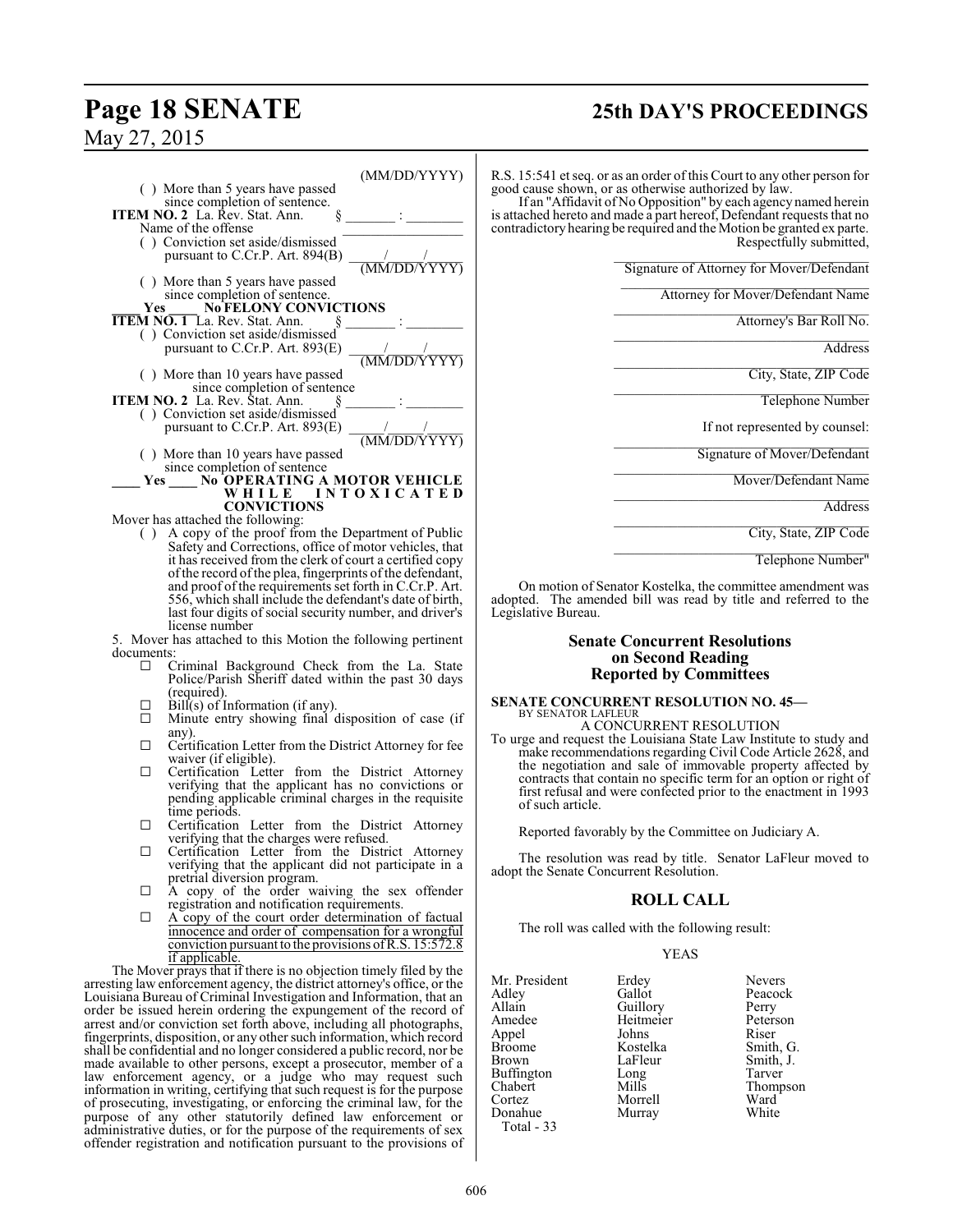# **25th DAY'S PROCEEDINGS Page 19 SENATE**

NAYS

Martiny Total - 1

ABSENT

Claitor Dorsey-Colomb Walsworth Crowe Morrish Total - 5

The Chair declared the Senate had adopted the Senate Concurrent Resolution and ordered it sent to the House.

#### **SENATE CONCURRENT RESOLUTION NO. 100—** BY SENATOR DORSEY-COLOMB

A CONCURRENT RESOLUTION

To urge and request the Louisiana State Law Institute to study and make recommendations that would accelerate the state capital punishment appeal process.

Reported favorably by the Committee on Judiciary C.

On motion of Senator Kostelka the resolution was read by title and returned to the Calendar, subject to call.

#### **SENATE CONCURRENT RESOLUTION NO. 102—** BY SENATOR BROOME

A CONCURRENT RESOLUTION

To urge and request the Louisiana State Law Institute to study and make recommendations regarding whether an assignment or transfer of a mortgage loan on residential real property should be required to be recorded in the appropriate mortgage or conveyance records in order to be effective as to third parties.

Reported favorably by the Committee on Judiciary A.

The resolution was read by title. Senator Broome moved to adopt the Senate Concurrent Resolution.

### **ROLL CALL**

The roll was called with the following result:

### YEAS

| Mr. President<br>Adley<br>Allain<br>Amedee<br>Appel<br><b>Broome</b><br><b>Brown</b><br>Buffington<br>Chabert<br>Claitor<br>Cortez<br>Crowe<br>Donahue<br>Total - 38 | Erdey<br>Gallot<br>Guillory<br>Heitmeier<br>Johns<br>Kostelka<br>LaFleur<br>Long<br>Martiny<br>Mills<br>Morrell<br>Morrish<br>Murray<br><b>NAYS</b> | <b>Nevers</b><br>Peacock<br>Perry<br>Peterson<br>Riser<br>Smith, G.<br>Smith, J.<br>Tarver<br>Thompson<br>Walsworth<br>Ward<br>White |
|----------------------------------------------------------------------------------------------------------------------------------------------------------------------|-----------------------------------------------------------------------------------------------------------------------------------------------------|--------------------------------------------------------------------------------------------------------------------------------------|
|                                                                                                                                                                      |                                                                                                                                                     |                                                                                                                                      |

### Total - 0

### ABSENT

Dorsey-Colomb Total - 1

The Chair declared the Senate had adopted the Senate Concurrent Resolution and ordered it sent to the House.

# May 27, 2015

### **Senate Bills and Joint Resolutions on Third Reading and Final Passage**

**SENATE BILL NO. 58—**<br>BY SENATORS APPEL AND WALSWORTH AND REPRESENTATIVE FOIL AN ACT

To amend and reenact R.S. 17:1960 and to enact R.S. 17:3996(B)(39), relative to students with exceptionalities; to provide with respect to the Deaf Child's Bill of Rights; to include deaf-blind children in such bill of rights; to convert the aspirational context of the Deaf Child's Bill of Rights to a series of directives to public schools; and to provide for related matters.

### **Floor Amendments**

Senator Martiny sent up floor amendments.

### **SENATE FLOOR AMENDMENTS**

Amendments proposed by Senator Martiny on behalf of the Legislative Bureau to Engrossed Senate Bill No. 58 by Senator Appel

### AMENDMENT NO. 1

On page 4, line 4, following "involved" and before "determining" insert "**in**"

On motion of Senator Martiny, the amendments were adopted.

The bill was read by title. Senator Appel moved the final passage of the amended bill.

### **ROLL CALL**

The roll was called with the following result:

### YEAS

| Mr. President<br>Adley<br>Allain<br>Amedee<br>Appel<br><b>Broome</b><br><b>Brown</b><br><b>Buffington</b><br>Chabert<br>Claitor<br>Cortez<br>Crowe<br>Donahue | Erdey<br>Gallot<br>Guillory<br>Heitmeier<br>Johns<br>Kostelka<br>LaFleur<br>Long<br>Martiny<br>Mills<br>Morrell<br>Morrish | <b>Nevers</b><br>Peacock<br>Perry<br>Peterson<br>Riser<br>Smith, G.<br>Smith, J.<br>Tarver<br>Thompson<br>Walsworth<br>Ward<br>White |
|---------------------------------------------------------------------------------------------------------------------------------------------------------------|----------------------------------------------------------------------------------------------------------------------------|--------------------------------------------------------------------------------------------------------------------------------------|
| Total - 38                                                                                                                                                    | Murray<br><b>NAYS</b>                                                                                                      |                                                                                                                                      |

Total - 0

Dorsey-Colomb Total - 1

The Chair declared the amended bill was passed, ordered reengrossed and sent to the House. Senator Appel moved to reconsider the vote by which the bill was passed and laid the motion on the table.

ABSENT

### **SENATE BILL NO. 78—** BY SENATOR MILLS

AN ACT To enact Chapter 21 of Title 24 of the Louisiana Revised Statutes of 1950, to be comprised of R.S. 24:991 through 992, relative to tax exemptions, exclusions, deductions, and credits against state tax; to provide that the author of an instrument, or the proponent of the instrument on the author's behalf, shall submit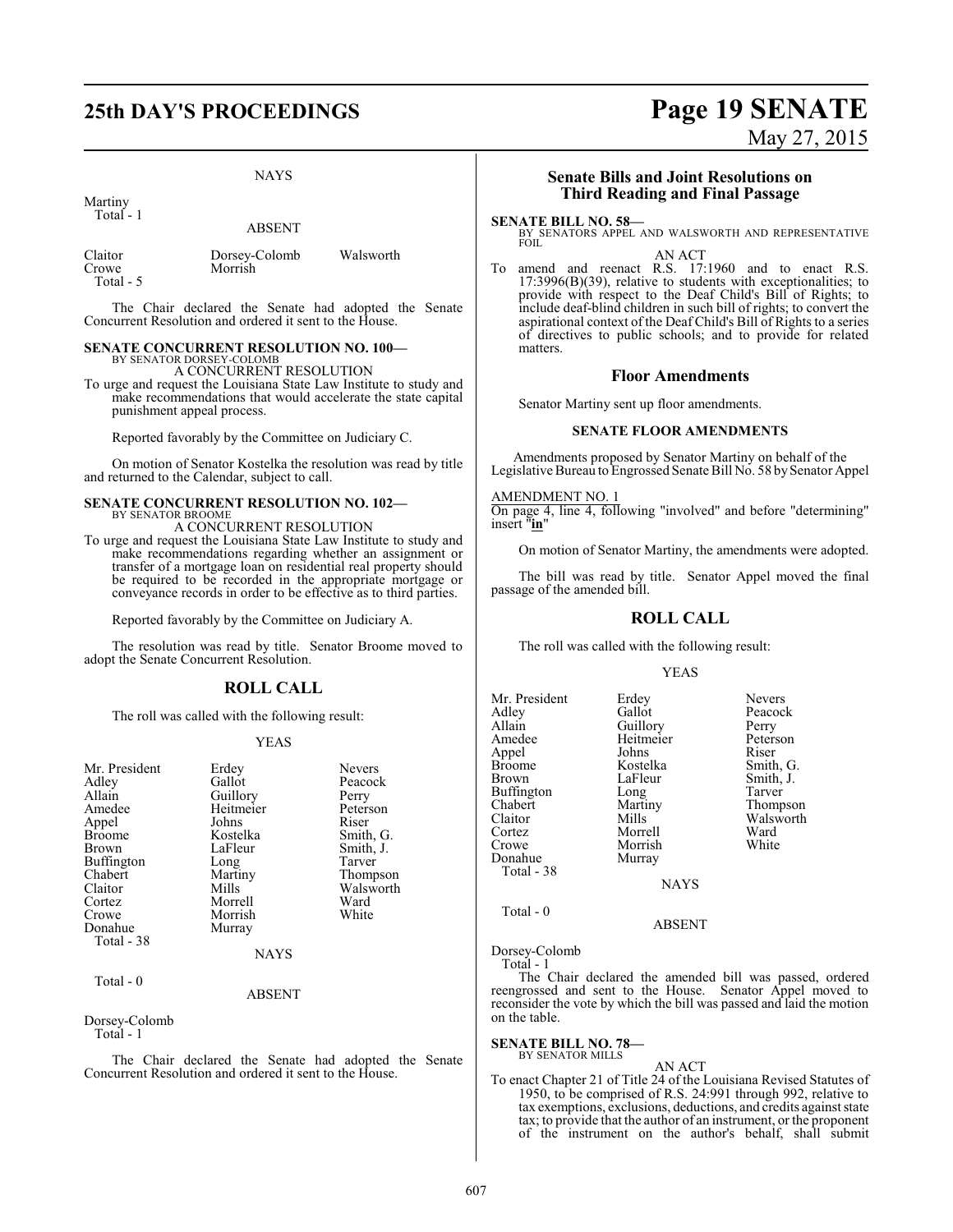information regarding the economic effects of the instrument; and to provide for related matters.

On motion of Senator Mills, the bill was read by title and returned to the Calendar, subject to call.

### **House Bills and Joint Resolutions on Third Reading and Final Passage**

### **Bagneris Rule**

Senator Murray moved to invoke the rule to temporarily pass over controversial House Bills on Third Reading and Final Passage with the intention of taking them up later, in their regular order.

Without objection, so ordered.

### **HOUSE BILL NO. 5—**

BY REPRESENTATIVES CROMER, BROWN, FRANKLIN, GISCLAIR,<br>GUINN, HILL, HONORE, HOWARD, JONES, LEBAS, LEOPOLD,<br>PEARSON,RICHARD,AND ST. GERMAIN AN ACT

To rename Grantham College Road in Slidell as "Veterans Memorial Lane"; and to provide for related matters.

The bill was read by title. Senator Crowe moved the final passage of the bill.

### **ROLL CALL**

The roll was called with the following result:

### YEAS

| Mr. President | Erdey     | <b>Nevers</b> |
|---------------|-----------|---------------|
| Adley         | Gallot    | Peacock       |
| Allain        | Guillory  | Perry         |
| Amedee        | Heitmeier | Peterson      |
| Appel         | Johns     | Riser         |
| <b>Broome</b> | Kostelka  | Smith, G.     |
| Brown         | LaFleur   | Smith, J.     |
| Buffington    | Long      | Tarver        |
| Chabert       | Martiny   | Thompson      |
| Claitor       | Mills     | Walsworth     |
| Cortez        | Morrell   | Ward          |
| Crowe         | Morrish   | White         |
| Donahue       | Murray    |               |
| Total - 38    |           |               |
|               | NAYS      |               |

Total - 0

ABSENT

Dorsey-Colomb Total - 1

The Chair declared the bill was passed and ordered it returned to the House. Senator Crowe moved to reconsider the vote by which the bill was passed and laid the motion on the table.

#### **HOUSE BILL NO. 8—** BY REPRESENTATIVE MONTOUCET

AN ACT

To enact R.S. 33:423.9, relative to the Crowley police department; to authorize the police chief to appoint, discipline, and discharge police personnel; and to provide for related matters.

The bill was read by title. Senator Morrish moved the final passage of the bill.

### **Page 20 SENATE 25th DAY'S PROCEEDINGS**

### **ROLL CALL**

The roll was called with the following result:

### YEAS

| Mr. President | Erdey     | <b>Nevers</b> |
|---------------|-----------|---------------|
| Adley         | Gallot    | Peacock       |
| Allain        | Guillory  | Perry         |
| Amedee        | Heitmeier | Peterson      |
| Appel         | Johns     | Riser         |
| <b>Broome</b> | Kostelka  | Smith, G.     |
| <b>Brown</b>  | LaFleur   | Smith, J.     |
| Buffington    | Long      | Tarver        |
| Chabert       | Martiny   | Thompson      |
| Claitor       | Mills     | Walsworth     |
| Cortez        | Morrell   | Ward          |
| Crowe         | Morrish   | White         |
| Donahue       | Murray    |               |
| Total - 38    |           |               |
|               | NAYS      |               |

**NAYS** 

ABSENT

Total - 0

Dorsey-Colomb Total - 1

The Chair declared the bill was passed and ordered it returned to the House. Senator Morrish moved to reconsider the vote by which the bill was passed and laid the motion on the table.

### **HOUSE BILL NO. 23—**

BY REPRESENTATIVE HENSGENS

AN ACT To amend and reenact R.S. 33:130.561(A), 130.562(A) and (G), and 130.570, relative to the Vermilion Parish Economic Development District; to provide relative to the governing board of the district; to provide with respect to the membership on the board; to provide relative to the dissolution of the district; to provide relative to the name of the district; and to provide for related matters.

The bill was read by title. Senator Perry moved the final passage of the bill.

### **ROLL CALL**

The roll was called with the following result:

### YEAS

| Mr. President<br>Adlev<br>Allain | Erdey<br>Gallot<br>Guillory | <b>Nevers</b><br>Peacock<br>Perry |
|----------------------------------|-----------------------------|-----------------------------------|
| Amedee                           | Heitmeier                   | Peterson                          |
| Appel                            | Johns                       | Riser                             |
| Broome                           | Kostelka                    | Smith, G.                         |
| Brown                            | LaFleur                     | Smith, J.                         |
| Buffington                       | Long                        | Tarver                            |
| Chabert                          | Martiny                     | Thompson                          |
| Claitor                          | Mills                       | Walsworth                         |
| Cortez                           | Morrell                     | Ward                              |
| Crowe                            | Morrish                     | White                             |
| Donahue                          | Murray                      |                                   |
| Total - 38                       |                             |                                   |
|                                  | <b>NAYS</b>                 |                                   |
| Total - 0                        |                             |                                   |
|                                  | <b>ABSENT</b>               |                                   |
|                                  |                             |                                   |

Dorsey-Colomb Total - 1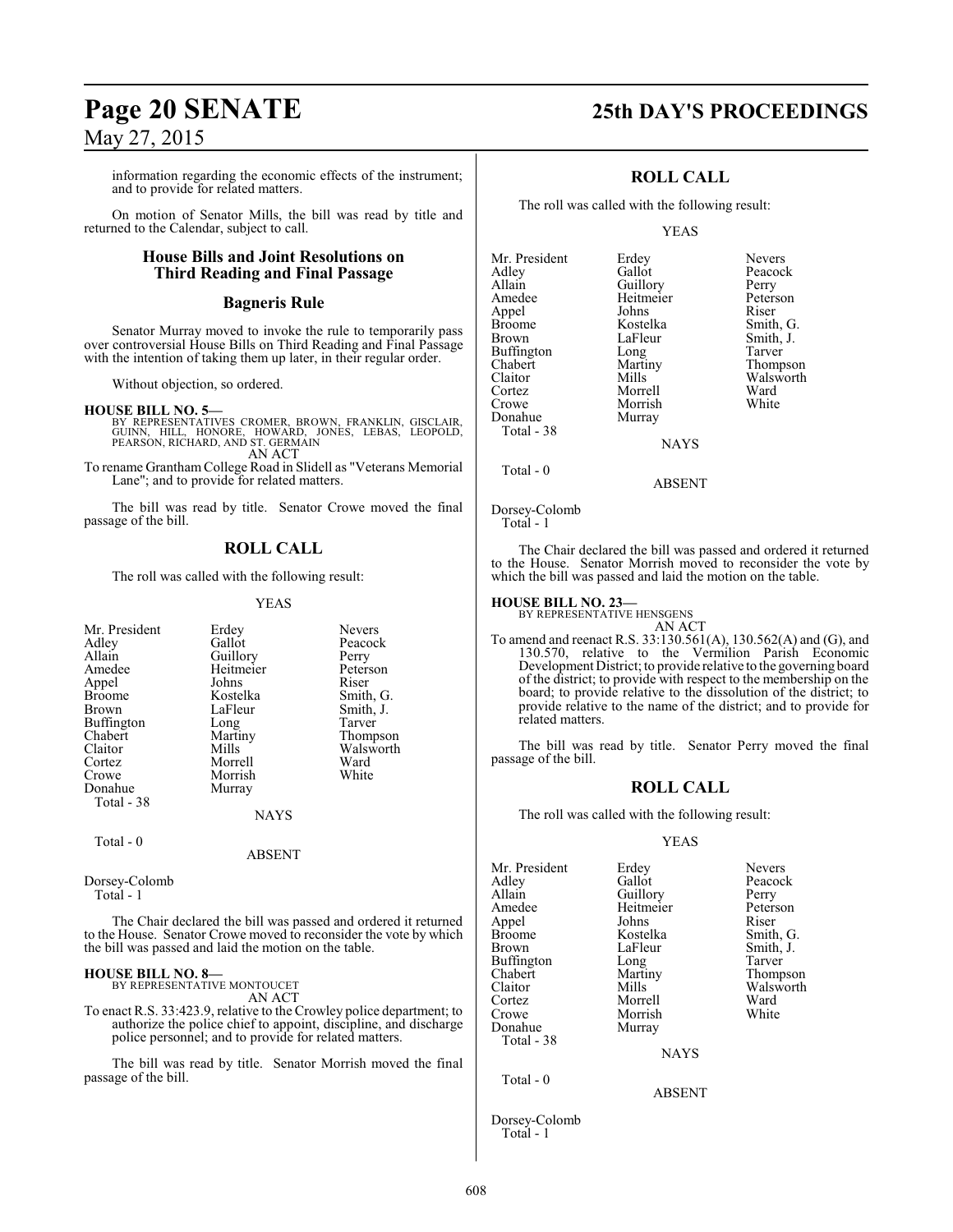# **25th DAY'S PROCEEDINGS Page 21 SENATE**

The Chair declared the bill was passed and ordered it returned to the House. Senator Perry moved to reconsider the vote by which the bill was passed and laid the motion on the table.

### **HOUSE BILL NO. 33—**

BY REPRESENTATIVES BERTHELOT, ADAMS, BILLIOT, HENRY BURNS, CARTER, LEOPOLD, POPE, PUGH, AND SCHEXNAYDER AN ACT

To amend and reenact R.S. 30:2531(A)(2) and (B)(2), 2531.1(D)(1),  $(2)$ , and  $(3)$ ,  $2531.3(F)(1)(b)$ , and  $2532(A)$ , relative to littering; to provide for criminal and civil penalties; to provide for the collection and distribution of littering fines; to provide for distribution of funds to certain retirement systems of law enforcement agencies; to provide for the use of funds by certain retirement systems; and to provide for related matters.

### **Floor Amendments**

Senator Claitor proposed the following amendments.

### **SENATE FLOOR AMENDMENTS**

Amendments proposed by Senator Claitor to Engrossed House Bill No. 33 by Representative Berthelot

AMENDMENT NO. 1

On page 1, line 3, after "2532(A)," insert "and to enact R.S.  $30:2532(A)(6)$ "

AMENDMENT NO. 2

On page 1, line 13, after "and reenacted" insert "and  $R.S.30:2532(A)(6)$  is hereby enacted"

AMENDMENT NO. 3 On page 2, line 5, after "be fined" insert "not less than five hundred dollars nor more than"

AMENDMENT NO. 4 On page 2, line 8, after "be fined" delete the remainder of the line and insert "not less than one thousand five hundred dollars nor more than two thousand five"

AMENDMENT NO. 5 On page 2, line 22, after "fined" insert "not less than five hundred dollars nor more than"

AMENDMENT NO. 6 On page 4, line 8, change "Fifteen" to "Ten"

AMENDMENT NO. 7

On page 4, between lines 18 and 19, insert the following: "(5) Five percent shall be paid to the office of the public defender of the judicial district where the violations occurred."

AMENDMENT NO. 8 On page 4, line 19, change " $(5)$ " to " $(6)$ "

On motion of Senator Claitor, the amendments were adopted.

The bill was read by title. Senator Erdey moved the final passage of the amended bill.

### **ROLL CALL**

The roll was called with the following result:

### YEAS

|          | <b>Nevers</b>      |
|----------|--------------------|
| Gallot   | Peacock            |
| Guillory | Perry              |
|          | Peterson           |
| Johns    | Riser              |
| Kostelka | Smith, G.          |
|          | Erdey<br>Heitmeier |

# May 27, 2015

Brown LaFleur Smith, J.<br>Buffington Long Tarver Buffington Long<br>Chabert Martiny Chabert Martiny Thompson<br>Claitor Mills Walsworth Claitor Mills Walsworth<br>
Cortez Morrell Ward Cortez Morrell Ward Crowe Morrish<br>
Donahue Murray Murray Total - 38

**NAYS** 

ABSENT

Dorsey-Colomb

Total - 1

Total - 0

The Chair declared the amended bill was passed and ordered it returned to the House. Senator Erdey moved to reconsider the vote by which the bill was passed and laid the motion on the table.

**HOUSE BILL NO. 35—**<br>BY REPRESENTATIVES HOLLIS, ADAMS, BROADWATER, BROWN,<br>HENRY BURNS, CARMODY, CHANEY, COX, CROMER, DOVE,<br>EDWARDS, HARRISON, HENRY, HOWARD, HUNTER, JONES,<br>KLECKLEY,LORUSSO,JAYMORRIS,JIMMORRIS,NORTON,ORTEGO AN ACT

To enact R.S. 47:490.29, relative to military honor license plates; to provide for the establishment of a military honor license plate for the recipients of the Global War on Terrorism Expeditionary Medal; to require the promulgation of rules and regulations relative to the creation and implementation of a military honor license plate; and to provide for related matters.

The bill was read by title. Senator Donahue moved the final passage of the bill.

### **ROLL CALL**

The roll was called with the following result:

### YEAS

Tarver Thompson Walsworth<br>Ward

| LaFleur<br>Long<br>Martiny<br>Mills<br>Morrell<br>Morrish | Tarver<br>Thompson<br>Walswort<br>Ward<br>White |
|-----------------------------------------------------------|-------------------------------------------------|
| Murray                                                    |                                                 |
|                                                           | <b>NAYS</b>                                     |

ABSENT

Dorsey-Colomb Peterson Total - 2

The Chair declared the bill was passed and ordered it returned to the House. Senator Donahue moved to reconsider the vote by which the bill was passed and laid the motion on the table.

### **HOUSE BILL NO. 50—**

BY REPRESENTATIVE DANAHAY AN ACT

To amend and reenact R.S. 40:1666.1(A)(3)(c), relative to internal statutory references in provisions dealingwith supplemental pay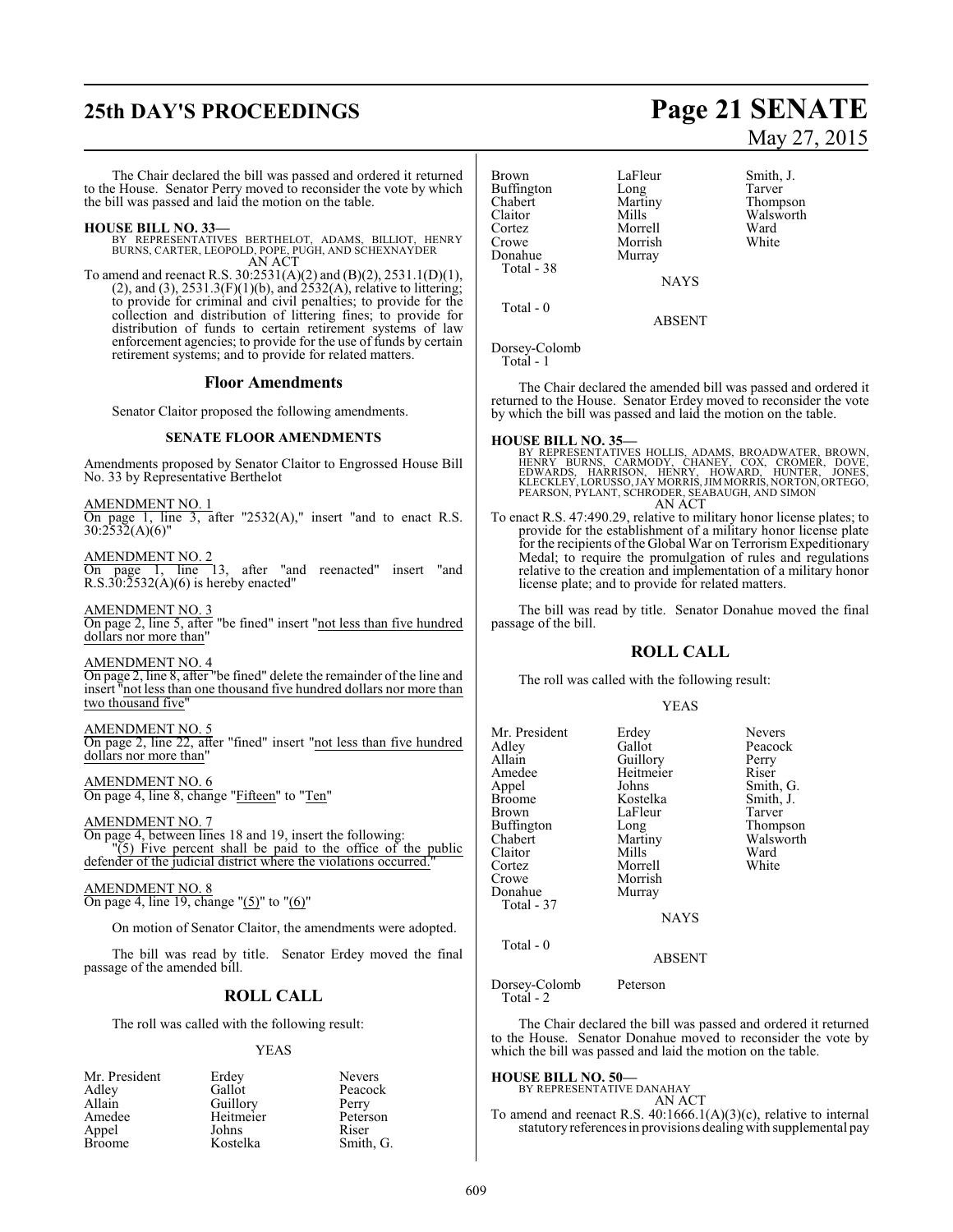for firefighters and police officers; to amend such a statutory reference; and to provide for related matters.

The bill was read by title. Senator Johns moved the final passage of the bill.

### **ROLL CALL**

The roll was called with the following result:

YEAS

Peacock<br>Perry

Peterson<br>Riser

Smith, G. Smith, J. Tarver Thompson Walsworth<br>Ward

| Mr. President | Erdey       | Nevers  |
|---------------|-------------|---------|
| Adlev         | Gallot      | Peacoc  |
| Allain        | Guillory    | Perry   |
| Amedee        | Heitmeier   | Peterso |
| Appel         | Johns       | Riser   |
| Broome        | Kostelka    | Smith,  |
| Brown         | LaFleur     | Smith,  |
| Buffington    | Long        | Tarver  |
| Chabert       | Martiny     | Thomp   |
| Claitor       | Mills       | Walsw   |
| Cortez        | Morrell     | Ward    |
| Crowe         | Morrish     | White   |
| Donahue       | Murray      |         |
| Total - 38    |             |         |
|               | <b>NAYS</b> |         |
|               |             |         |

Total - 0

### ABSENT

Dorsey-Colomb

Total - 1

The Chair declared the bill was passed and ordered it returned to the House. Senator Johns moved to reconsider the vote by which the bill was passed and laid the motion on the table.

#### **HOUSE BILL NO. 63—** BY REPRESENTATIVE ANDERS

AN ACT

To enact R.S. 33:2541.4, relative to the municipal fire and police civil service; to provide relative to the positions of fire chief and assistant fire chief for Parishwide Fire Protection District No. 1 of the Parish of Tensas; to provide that such positions are in the unclassified service; to provide relative to the appointment, supervision, and discharge of any person in any such position; and to provide for related matters.

The bill was read by title. Senator Thompson moved the final passage of the bill.

### **ROLL CALL**

The roll was called with the following result:

### YEAS

| Mr. President |           |               |
|---------------|-----------|---------------|
|               | Erdey     | <b>Nevers</b> |
| Adlev         | Gallot    | Peacocl       |
| Allain        | Guillory  | Perry         |
| Amedee        | Heitmeier | Peterso       |
| Appel         | Johns     | Riser         |
| Broome        | Kostelka  | Smith,        |
| Brown         | LaFleur   | Smith,.       |
| Buffington    | Long      | Tarver        |
| Chabert       | Martiny   | Thomp:        |
| Claitor       | Mills     | Walswo        |
| Cortez        | Morrell   | Ward          |
| Crowe         | Morrish   | White         |
| Donahue       | Murray    |               |
| Total - 38    |           |               |

Peacock<br>Perry eier Peterson ka<br>Appel Smith Smith, G. ar Smith, J.<br>Tarver iy Thompson Valsworth<br>
Il Ward

# **Page 22 SENATE 25th DAY'S PROCEEDINGS**

**NAYS** 

ABSENT

Dorsey-Colomb

Total - 1

Total - 0

The Chair declared the bill was passed and ordered it returned to the House. Senator Thompson moved to reconsider the vote by which the bill was passed and laid the motion on the table.

#### **HOUSE BILL NO. 65—** BY REPRESENTATIVE LORUSSO

AN ACT

To amend and reenact R.S. 38:225(A)(1), relative to levees; to limit the placement of obstructions upon certain levees in Orleans Parish; and to provide for related matters.

### **Floor Amendments**

Senator Murray proposed the following amendments.

### **SENATE FLOOR AMENDMENTS**

Amendments proposed by Senator Murray to Engrossed House Bill No. 65 by Representative Lorusso

AMENDMENT NO. 1 On page 2, line 1, change "States'" to "States"

AMENDMENT NO. 2 On page 2, line 6, change "canal" to "canals"

AMENDMENT NO. 3 On page 2, line 26, change "canal" to "canals"

AMENDMENT NO. 4

On page 3, line 1, between "States" and "Corps" insert "Army"

On motion of Senator Murray, the amendments were adopted.

The bill was read by title. Senator Murray moved the final passage of the amended bill.

### **ROLL CALL**

The roll was called with the following result:

### YEAS

Mr. President Erdey Nevers<br>Adley Gallot Peacoc Adley Gallot Peacock Allain Guillory Perry<br>
Amedee Heitmeier Peterson Appel Johns Riser Broome Kostelka<br>Brown LaFleur Buffington Long<br>Chabert Martiny Chabert Martiny Thompson<br>Claitor Mills Walsworth Cortez Morrell Ward Morrish<br>Murray Donahue Total - 38

Heitmeier Peters<br>Johns Riser LaFleur Smith, J.<br>
Long Tarver Walsworth<br>Ward

**NAYS** 

ABSENT

Dorsey-Colomb Total - 1

Total - 0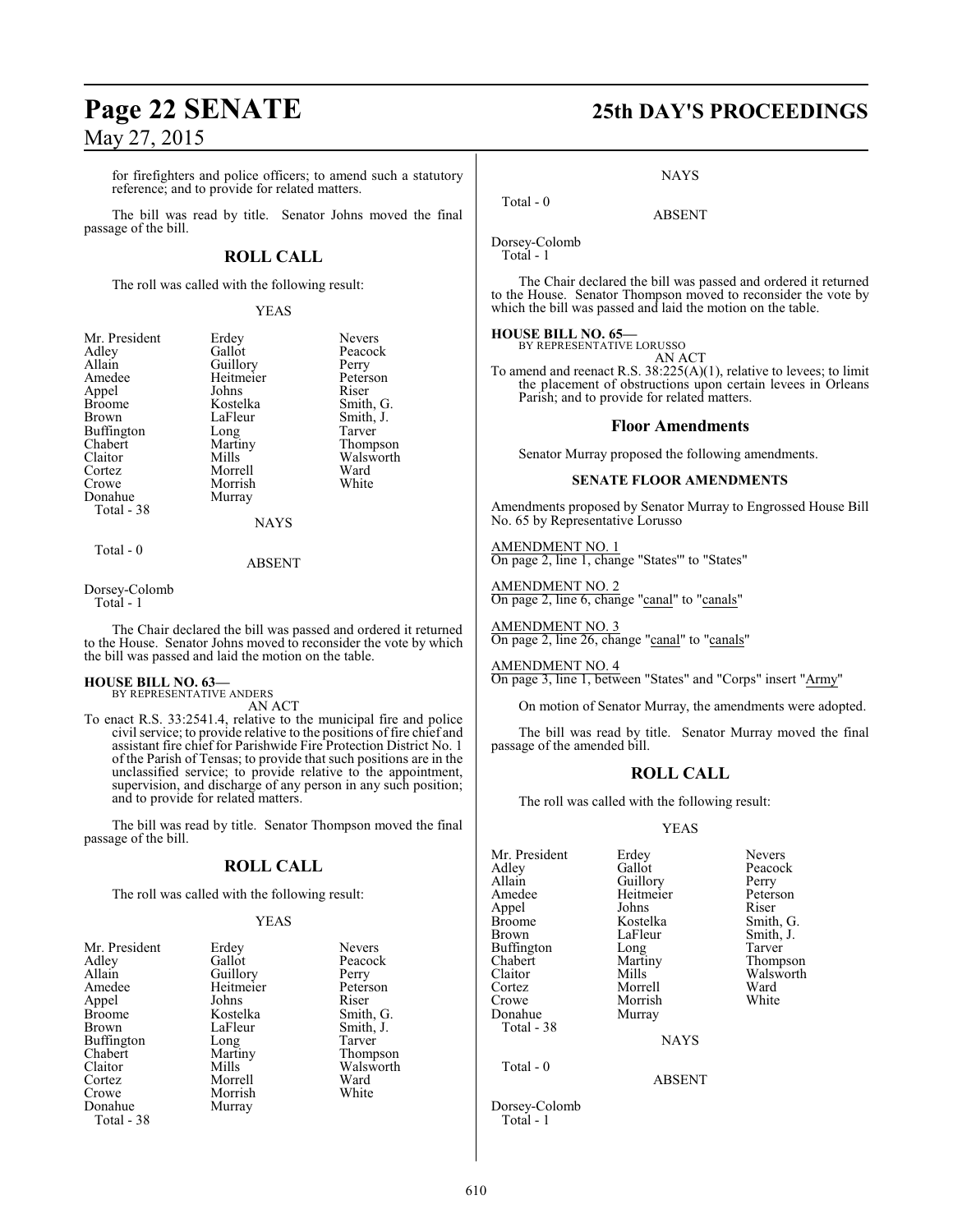# **25th DAY'S PROCEEDINGS Page 23 SENATE**

The Chair declared the amended bill was passed and ordered it returned to the House. Senator Murray moved to reconsider the vote by which the bill was passed and laid the motion on the table.

#### **HOUSE BILL NO. 104—** BY REPRESENTATIVE ARNOLD

AN ACT

To enact R.S. 13:1000.12, relative to the collection of fees in the Twenty-Fourth Judicial District; to authorize collection of an additional one-time fee in support obligation cases; to provide for the approval, collection, and use of such fees; to provide an exception for the Department of Children and Family Services; and to provide for related matters.

The bill was read by title. Senator Murray moved the final passage of the bill.

### **ROLL CALL**

The roll was called with the following result:

### YEAS

|           | <b>Nevers</b>                |
|-----------|------------------------------|
| Gallot    | Peacock                      |
|           | Perry                        |
| Heitmeier | Riser                        |
| Johns     | Smith, G.                    |
| Kostelka  | Smith, J.                    |
|           | Tarver                       |
| Long      | Thompson                     |
| Martiny   | Walsworth                    |
| Mills     | Ward                         |
| Morrell   | White                        |
| Morrish   |                              |
| Murray    |                              |
|           |                              |
| NAYS      |                              |
|           | Erdey<br>Guillory<br>LaFleur |

Peterson Total - 1

#### ABSENT

Dorsey-Colomb Total - 1

The Chair declared the bill was passed and ordered it returned to the House. Senator Murraymoved to reconsider the vote by which the bill was passed and laid the motion on the table.

### **HOUSE BILL NO. 105—** BY REPRESENTATIVE ARNOLD

AN ACT

To amend and reenact R.S. 13:718(I)(1), relative to commissioner fees in the Twenty-Fourth Judicial District Court; to authorize an increase in fees for all persons convicted of a felony or misdemeanor offense in the Twenty-Fourth Judicial District Court; and to provide for related matters.

The bill was read by title. Senator Murray moved the final passage of the bill.

### **ROLL CALL**

The roll was called with the following result:

### YEAS

| Mr. President | Erdey     | <b>Nevers</b> |
|---------------|-----------|---------------|
| Adley         | Gallot    | Peacock       |
| Allain        | Guillory  | Perry         |
| Amedee        | Heitmeier | Riser         |
| Appel         | Johns     | Smith, G.     |
| <b>Broome</b> | Kostelka  | Smith, J.     |

# May 27, 2015

Brown LaFleur Tarver<br>
Buffington Long Thompson Buffington Long<br>Chabert Martiny Chabert Martiny Walsworth<br>Claitor Mills Ward Claitor Mills Ward Cortez Morrell White Morrish<br>Murray Donahue Total - 37 Peterson

NAYS

ABSENT

Dorsey-Colomb Total - 1

Total - 1

The Chair declared the bill was passed and ordered it returned to the House. Senator Murraymoved to reconsider the vote by which the bill was passed and laid the motion on the table.

### **HOUSE BILL NO. 121—** BY REPRESENTATIVE POPE

AN ACT

To enact R.S. 40:539(C)(8)(d), relative to employees of the housing authority of Denham Springs; to provide that employees of the authority shall not be in the state civil service; and to provide for related matters.

The bill was read by title. Senator Erdey moved the final passage of the bill.

### **ROLL CALL**

The roll was called with the following result:

### YEAS

Mr. President Erdey Nevers<br>Adley Gallot Peacoc Adley Gallot Peacock<br>Allain Guillory Perry Allain Guillory Perry<br>
Amedee Heitmeier Peterson Heitmeier Peters<br>Johns Riser Appel Johns<br>Broome Kostelka Broome Kostelka Smith, G.<br>Brown LaFleur Smith, J. LaFleur Smith, J.<br>
Long Tarver<br>
Martiny Thompso Buffington<br>Chabert Chabert Martiny Thompson Claitor Mills Walsworth<br>Cortez Morrell Ward Cortez Morrell Ward Crowe Morrish<br>
Donahue Murray Murray Total - 38 **NAYS** 

Total - 0

ABSENT

Dorsey-Colomb Total - 1

The Chair declared the bill was passed and ordered it returned to the House. Senator Erdey moved to reconsider the vote by which the bill was passed and laid the motion on the table.

### **HOUSE BILL NO. 124—** BY REPRESENTATIVE BURRELL

AN ACT

To amend and reenact R.S. 33:2740.38(B)(1), relative to the Shreveport Downtown Development District; to provide relative to the boundaries of the district; to provide relative to the authority of the district to levy ad valoremtaxes and issue bonds within such boundaries; and to provide for related matters.

The bill was read by title. Senator Peacock moved the final passage of the bill.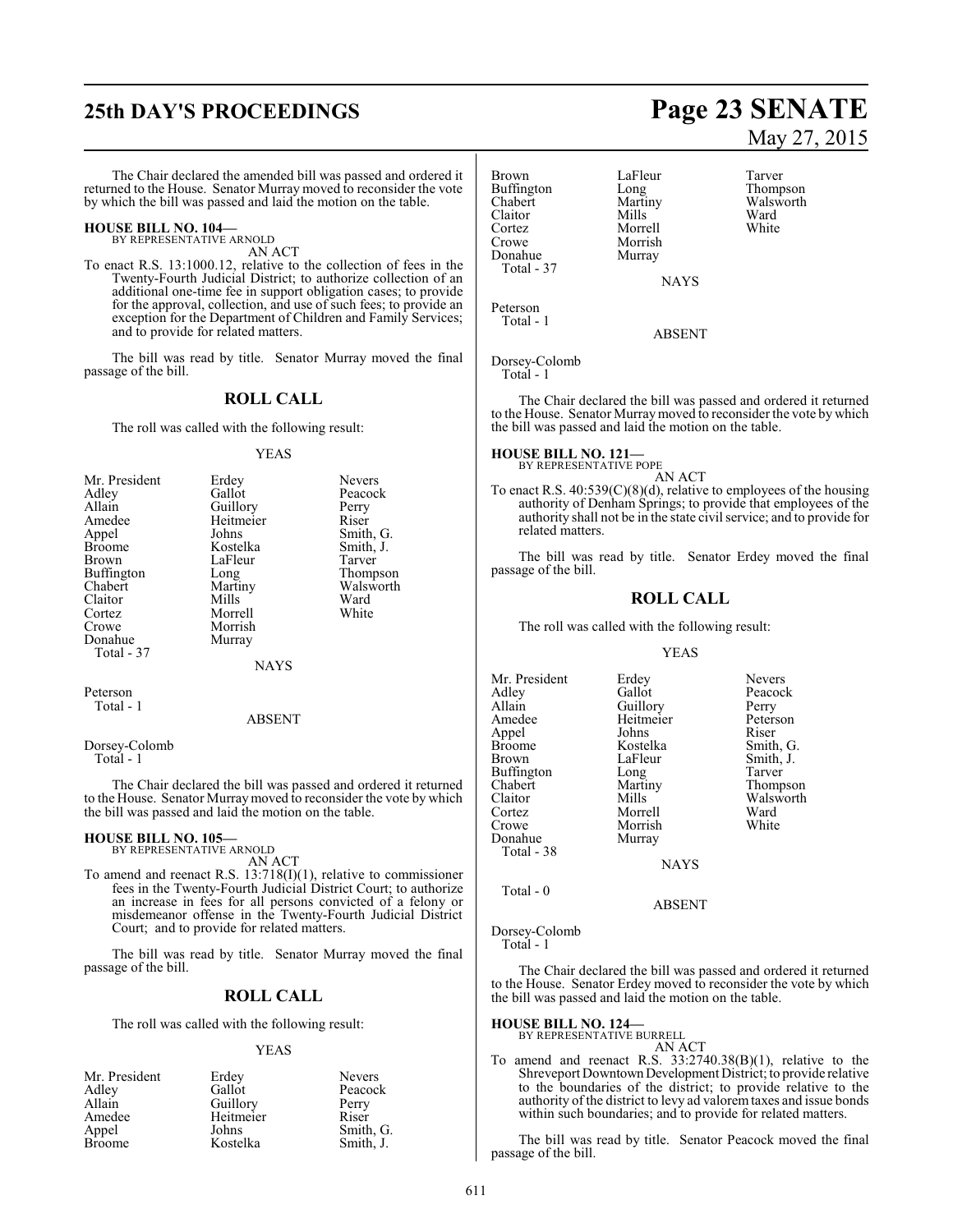### **ROLL CALL**

The roll was called with the following result:

### YEAS

| Mr. President<br>Adley<br>Allain<br>Amedee<br>Appel<br><b>Broome</b><br><b>Brown</b><br>Buffington<br>Chabert<br>Claitor<br>Cortez<br>Donahue | Erdey<br>Gallot<br>Guillory<br>Heitmeier<br>Kostelka<br>LaFleur<br>Long<br>Martiny<br>Mills<br>Morrell<br>Morrish<br>Murray | Peacock<br>Perry<br>Peterson<br>Riser<br>Smith, G.<br>Smith, J.<br>Tarver<br>Walsworth<br>Ward<br>White |
|-----------------------------------------------------------------------------------------------------------------------------------------------|-----------------------------------------------------------------------------------------------------------------------------|---------------------------------------------------------------------------------------------------------|
| Total - 34                                                                                                                                    | <b>NAYS</b>                                                                                                                 |                                                                                                         |
| Total - 0                                                                                                                                     | ABSENT                                                                                                                      |                                                                                                         |

### Crowe Johns Thompson Dorsey-Colomb Total - 5

The Chair declared the bill was passed and ordered it returned to the House. Senator Peacock moved to reconsider the vote by which the bill was passed and laid the motion on the table.

### **HOUSE BILL NO. 126—**

BY REPRESENTATIVE HENSGENS AN ACT

To enact R.S. 33:3819(J), relative to Cameron Parish Waterworks District No. 10; to provide with respect to the per diem paid to members of the board of commissioners; and to provide for related matters.

The bill was read by title. Senator Morrish moved the final passage of the bill.

### **ROLL CALL**

The roll was called with the following result:

### YEAS

| Mr. President<br>Adley<br>Allain<br>Amedee<br>Appel<br><b>Broome</b><br>Brown<br><b>Buffington</b><br>Chabert<br>Claitor<br>Cortez<br>Donahue<br>Total - 36<br>Total - 0 | Erdey<br>Gallot<br>Guillory<br>Heitmeier<br>Johns<br>Kostelka<br>LaFleur<br>Long<br>Martiny<br>Mills<br>Morrell<br>Morrish<br><b>NAYS</b><br><b>ABSENT</b> | Murray<br><b>Nevers</b><br>Peacock<br>Perry<br>Peterson<br>Riser<br>Smith, G.<br>Smith, J.<br>Tarver<br>Walsworth<br>Ward<br>White |
|--------------------------------------------------------------------------------------------------------------------------------------------------------------------------|------------------------------------------------------------------------------------------------------------------------------------------------------------|------------------------------------------------------------------------------------------------------------------------------------|
| Crowe                                                                                                                                                                    | Dorsey-Colomb                                                                                                                                              | Thompson                                                                                                                           |
| Total - 3                                                                                                                                                                |                                                                                                                                                            |                                                                                                                                    |

The Chair declared the bill was passed and ordered it returned to the House. Senator Morrish moved to reconsider the vote by which the bill was passed and laid the motion on the table.

# **Page 24 SENATE 25th DAY'S PROCEEDINGS**

### **HOUSE BILL NO. 129—**

BY REPRESENTATIVE JEFFERSON AN ACT

To amend and reenact R.S. 17:3139.2(4)(c) and 3351(A)(5)(b)(i), relative to nonresident tuition and fees charged at certain institutions of postsecondary education; to authorize the management boards of historically black public colleges and universities to reduce nonresident tuition and fees for undergraduate students; to provide that such tuition meets institutional efficiencies and accountability under the Louisiana Granting Resources and Autonomy for Diplomas Act; and to provide for related matters.

The bill was read by title. Senator Gallot moved the final passage of the bill.

### **ROLL CALL**

The roll was called with the following result:

### YEAS

| Mr. President     | Erdey         | Murray        |
|-------------------|---------------|---------------|
| Adley             | Gallot        | <b>Nevers</b> |
| Allain            | Guillory      | Peacock       |
| Amedee            | Heitmeier     | Perry         |
| Appel             | Johns         | Peterson      |
| <b>Broome</b>     | Kostelka      | Riser         |
| Brown             | LaFleur       | Smith, G.     |
| <b>Buffington</b> | Long          | Smith, J.     |
| Chabert           | Martiny       | Tarver        |
| Claitor           | Mills         | Walsworth     |
| Cortez            | Morrell       | Ward          |
| Donahue           | Morrish       | White         |
| Total - 36        |               |               |
|                   | <b>NAYS</b>   |               |
| Total - 0         | <b>ABSENT</b> |               |

Crowe Dorsey-Colomb Thompson

The Chair declared the bill was passed and ordered it returned to the House. Senator Gallot moved to reconsider the vote by which the bill was passed and laid the motion on the table.

Total - 3

**HOUSE BILL NO. 170—** BY REPRESENTATIVE HOLLIS AN ACT

To amend and reenact R.S. 40:1462(A), relative to private driving schools; to reduce the required surety bond for such schools; and to provide for related matters.

The bill was read by title. Senator Donahue moved the final passage of the bill.

### **ROLL CALL**

The roll was called with the following result:

### YEAS

| Mr. President | Erdey     | <b>Nevers</b> |
|---------------|-----------|---------------|
| Adley         | Gallot    | Peacock       |
| Allain        | Guillory  | Perry         |
| Amedee        | Heitmeier | Peterson      |
| Appel         | Johns     | Riser         |
| <b>Broome</b> | Kostelka  | Smith, G.     |
| <b>Brown</b>  | LaFleur   | Smith, J.     |
| Buffington    | Long      | Tarver        |
| Chabert       | Martiny   | Walsworth     |
| Claitor       | Mills     | Ward          |
| Cortez        | Morrell   | White         |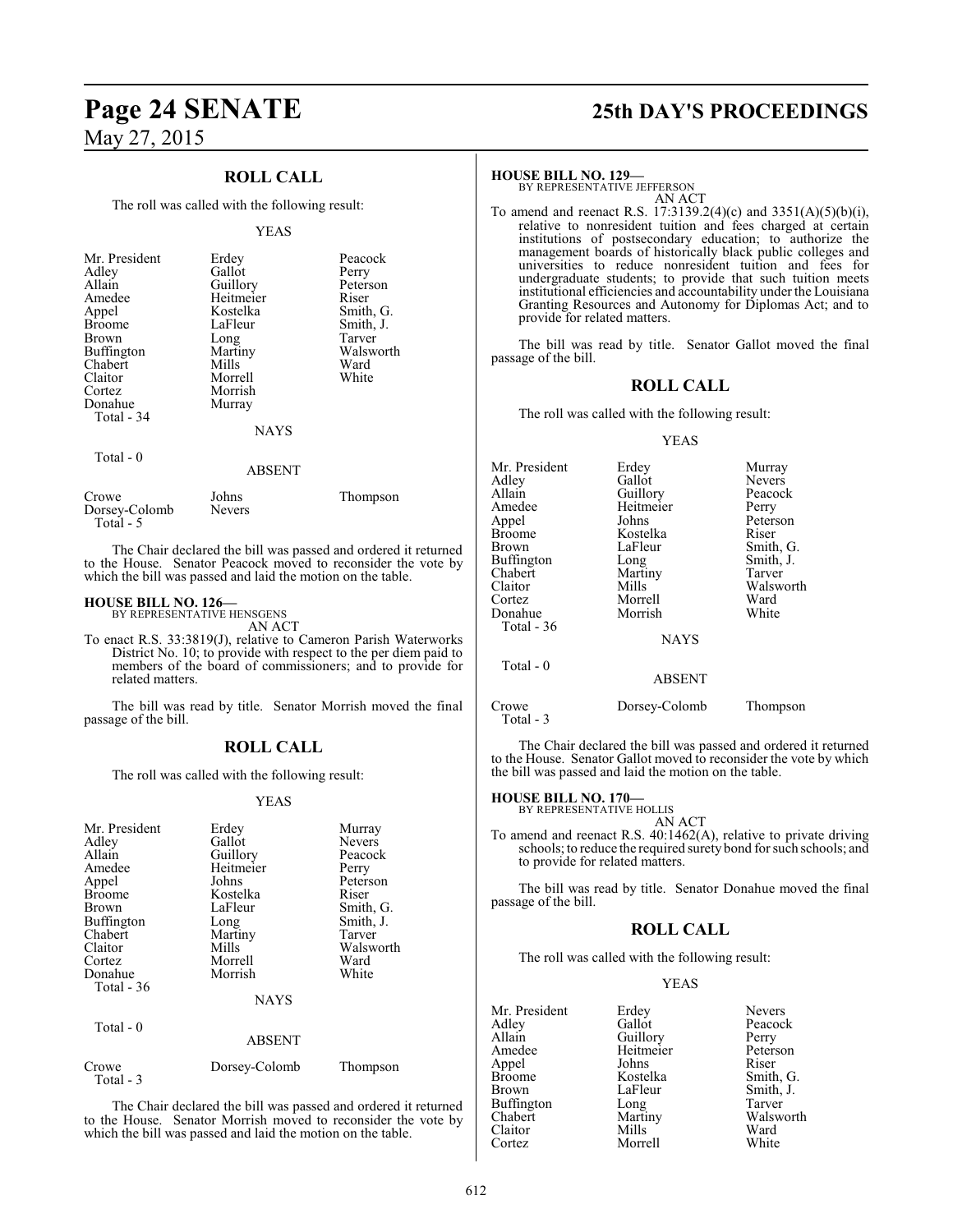## **25th DAY'S PROCEEDINGS Page 25 SENATE**

### Crowe Morrish<br>
Donahue Murray Donahue Total - 37

### **NAYS**

Total - 0

ABSENT

Dorsey-Colomb Thompson Total - 2

The Chair declared the bill was passed and ordered it returned to the House. Senator Donahue moved to reconsider the vote by which the bill was passed and laid the motion on the table.

### **HOUSE BILL NO. 181—**

BY REPRESENTATIVE BROWN AN ACT

To enact R.S. 17:3048.1(A)(1)(a)(iii)(gg), relative to receipt of awards from the Louisiana Taylor Opportunity Program for Students; to provide relative to citizenship requirements for receipt of such award; and to provide for related matters.

The bill was read by title. Senator Gallot moved the final passage of the bill.

### **ROLL CALL**

The roll was called with the following result:

### YEAS

| Mr. President<br>Adley<br>Allain<br>Amedee<br>Appel<br><b>Broome</b><br>Brown<br>Buffington<br>Chabert<br>Claitor<br>Cortez | Erdey<br>Gallot<br>Guillory<br>Heitmeier<br>Johns<br>Kostelka<br>LaFleur<br>Long<br>Martiny<br>Mills<br>Morrell | Nevers<br>Peacock<br>Perry<br>Peterson<br>Riser<br>Smith, G.<br>Smith, J.<br>Tarver<br>Walsworth<br>Ward<br>White |
|-----------------------------------------------------------------------------------------------------------------------------|-----------------------------------------------------------------------------------------------------------------|-------------------------------------------------------------------------------------------------------------------|
| Crowe<br>Donahue<br>Total - 37                                                                                              | Morrish<br>Murray<br>NAYS                                                                                       |                                                                                                                   |
| Total - 0                                                                                                                   | <b>ABSENT</b>                                                                                                   |                                                                                                                   |
| Dorsey-Colomb<br>Total - $2$                                                                                                | Thompson                                                                                                        |                                                                                                                   |

The Chair declared the bill was passed and ordered it returned to the House. Senator Gallot moved to reconsider the vote by which the bill was passed and laid the motion on the table.

### **HOUSE BILL NO. 216—**

BY REPRESENTATIVES SEABAUGH, HENRY BURNS, MIKE JOHNSON, AND PATRICK WILLIAMS AND SENATOR BUFFINGTON AN ACT

To amend and reenact R.S.  $33:4574.1.1(A)(24)(c)$  and (d), relative to the Shreveport-Bossier Convention and Tourist Bureau; to provide relative to hotel occupancy taxes levied by the bureau; to provide with respect to an additional hotel occupancy tax; to provide relative to the use of tax proceeds; to provide with respect to the duration of the authority for the additional tax; to provide relative to limitations; and to provide for related matters.

### **Floor Amendments**

Senator Buffington proposed the following amendments.

May 27, 2015

### **SENATE FLOOR AMENDMENTS**

Amendments proposed by Senator Buffington to Reengrossed House Bill No. 216 by Representative Seabaugh

### AMENDMENT NO. 1

In Senate Committee Amendment No. 1 proposed by the Senate Committee on Local and Municipal Affairs and adopted by the Senate on May 26, 2015, on line 4 thereof, change "regular" to "regularly"

### AMENDMENT NO. 2

In Senate Committee Amendment No. 3 proposed by the Senate Committee on Local and Municipal Affairs and adopted by the Senate on May 26, 2015, on line 10 thereof, change "regular" to "regularly"

On motion of Senator Buffington, the amendments were adopted.

The bill was read by title. Senator Buffington moved the final passage of the amended bill.

### **ROLL CALL**

The roll was called with the following result:

YEAS

| Mr. President | Erdey         | Murray        |
|---------------|---------------|---------------|
| Adlev         | Gallot        | <b>Nevers</b> |
| Allain        | Guillory      | Peacock       |
| Amedee        | Heitmeier     | Perry         |
| Appel         | Johns         | Peterson      |
| Broome        | Kostelka      | Riser         |
| Brown         | LaFleur       | Smith, G.     |
| Buffington    | Long          | Smith, J.     |
| Chabert       | Martiny       | Tarver        |
| Claitor       | Mills         | Walsworth     |
| Cortez        | Morrell       | Ward          |
| Donahue       | Morrish       | White         |
| Total - 36    |               |               |
|               | <b>NAYS</b>   |               |
| Total - 0     |               |               |
|               | <b>ABSENT</b> |               |
| Crowe         | Dorsey-Colomb | Thompson      |

Total - 3

The Chair declared the amended bill was passed and ordered it returned to the House. Senator Buffington moved to reconsider the vote by which the bill was passed and laid the motion on the table.

### **HOUSE BILL NO. 248—**

BY REPRESENTATIVE LAMBERT AN ACT

To enact R.S. 32:299.3, relative to off-road vehicles; to provide relative to "golf carts" as "off-road vehicles"; to provide relative to safety equipment required for golf carts; to provide for restrictions on speed and eligible roadways to be used by golf carts; and to provide for related matters.

The bill was read by title. Senator Brown moved the final passage of the bill.

### **ROLL CALL**

The roll was called with the following result:

### YEAS

Mr. President Erdey Nevers<br>Adley Gallot Peacoc

Peacock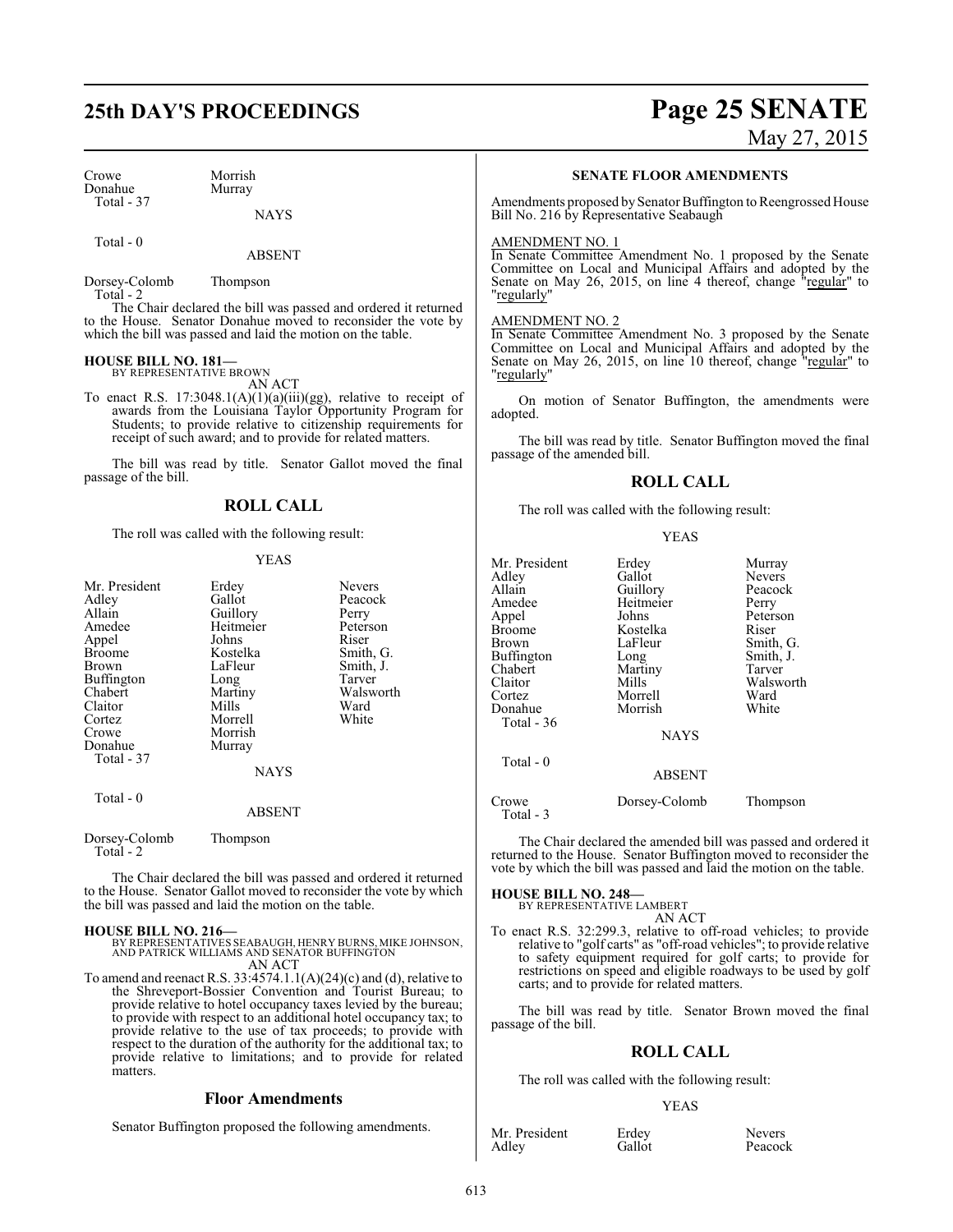# **Page 26 SENATE 25th DAY'S PROCEEDINGS** May 27, 2015

| Allain        | Guillory    | Perry     |
|---------------|-------------|-----------|
| Amedee        | Heitmeier   | Peterson  |
| Appel         | Johns       | Riser     |
| <b>Broome</b> | Kostelka    | Smith, G. |
| Brown         | LaFleur     | Smith, J. |
| Buffington    | Long        | Tarver    |
| Chabert       | Martiny     | Thompson  |
| Claitor       | Mills       | Walsworth |
| Cortez        | Morrell     | Ward      |
| Crowe         | Morrish     | White     |
| Donahue       | Murray      |           |
| Total - 38    |             |           |
|               | <b>NAYS</b> |           |
|               |             |           |

### Total - 0

### ABSENT

Dorsey-Colomb

Total - 1

The Chair declared the bill was passed and ordered it returned to the House. Senator Brown moved to reconsider the vote by which the bill was passed and laid the motion on the table.

#### **HOUSE BILL NO. 256—** BY REPRESENTATIVE POPE

AN ACT

To amend and reenact R.S. 33:1342(1), 1343(B) and (F), and 1344, relative to the joint self insurance programs created by local governmental subdivisions; to authorize the Louisiana School Board Association to act on behalf of local public school systems as an administrator of an interlocal risk management agency; to authorize the Louisiana School Board Association to participate as a member of such agency; to provide definitions; and to provide for related matters.

### **Floor Amendments**

Senator Erdey proposed the following amendments.

### **SENATE FLOOR AMENDMENTS**

Amendments proposed by Senator Erdey to Reengrossed House Bill No. 256 by Representative Pope

### AMENDMENT NO. 1

In Senate Committee Amendment No. 1 proposed by the Senate Committee on Local and Municipal Affairs and adopted by the Senate on May 26, 2015, on line 2 thereof, change "semi-colon" to "colon"

On motion of Senator Erdey, the amendments were adopted.

The bill was read by title. Senator Murray moved the final passage of the amended bill.

### **ROLL CALL**

The roll was called with the following result:

### YEAS

|           | <b>Nevers</b>     |
|-----------|-------------------|
| Gallot    | Peacoo            |
|           | Perry             |
| Heitmeier | Peters            |
| Johns     | Riser             |
| Kostelka  | Smith,            |
| LaFleur   | Smith,            |
| Long      | Tarver            |
| Martiny   | Thomp             |
| Mills     | Walsw             |
| Morrell   | Ward              |
|           | Erdey<br>Guillory |

Nevers Peacock<br>Perry Peterson<br>Riser Smith, G. Smith, J.<br>Tarver Thompson Walsworth<br>Ward

| Crowe<br>Donahue<br>Total - 38 | Morrish<br>Murray | White |
|--------------------------------|-------------------|-------|
|                                | <b>NAYS</b>       |       |
| Total $-0$                     | <b>ABSENT</b>     |       |
| $D_{\text{max}} \sim 0.1$      |                   |       |

Dorsey-Colomb Total - 1

The Chair declared the amended bill was passed and ordered it returned to the House. Senator Murray moved to reconsider the vote by which the bill was passed and laid the motion on the table.

### **HOUSE BILL NO. 267—**

BY REPRESENTATIVE DANAHAY AN ACT

To enact R.S. 33:2213(P), relative to the city of Sulphur; to provide relative to employees of the city's police department; to authorize the city to establish and implement a work schedule for certain employees; to provide relative to the calculation of compensatory time and overtime pay for such employees; and to provide for related matters.

The bill was read by title. Senator Johns moved the final passage of the bill.

### **ROLL CALL**

The roll was called with the following result:

### YEAS

| Mr. President | Erdey     | Nevers    |
|---------------|-----------|-----------|
| Adlev         | Gallot    | Peacock   |
| Allain        | Guillory  | Perry     |
| Amedee        | Heitmeier | Peterson  |
| Appel         | Johns     | Riser     |
| Broome        | Kostelka  | Smith, G. |
| Brown         | LaFleur   | Smith, J. |
| Buffington    | Long      | Tarver    |
| Chabert       | Martiny   | Thompson  |
| Claitor       | Mills     | Walsworth |
| Cortez        | Morrell   | Ward      |
| Crowe         | Morrish   | White     |
| Donahue       | Murray    |           |
| Total - 38    |           |           |
|               |           |           |

**NAYS** 

Total - 0

ABSENT

Dorsey-Colomb Total - 1

The Chair declared the bill was passed and ordered it returned to the House. Senator Johns moved to reconsider the vote by which the bill was passed and laid the motion on the table.

### **HOUSE BILL NO. 363—** BY REPRESENTATIVE BARRAS

AN ACT

To amend and reenact R.S. 38:291(BB)(1) and to enact R.S. 38:291(CC), relative to the Squirrel Run Levee and Drainage District; to create the Squirrel Run Levee and Drainage District; to provide for boundaries; to provide for the board of commissioners; to provide for membership of the board; to provide for taxation authority; to provide for duties and powers of the board; and to provide for related matters.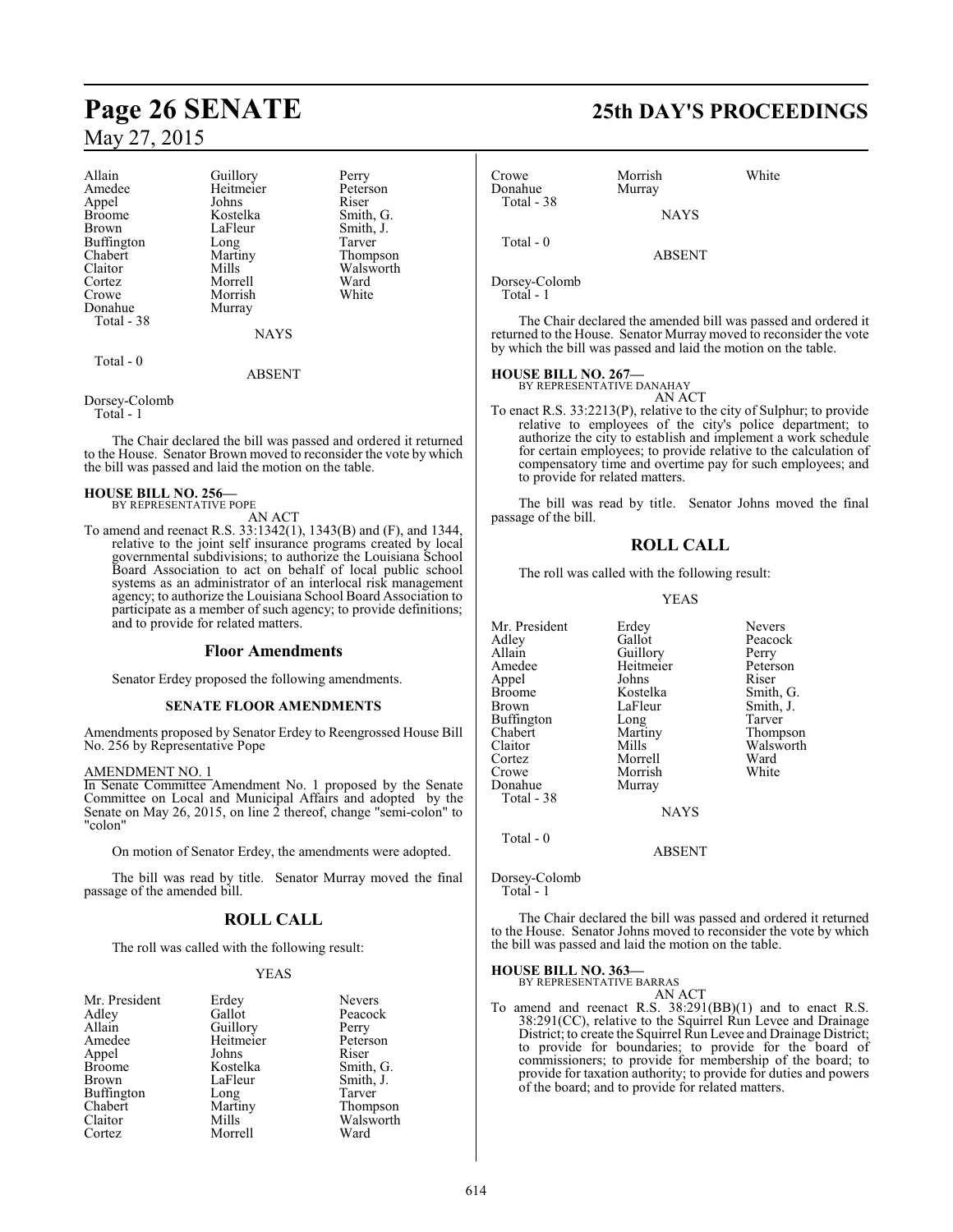### **Floor Amendments**

Senator Mills proposed the following amendments.

### **SENATE FLOOR AMENDMENTS**

Amendments proposed by Senator Mills to Reengrossed House Bill No. 363 by Representative Barras

### AMENDMENT NO. 1

On page 2, line 7, between the first "Patent" and "9818" insert "No."

AMENDMENT NO. 2 On page 2, line 20, between "vacancy" and "created" insert "on the board"

### AMENDMENT NO. 3

On page 2, line 21, delete "of a member of the board"

On motion of Senator Mills, the amendments were adopted.

The bill was read by title. Senator Mills moved the final passage of the amended bill.

### **ROLL CALL**

The roll was called with the following result:

#### YEAS

| Mr. President<br>Adley<br>Allain<br>Amedee<br>Appel<br><b>Broome</b><br>Brown<br><b>Buffington</b><br>Claitor<br>Cortez | Erdey<br>Gallot<br>Guillory<br>Heitmeier<br>Kostelka<br>LaFleur<br>Long<br>Martiny<br>Mills<br>Morrell | <b>Nevers</b><br>Peacock<br>Perry<br>Peterson<br>Riser<br>Smith, G.<br>Smith, J.<br>Tarver<br>Thompson<br>Walsworth |
|-------------------------------------------------------------------------------------------------------------------------|--------------------------------------------------------------------------------------------------------|---------------------------------------------------------------------------------------------------------------------|
| Crowe                                                                                                                   | Morrish                                                                                                | Ward                                                                                                                |
| Donahue<br>Total - 36                                                                                                   | Murray                                                                                                 | White                                                                                                               |
|                                                                                                                         | <b>NAYS</b>                                                                                            |                                                                                                                     |
| Chahart                                                                                                                 |                                                                                                        |                                                                                                                     |

Chabert Total - 1

### ABSENT

Dorsey-Colomb Johns Total - 2

The Chair declared the amended bill was passed and ordered it returned to the House. Senator Mills moved to reconsider the vote by which the bill was passed and laid the motion on the table.

### **HOUSE BILL NO. 414—** BY REPRESENTATIVE REYNOLDS

AN ACT

To amend and reenact R.S. 33:2740.24(C)(1) and (2), (D), and (E), relative to the Downtown Development District of the city of Minden; to provide with respect to the membership of the governing commission of the district; to provide relative to governance of the district, including the power of the mayor of Minden with respect to the activities of the district; and to provide for related matters.

### **Floor Amendments**

Senator Adley proposed the following amendments.

# **25th DAY'S PROCEEDINGS Page 27 SENATE**

May 27, 2015

### **SENATE FLOOR AMENDMENTS**

Amendments proposed by Senator Adley to Engrossed House Bill No. 414 by Representative Reynolds

AMENDMENT NO. 1 On page 2, line 27, between "of" and "Minden" insert "the"

AMENDMENT NO. 2 On page 2, line 28, change "it" to "the commission"

On motion of Senator Adley, the amendments were adopted.

The bill was read by title. Senator Adley moved the final passage of the amended bill.

### **ROLL CALL**

The roll was called with the following result:

### YEAS

Mr. President Erdey Nevers<br>
Adley Gallot Peacoc Adley Gallot Peacock<br>Allain Guillory Perry Allain Cuillory Perry<br>Amedee Heitmeier Peterson Appel Johns Riser Broome Kostelka<br>Brown LaFleur Buffington Long<br>Chabert Martiny Chabert Martiny Thompson<br>Claitor Mills Walsworth Claitor Mills Walsworth<br>
Cortez Morrell Ward Cortez Morrell Ward Crowe Morrish<br>
Donahue Murray Total - 38

Heitmeier Peters<br>Johns Riser Murray

LaFleur Smith, J.<br>
Long Tarver

**NAYS** 

ABSENT

Dorsey-Colomb Total - 1

Total - 0

The Chair declared the amended bill was passed and ordered it returned to the House. Senator Adley moved to reconsider the vote by which the bill was passed and laid the motion on the table.

### **Senator Broome in the Chair**

### **HOUSE BILL NO. 450—** BY REPRESENTATIVE SCHEXNAYDER

AN ACT To amend and reenact R.S.  $40:2199(F)(1)$  and to enact R.S. 40:2199(G), relative to fines and penalties collected from home health agencies; to provide for an exception in deposits into the Healthcare Facility Fund; to provide for the creation of the Home Health Agency Trust Fund; to provide for deposits into the fund; to provide for uses of the fund; to provide for transfers into the fund; and to provide for related matters.

The bill was read by title. Senator Mills moved the final passage of the bill.

### **ROLL CALL**

The roll was called with the following result:

### YEAS

| Erdey     | <b>Nevers</b> |
|-----------|---------------|
| Gallot    | Peacock       |
| Guillory  | Perry         |
| Heitmeier | Peterson      |
|           |               |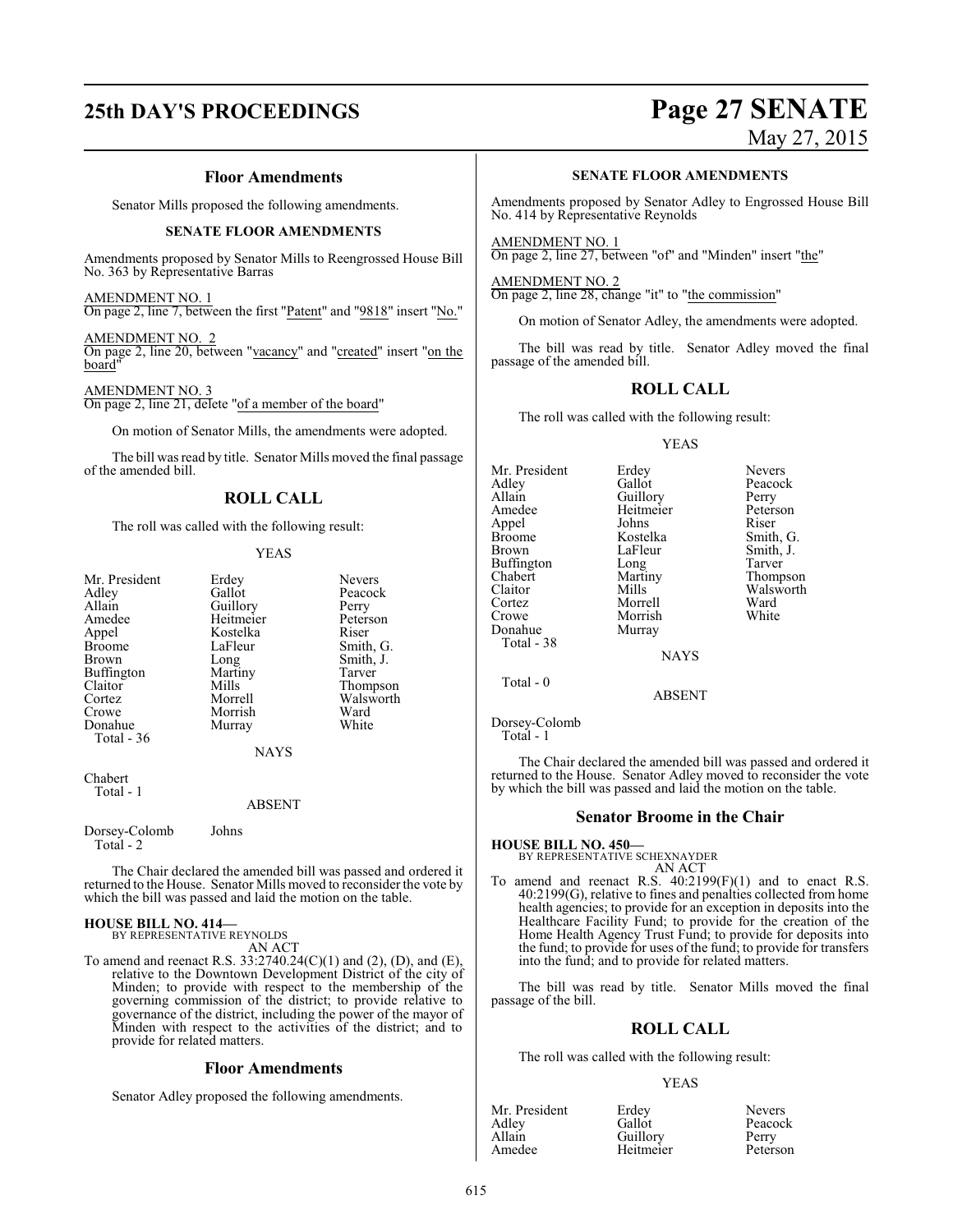Appel Johns Riser Broome Kostelka Smith, G. Buffington Long<br>Chabert Martiny Chabert Martiny Thompson Claitor Mills Walsworth<br>
Cortez Morrell Ward Crowe Morrish<br>Donahue Murray Donahue Total - 38

LaFleur Smith, J.<br>Long Tarver

Morrell Ward<br>
Morrish White

NAYS

### ABSENT

Dorsey-Colomb

Total - 1

Total - 0

The Chair declared the bill was passed and ordered it returned to the House. Senator Mills moved to reconsider the vote by which the bill was passed and laid the motion on the table.

### **HOUSE BILL NO. 462—** BY REPRESENTATIVE COX

AN ACT<br>reenact R.S. To amend and reenact R.S.  $17:183.3(B)(2)(d)$ , 3048.1(B)(2)(introductory paragraph), (c)(introductory paragraph), (d), (e), and (f), and R.S. 17:3048.5(D)(4) and to enact R.S. 17:3048.1(B)(2)(g), relative to student eligibility for certain programs; to align the high school curriculum requirements for eligibility for a TOPS-Tech award and a career diploma; to provide relative to certain testing requirements for eligibility for a TOPS-Tech Early Start Award; to provide for effectiveness; and to provide for related matters.

### **Floor Amendments**

Senator Nevers proposed the following amendments.

### **SENATE FLOOR AMENDMENTS**

Amendments proposed by Senator Nevers to Engrossed House Bill No. 462 by Representative Cox

### AMENDMENT NO. 1

On page 1, line 4, between "17:3048.1(B)(2)(g)," and "relative" insert  $"5026(A)$  and (C), and  $5081(D)(4)$ ,

### AMENDMENT NO. 2

On page 1, line 10, after "R.S.  $17:183.3(B)(2)(d)$ " delete the comma "," and delete the remainder of the line and delete lines 11 and 12 and insert "is hereby amended and reenacted to read as follows:"

### AMENDMENT NO. 3

On page 2, between lines 8 and 9 insert the following:

"Section 2. R.S. 17:3048.1(B)(2)(introductory paragraph), (c)(introductory paragraph), (d), (e), and (f) and  $3048.5(D)(4)$  are hereby amended and reenacted and R.S.  $17:3048.1(B)(2)(g)$  is hereby enacted to read as follows:"

### AMENDMENT NO. 4

On page 5, after line 26, insert the following: "Section 3. R.S. 17:5026(A) and (C) and 5081(D)(4) are hereby enacted to read as follows:

§5026. High school core curriculum requirements; TOPS-Tech

A. Except as otherwise provided by this Section, to be eligible for a TOPS-Tech Award pursuant to this Chapter, the student shall have successfully completed the core curriculum requirements of R.S. 17:5025 or 5025.3 or the core curriculum defined as follows:

(1) English - Four Units

(a) English I.

(b) English II.

(c) Two or more units from the following: English III, English IV, AP or IB English courses, Business English, Technical Writing,

# **Page 28 SENATE 25th DAY'S PROCEEDINGS**

or comparable Louisiana Technical College courses offered by Jump Start regional teams as approved by the State Board of Elementary and Secondary Education.

(2) Math - Four Units

(a) Algebra I (one unit); or both Algebra I, Part 1 and Algebra I, Part 2; or an applied or hybrid algebra course.<br>(b) Three or more units from the fo

Three or more units from the following: Geometry, Algebra II, Math Essentials, Financial Literacy, Business Math, Algebra III, Advanced Math - Functions and Statistics, Advanced Math - Pre-Calculus, Pre-calculus, or comparable Louisiana Technical College courses offered by Jump Start regional teams as approved by the State Board of Elementary and Secondary Education. Integrated Mathematics I, II, and III may be substituted for Algebra I, Geometry, and Algebra II, and shall equal three mathematics credits.

(3) Science - Two Units

(a) Biology.

(b) One unit from the following: Chemistry I, Earth Science, Environmental Science, Agriscience I and Agriscience II (both for one unit), Physical Science, or AP or IB science courses.

(4) Social Studies - Two Units

(a) One unit fromthe following: U.S. History, AP U.S. History, or IB U.S. History.

(b) One unit from the following: Civics, Government, AP U.S. Government and Politics: Comparative, or AP U.S. Government and Politics: United States.

(5) At least nine credits in Jump Start course sequences, workplace experiences, and credentials. A student shall complete a regionally designed series of Career and Technical Education Jump Start coursework and workplace-based learning experiences leading to a statewide or regional Jump Start credential. This shall include courses and workplace experiences specific to the credential, courses related to foundational career skills requirements in Jump Start, and other courses, including career electives, that the Jump Start regional team determines are appropriate for the career major.

\* \* \* C. For a student graduating after the 2001-2002 school year but prior to the 2017-2018 school year to be eligible for a TOPS-Tech Award pursuant to this Chapter, the student shall have successfully completed the core curriculum requirements of R.S. 17:5025 or 5025.3 or the core curriculum defined as follows:

(1) English I, II, III, and IV (four units, or substitute one unit of Business English for English IV).

(2) Algebra I (one unit); or both Algebra I, Part 1 and Algebra I, Part 2; or both Applied Mathematics I and Applied Mathematics II.

(3) Geometry, Applied Mathematics III, Algebra II, Financial Mathematics, Advanced Mathematics I, Advanced Mathematics II, Discrete Mathematics, or Probability and Statistics (two units). Integrated Mathematics I, II, and III may be substituted for Algebra I, Geometry, and Algebra II, and shall be considered the equivalent of the three required math units.

(4) Biology (one unit).

(5) Earth Science, Environmental Science, Agriscience I and II (both for one unit), Physical Science, Integrated Science, Biology II, Chemistry or Applied Chemistry, Chemistry II, Physics, Physics II, or Physics for Technology (two units).

(6) American History (one unit).

(7) World History, Western Civilization, or World Geography (one unit).

(8) Civics and Free Enterprise (one unit combined) or Civics (one unit, nonpublic).

(9) Remaining core courses shall be selected from one of the following options:

(a) OPTION 1, consisting of four units as follows:

(i) Fine Arts Survey (one unit) or drafting (one unit) or substitute two units of performance courses in music, dance, or theater; or substitute two units of visual art courses; or substitute two units of studio art courses; or a course from the career and technical program of studies that is approved by the State Board of Elementary and Secondary Education; or substitute one unit as an elective from among the other subjects listed in this core curriculum.<br>(ii) Foreign Language, Technical Writing, Speech I, or

(ii) Foreign Language, Technical Writing, Speech I, or Speech II (two units).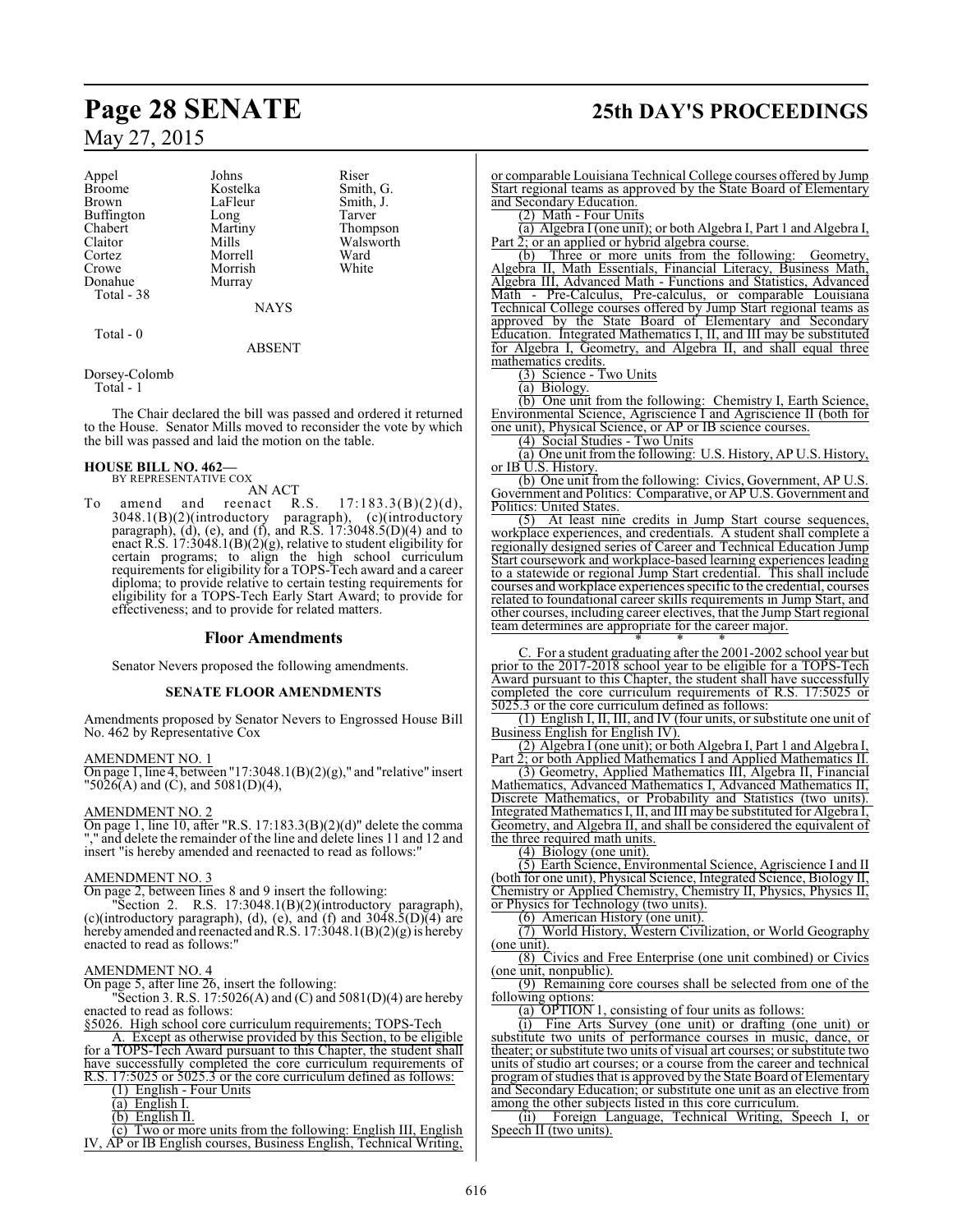## **25th DAY'S PROCEEDINGS Page 29 SENATE**

(iii) One unit from the secondary computer education program of studies that is approved by the State Board of Elementary and Secondary Education.<br>(b) OPTION 2,

consisting of six units required as a concentration under the career options law, R.S. 17:183.1 et seq., as follows:

(i) At least four units in a career major comprised of a sequence of related specialty courses.

(ii) At least two units in related or technical fields, including credit in a basic computer course. \* \* \*

§5081. TOPS-Tech Early Start Award; purpose; eligibility; limitations; administration; implementation; reports

\* \* \* D. To be eligible for an initial TOPS-Tech Early Start Award, a student shall meet each of the following conditions and comply with other applicable provisions of this Section and administering agency rules:

\* \* \* (4) Score at least fifteen on the English subsection and fifteen on the mathematics subsection of the ACT PLAN assessment or a successor assessment administered as part of Louisiana's Educational Planning and Assessment System or the ACT or an equivalent concordant value of the SAT or have attained a silver level score on the assessments of the ACT WorkKeys system.

\* \* \* Section 4. References to R.S. 17:5026 and 5081 in this Act refer to those Sections as enacted in the Act that originated as House Bill No. 705 of this 2015 Regular Session of the Legislature.

Section 5.(A) Sections 2 and 3 of this Act are intended to achieve the same purpose but are drafted differently. Section 2 amends provisions of law as they are presently. Section 3 amends provisions of law as they will be if House Bill No. 705 of this 2015 Regular Session ofthe Legislature becomes law. Only one of the two Sections shall be given effect as specifically provided in Section 6 of this Act.

(B) Regarding any conflict between the provisions of this Act and the provisions of the Act that originated as House Bill No. 705 of this 2015 Regular Session of the Legislature, the provisions this Act shall supercede and control regardless of the order of passage.

Section 6.(A) If House Bill No. 705 of this 2015 Regular Session of the Legislature becomes law, the provisions Section 2 of this Act shall not become effective.

(B) If House Bill No. 705 of this 2015 Regular Session of the Legislature does not become law, the provisions of Section 3 of this Act shall not become effective."

On motion of Senator Nevers, the amendments were adopted.

On motion of Senator Nevers, the amended bill was read by title and returned to its regular order on Third Reading and Final Passage.

### **HOUSE BILL NO. 490—** BY REPRESENTATIVE WILLMOTT

AN ACT

To amend and reenact R.S. 32:82(A), relative to divided highways; to provide for usage of improved openings and crossovers on interstate highways; to provide for exceptions; and to provide for related matters.

The bill was read by title. Senator Gary Smith moved the final passage of the bill.

### **ROLL CALL**

The roll was called with the following result:

### YEAS

| Mr. President | Erdey     | <b>Nevers</b> |
|---------------|-----------|---------------|
| Adley         | Gallot    | Peacock       |
| Allain        | Guillory  | Perry         |
| Amedee        | Heitmeier | Peterson      |
| Appel         | Johns     | Riser         |

Broome Kostelka Smith, G. Buffington Long<br>Chabert Martiny Chabert Martiny Thompson Claitor Mills Walsworth<br>
Cortez Morrell Ward Cortez Morrell Ward Donahue Murray Total - 38

LaFleur Smith, J.<br>Long Tarver Morrish

NAYS

ABSENT

Dorsey-Colomb Total - 1

Total - 0

The Chair declared the bill was passed and ordered it returned to the House. Senator Gary Smith moved to reconsider the vote by which the bill was passed and laid the motion on the table.

### **HOUSE BILL NO. 533—** BY REPRESENTATIVE PRICE

AN ACT To amend and reenact R.S. 32:781(9), to enact R.S. 32:792(B)(17)(j), and to repeal R.S.  $32:781(1)$  and  $792(C)$ , relative to the regulation of used motor vehicles; to provide for definitions; to require a certification process for certain advertising; to eliminate references to "brokers"; and to provide for related matters.

The bill was read by title. Senator Brown moved the final passage of the bill.

### **ROLL CALL**

The roll was called with the following result:

### YEAS

| Mr. President<br>Erdey    | <b>Nevers</b> |
|---------------------------|---------------|
| Gallot<br>Adley           | Peacock       |
| Allain<br>Guillory        | Perry         |
| Heitmeier<br>Amedee       | Peterson      |
| Johns<br>Appel            | Riser         |
| Kostelka<br><b>Broome</b> | Smith, G.     |
| LaFleur<br><b>Brown</b>   | Smith, J.     |
| <b>Buffington</b><br>Long | Tarver        |
| Chabert<br>Martiny        | Thompson      |
| Mills<br>Claitor          | Walsworth     |
| Morrell<br>Cortez         | Ward          |
| Crowe<br>Morrish          | White         |
| Donahue<br>Murray         |               |
| Total - 38                |               |
| <b>NAYS</b>               |               |

Total - 0

ABSENT

Dorsey-Colomb Total - 1

The Chair declared the bill was passed and ordered it returned to the House. Senator Brown moved to reconsider the vote by which the bill was passed and laid the motion on the table.

**HOUSE BILL NO. 527—** BY REPRESENTATIVE BARROW

AN ACT

To enact R.S. 33:9097.25, relative to East Baton Rouge Parish; to create the Forest Heights Park Crime Prevention and Neighborhood Improvement District within the parish; to provide relative to the boundaries, purpose, governance, and powers and duties of the district; to provide relative to district funding, including the authority to impose a parcel fee within

# May 27, 2015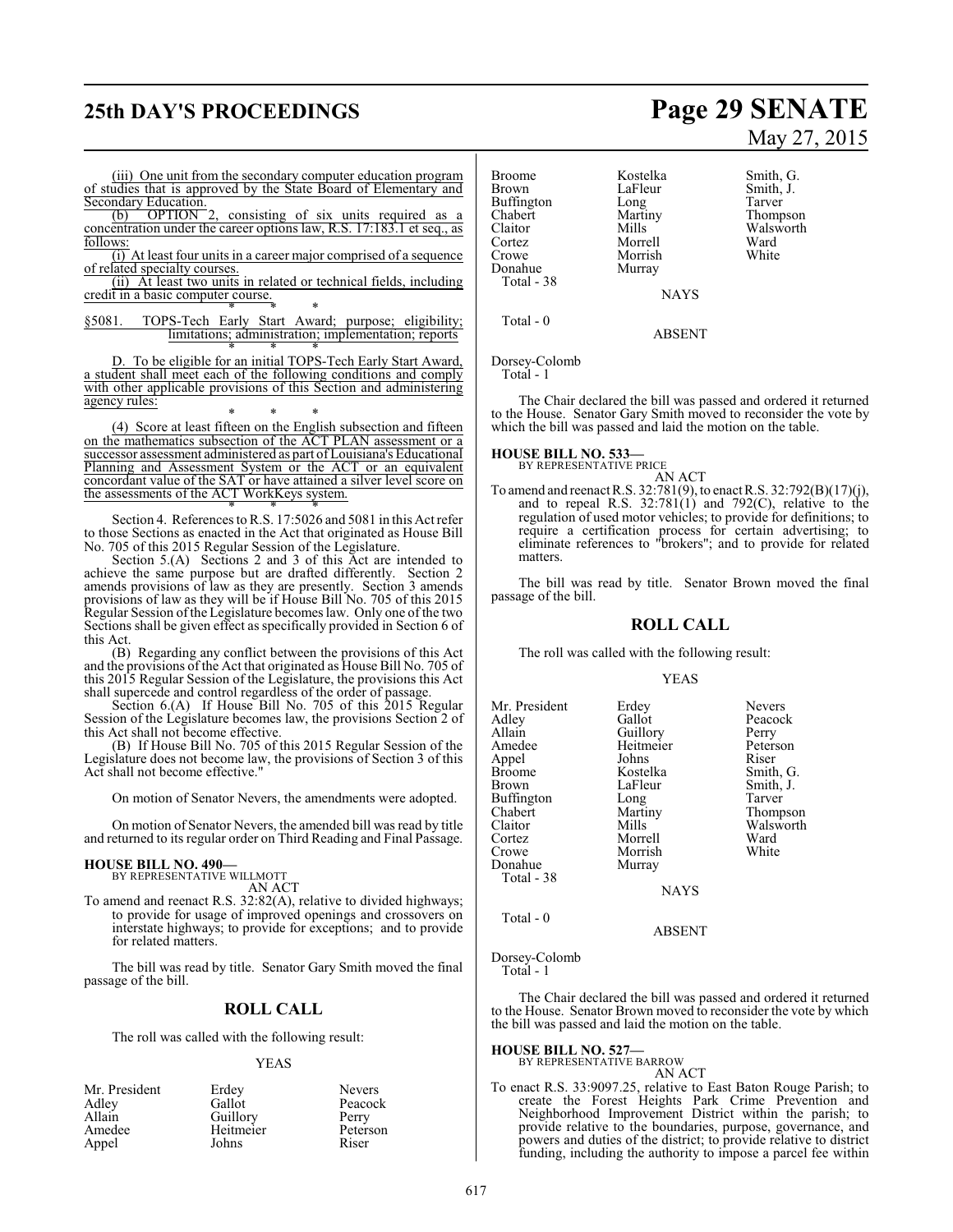the district; to provide with respect to termination of the district; and to provide for related matters.

The bill was read by title. Senator Peacock moved the final passage of the bill.

### **ROLL CALL**

The roll was called with the following result:

### YEAS

| Mr. President | Erdey       | <b>Nevers</b> |
|---------------|-------------|---------------|
| Adley         | Gallot      | Peacock       |
| Allain        | Guillory    | Perry         |
| Amedee        | Heitmeier   | Peterson      |
| Appel         | Johns       | Riser         |
| <b>Broome</b> | Kostelka    | Smith, G.     |
| Brown         | LaFleur     | Smith, J.     |
| Buffington    | Long        | Tarver        |
| Chabert       | Martiny     | Thompson      |
| Claitor       | Mills       | Walsworth     |
| Cortez        | Morrell     | Ward          |
| Crowe         | Morrish     | White         |
| Donahue       | Murray      |               |
| Total - 38    |             |               |
|               | <b>NAYS</b> |               |
| Total - 0     |             |               |

### ABSENT

Dorsey-Colomb

Total - 1

The Chair declared the bill was passed and ordered it returned to the House. Senator Peacock moved to reconsider the vote by which the bill was passed and laid the motion on the table.

### **HOUSE BILL NO. 485—**

BY REPRESENTATIVES HENRY BURNS, ADAMS, ARMES, BADON, BERTHELOT, BILLIOT, STUART BISHOP, WESLEY BISHOP, BOUIE, BROAD BOUIE, BROAD BOUIE, BROAD BOUIE, BROAD BOUIE, BROAD BOUIE, BROAD BOUIE, HALL, HENRY, HILL, HODGES, HOLLIS,

### AN ACT

To enact R.S. 17:3138.5, relative to public postsecondary education institutions; to require the Board of Regents to establish a process for designating an institution as a "Governor's Military and Veteran Friendly Campus"; to provide for such designation by the governor based on information submitted by the Board of Regents; to provide eligibility criteria; to provide application procedures including required reporting; to provide for definitions; to provide for legislative findings; and to provide for related matters.

The bill was read by title. Senator Nevers moved the final passage of the bill.

### **ROLL CALL**

The roll was called with the following result:

### YEAS

| Mr. President | Erdey     | <b>Nevers</b> |
|---------------|-----------|---------------|
| Adley         | Gallot    | Peacock       |
| Allain        | Guillory  | Perry         |
| Amedee        | Heitmeier | Peterson      |
| Appel         | Johns     | Riser         |
| <b>Broome</b> | Kostelka  | Smith, G.     |
| Brown         | LaFleur   | Smith, J.     |
| Buffington    | Long      | Tarver        |

## **Page 30 SENATE 25th DAY'S PROCEEDINGS**

Chabert Martiny Thompson<br>Claitor Mills Walsworth Claitor Mills Walsworth<br>
Cortez Morrell Ward Cortez Morrell Ward Morrish<br>Murray Donahue Total - 38 NAYS Total - 0 ABSENT

Dorsey-Colomb

Total - 1

The Chair declared the bill was passed and ordered it returned to the House. Senator Nevers moved to reconsider the vote by which the bill was passed and laid the motion on the table.

### **HOUSE BILL NO. 593—**

BY REPRESENTATIVE TERRY LANDRY AN ACT

To amend and reenact R.S. 32:1305(A) and 1306(E), relative to motor vehicle inspection certificates and stations; to authorize the Department of Public Safety and Corrections, public safety services, to develop a system of electronic filing of inspection certificates; to provide for the requirements of such a system; to authorize the Department of Public Safety and Corrections, public safety services, to establish fees for motor vehicle inspection violations; to provide for effective dates; and to provide for related matters.

The bill was read by title. Senator Adley moved the final passage of the bill.

### **ROLL CALL**

The roll was called with the following result:

### YEAS

| Mr. President<br>Adley<br>Allain<br>Amedee<br>Appel<br><b>Broome</b><br><b>Brown</b><br>Buffington<br>Chabert<br>Claitor<br>Cortez<br>Crowe<br>Donahue<br>Total - 37 | Erdey<br>Gallot<br>Guillory<br>Heitmeier<br>Johns<br>Kostelka<br>LaFleur<br>Long<br>Martiny<br>Mills<br>Morrell<br>Morrish<br>Murray<br><b>NAYS</b> | <b>Nevers</b><br>Peacock<br>Perry<br>Riser<br>Smith, G.<br>Smith, J.<br>Tarver<br>Thompson<br>Walsworth<br>Ward<br>White |
|----------------------------------------------------------------------------------------------------------------------------------------------------------------------|-----------------------------------------------------------------------------------------------------------------------------------------------------|--------------------------------------------------------------------------------------------------------------------------|
|                                                                                                                                                                      |                                                                                                                                                     |                                                                                                                          |

Total - 0

ABSENT

Dorsey-Colomb Peterson Total - 2

The Chair declared the bill was passed and ordered it returned to the House. Senator Adley moved to reconsider the vote by which the bill was passed and laid the motion on the table.

### **HOUSE BILL NO. 645—**

BY REPRESENTATIVE CONNICK AN ACT

To enact R.S. 48:79, relative to toll credits; to require toll credits to be utilized in a certain manner; and to provide for related matters.

The bill was read by title. Senator Heitmeier moved the final passage of the bill.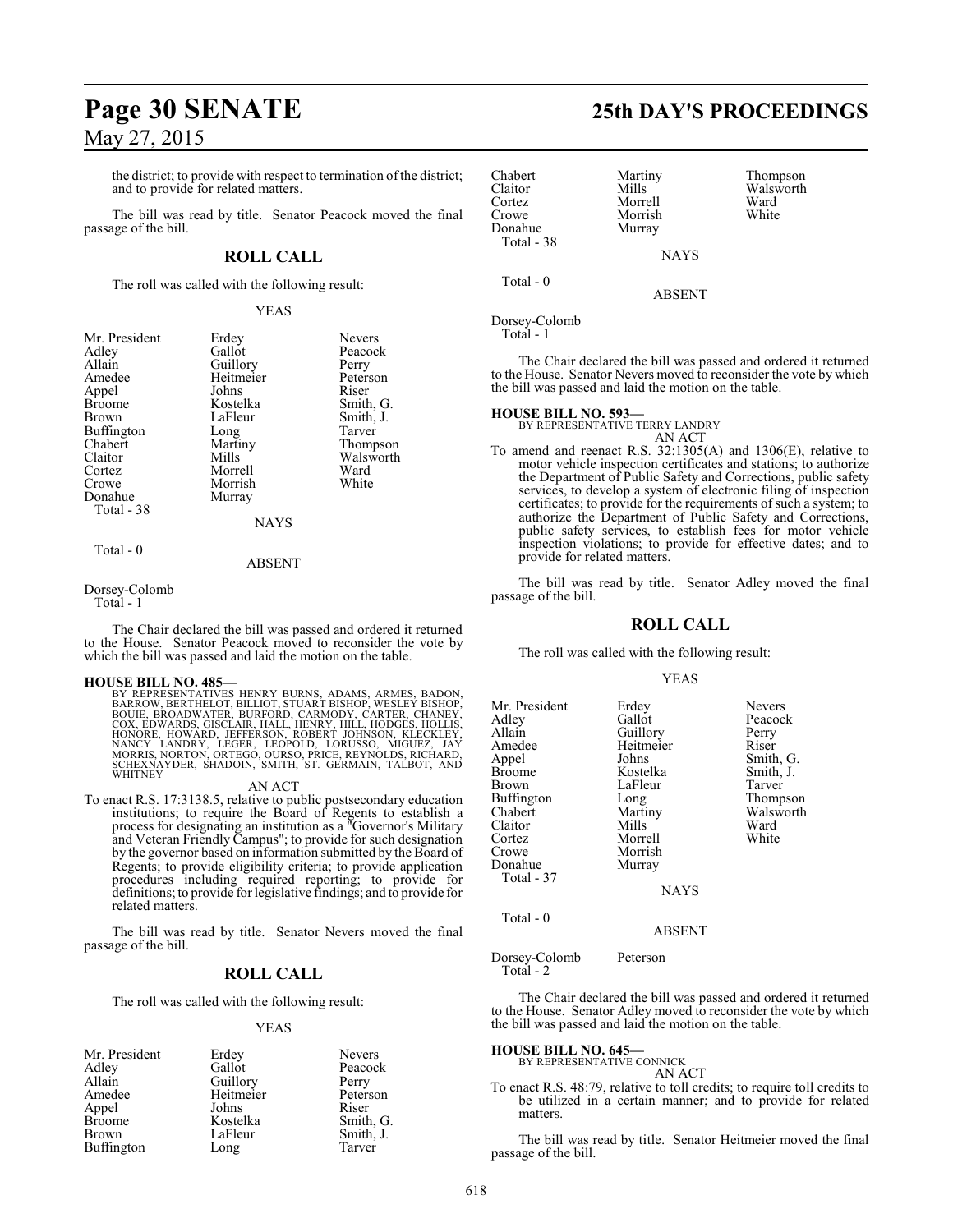### **ROLL CALL**

The roll was called with the following result:

#### YEAS

| Mr. President<br>Adley<br>Allain<br>Amedee<br>Appel<br><b>Broome</b><br><b>Brown</b><br>Buffington<br>Chabert<br>Claitor<br>Cortez<br>Crowe<br>Donahue<br>Total - 37 | Erdey<br>Gallot<br>Guillory<br>Heitmeier<br>Johns<br>Kostelka<br>LaFleur<br>Long<br>Martiny<br>Mills<br>Morrell<br>Morrish<br>Murray | <b>Nevers</b><br>Peacock<br>Perry<br>Riser<br>Smith, G.<br>Smith, J.<br>Tarver<br>Thompson<br>Walsworth<br>Ward<br>White |
|----------------------------------------------------------------------------------------------------------------------------------------------------------------------|--------------------------------------------------------------------------------------------------------------------------------------|--------------------------------------------------------------------------------------------------------------------------|
|                                                                                                                                                                      | <b>NAYS</b>                                                                                                                          |                                                                                                                          |

Total - 0

ABSENT

Dorsey-Colomb Peterson Total - 2

The Chair declared the bill was passed and ordered it returned to the House. Senator Heitmeier moved to reconsider the vote by which the bill was passed and laid the motion on the table.

#### **HOUSE BILL NO. 691—** BY REPRESENTATIVE SMITH

AN ACT

To enact R.S. 33:9097.25, relative to East Baton Rouge Parish, to create the Riverbend Crime Prevention and Improvement District; to provide relative to the boundaries, purpose, governance, and powers and duties of the district; to provide relative to district funding, including the authority to impose a parcel fee within the district; and to provide for related matters.

The bill was read by title. Senator Peacock moved the final passage of the bill.

### **ROLL CALL**

The roll was called with the following result:

### YEAS

| Mr. President<br>Adley<br>Allain<br>Amedee<br>Appel<br><b>Broome</b><br>Brown<br>Buffington<br>Chabert<br>Cortez<br>Crowe<br>Donahue<br>Erdey<br>Total - 37<br>$Total - 0$ | Gallot<br>Guillory<br>Heitmeier<br>Johns<br>Kostelka<br>LaFleur<br>Long<br>Martiny<br>Mills<br>Morrell<br>Morrish<br>Murray<br><b>Nevers</b><br><b>NAYS</b> | Peacock<br>Perry<br>Peterson<br>Riser<br>Smith, G.<br>Smith, J.<br>Tarver<br>Thompson<br>Walsworth<br>Ward<br>White |
|----------------------------------------------------------------------------------------------------------------------------------------------------------------------------|-------------------------------------------------------------------------------------------------------------------------------------------------------------|---------------------------------------------------------------------------------------------------------------------|
|                                                                                                                                                                            | ABSENT                                                                                                                                                      |                                                                                                                     |
| Claitor<br>Total - 2                                                                                                                                                       | Dorsey-Colomb                                                                                                                                               |                                                                                                                     |

# **25th DAY'S PROCEEDINGS Page 31 SENATE** May 27, 2015

The Chair declared the bill was passed and ordered it returned to the House. Senator Peacock moved to reconsider the vote by which the bill was passed and laid the motion on the table.

### **HOUSE BILL NO. 581—**

BY REPRESENTATIVE ARMES

AN ACT To enact R.S. 32:299.3, relative to off-road vehicles; to provide relative to "utility terrain vehicles" as "off-road vehicles"; to provide relative to safety equipment required for utility terrain vehicles; to provide for restrictions on speed and eligible roadways to be used by utility terrain vehicles; and to provide for related matters.

The bill was read by title. Senator John Smith moved the final passage of the bill.

### **ROLL CALL**

The roll was called with the following result:

### YEAS

| Mr. President | Erdey     | <b>Nevers</b> |
|---------------|-----------|---------------|
| Adley         | Gallot    | Peacock       |
| Allain        | Guillory  | Perry         |
| Amedee        | Heitmeier | Peterson      |
| Appel         | Johns     | Riser         |
| <b>Broome</b> | Kostelka  | Smith, G.     |
| Brown         | LaFleur   | Smith, J.     |
| Buffington    | Long      | Tarver        |
| Chabert       | Martiny   | Thompson      |
| Claitor       | Mills     | Walsworth     |
| Cortez        | Morrell   | Ward          |
| Crowe         | Morrish   | White         |
| Donahue       | Murray    |               |
| Total - 38    |           |               |
|               | NAYS      |               |

ABSENT

Dorsey-Colomb

Total - 0

Total - 1

The Chair declared the bill was passed and ordered it returned to the House. Senator John Smith moved to reconsider the vote by which the bill was passed and laid the motion on the table.

### **HOUSE BILL NO. 742—**

BY REPRESENTATIVE LEGER

To enact R.S. 48:229.1 and to repeal R.S. 48:229, relative to programs of construction to be commenced in the coming fiscal year submitted to the legislature by the Department of Transportation and Development; to prescribe the process by which the Department of Transportation and Development shall select and prioritize certain construction projects; to require the Department ofTransportation and Development to make certain information public; to repeal the current requirements by which the Department of Transportation and Development prioritizes certain construction projects; to provide for an effective date; and to provide for related matters

### **Floor Amendments**

Senator Peterson proposed the following amendments.

AN ACT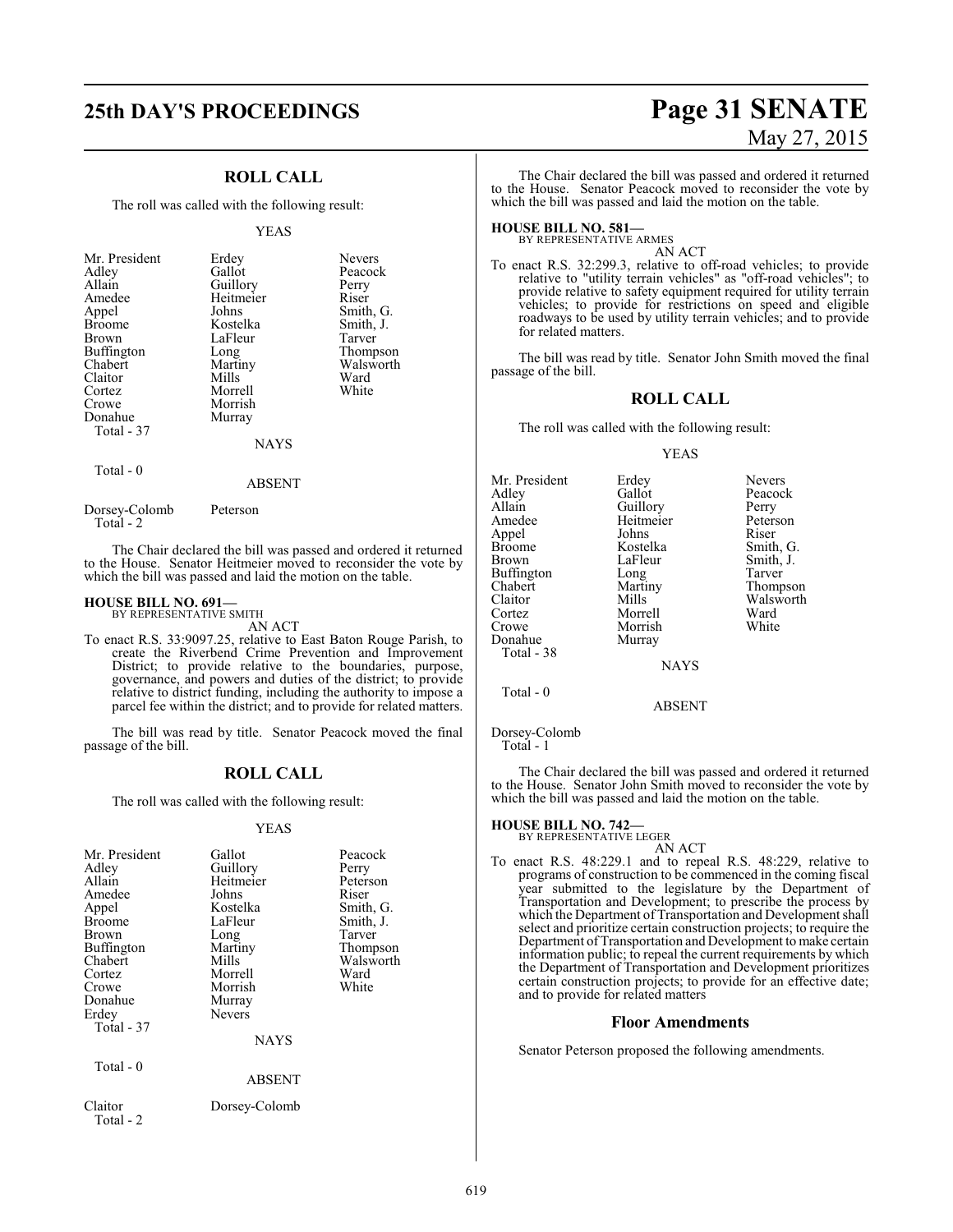### **SENATE FLOOR AMENDMENTS**

Amendments proposed by Senator Peterson to Reengrossed House Bill No. 742 by Representative Leger

### AMENDMENT NO. 1

On page 2, line 24, change "Subparagraph" to "Paragraph" and delete the comma "," at the end of the line

AMENDMENT NO. 2 On page 2, line 25, delete the comma ","

AMENDMENT NO. 3 On page 2, line 26, change the semi-colon ";" to a comma ","

AMENDMENT NO. 4 On page 3, line 24, change "March 14, 2016" to "June 6, 2016"

On motion of Senator Peterson, the amendments were adopted.

The bill was read by title. Senator Peterson moved the final passage of the amended bill.

### **ROLL CALL**

The roll was called with the following result:

### YEAS

| Mr. President<br>Adley<br>Allain<br>Amedee<br>Appel<br>Broome<br>Brown<br>Buffington<br>Chabert<br>Claitor<br>Cortez<br>Crowe<br>Donahue<br>Total - 38 | Erdey<br>Gallot<br>Guillory<br>Heitmeier<br>Johns<br>Kostelka<br>LaFleur<br>Long<br>Martiny<br>Mills<br>Morrell<br>Morrish<br>Murray | <b>Nevers</b><br>Peacock<br>Perry<br>Peterson<br>Riser<br>Smith, G.<br>Smith, J.<br>Tarver<br>Thompson<br>Walsworth<br>Ward<br>White |
|--------------------------------------------------------------------------------------------------------------------------------------------------------|--------------------------------------------------------------------------------------------------------------------------------------|--------------------------------------------------------------------------------------------------------------------------------------|
|                                                                                                                                                        | <b>NAYS</b>                                                                                                                          |                                                                                                                                      |
| $Total - 0$                                                                                                                                            |                                                                                                                                      |                                                                                                                                      |

### ABSENT

Dorsey-Colomb Total - 1

The Chair declared the amended bill was passed and ordered it returned to the House. Senator Peterson moved to reconsider the vote by which the bill was passed and laid the motion on the table.

### **HOUSE BILL NO. 830—**

BY REPRESENTATIVES HARRIS AND HALL AN ACT

To amend and reenact R.S. 34:335.1, 335.2(A), (B), and (C), and 335.3(A) and (E) and to repeal R.S. 34:3522, relative to a port in Rapides Parish; to change the territorial limits of the Alexandria Regional Port to be generally conterminous with the boundaries of Rapides Parish; to change the name of the Alexandria Regional Port; to provide relative to the membership of a board of commissioners for a port that has boundaries that are generally coterminous with the boundaries of Rapides Parish; to provide for the powers of a board of commissioners for a port that has boundaries that are generally coterminous with the boundaries of Rapides Parish; to provide for the terms of board commissioners for a port that has boundaries that are generally coterminous with the boundaries of Rapides Parish; to repeal authority for a port whose territorial limits are generally conterminous with the boundaries of Rapdies Parish; to provide for transitional matters; and to provide for related matters.

### **Page 32 SENATE 25th DAY'S PROCEEDINGS**

### **Floor Amendments**

Senator Gallot proposed the following amendments.

### **SENATE FLOOR AMENDMENTS**

Amendments proposed by Senator Gallot to Engrossed House Bill No. 830 by Representative Harris

AMENDMENT NO. 1

On page 2, line 22, after "by the" delete "mayors" and delete lines 23 through 26 and insert "mayor of Boyce and confirmed by the Boyce Board of Alderman. The commissioner shall be a citizen of the United States, a qualified voter of the state of Louisiana, and a resident of Rapides Parish.

On motion of Senator Gallot, the amendments were adopted.

The bill was read by title. Senator Gallot moved the final passage of the amended bill.

### **ROLL CALL**

The roll was called with the following result:

### YEAS

Smith, J. Tarver Thompson Walsworth<br>Ward

| Mr. President<br>Adley<br>Allain<br>Amedee<br>Appel<br><b>Broome</b><br>Brown<br>Buffington<br>Chabert<br>Claitor<br>Cortez<br>Donahue<br>Erdey<br>Total - 37 | Gallot<br>Guillory<br>Heitmeier<br>Johns<br>Kostelka<br>LaFleur<br>Long<br>Martiny<br>Mills<br>Morrell<br>Morrish<br>Murray<br>Nevers<br><b>NAYS</b> | Peacock<br>Perry<br>Peterson<br>Riser<br>Smith, G.<br>Smith, J.<br>Tarver<br>Thompson<br>Walswort<br>Ward<br>White |
|---------------------------------------------------------------------------------------------------------------------------------------------------------------|------------------------------------------------------------------------------------------------------------------------------------------------------|--------------------------------------------------------------------------------------------------------------------|
| Total - 0                                                                                                                                                     | <b>ABSENT</b>                                                                                                                                        |                                                                                                                    |
| Crowe<br>Total - 2                                                                                                                                            | Dorsey-Colomb                                                                                                                                        |                                                                                                                    |

The Chair declared the amended bill was passed and ordered it returned to the House. Senator Gallot moved to reconsider the vote

by which the bill was passed and laid the motion on the table.

### **House Bills and Joint Resolutions on Third Reading and Final Passage, Subject to Call**

### **Called from the Calendar**

Senator Allain asked that House Bill No. 200 be called from the Calendar.

**HOUSE BILL NO. 200—** BY REPRESENTATIVES HARRISON AND WHITNEY AN ACT

To amend and reenact R.S. 33:130.251, 130.252, 130.253, 130.254(A), 130.255, 130.256, 130.257(A) and (B)(introductory paragraph), 130.258, and 130.261(C) and (D), relative to the Terrebonne Economic Development Authority; to provide relative to purpose and governance of the authority; to provide relative to the membership of the governing board of the authority; to provide relative to the powers and duties of the authority and its governing board; and to provide for related matters.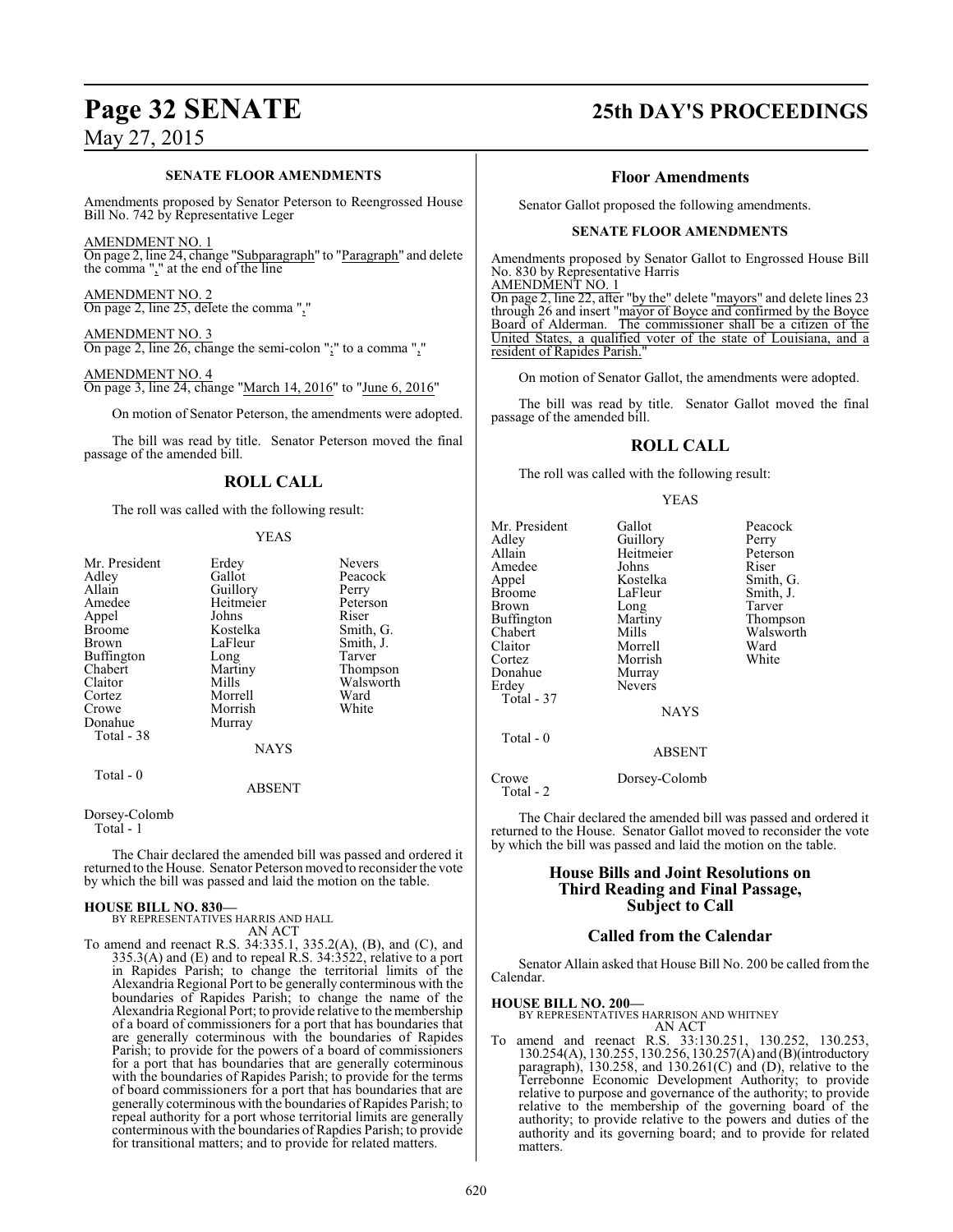## **25th DAY'S PROCEEDINGS Page 33 SENATE**

The bill was read by title. Senator Allain moved the final passage of the bill.

### **ROLL CALL**

The roll was called with the following result:

### YEAS

| Mr. President     | Erdey         | <b>Nevers</b> |
|-------------------|---------------|---------------|
| Adley             | Gallot        | Peacock       |
| Allain            | Guillory      | Perry         |
| Amedee            | Heitmeier     | Peterson      |
| Appel             | Johns         | Riser         |
| <b>Broome</b>     | LaFleur       | Smith, G.     |
| Brown             | Long          | Smith, J.     |
| <b>Buffington</b> | Martiny       | Tarver        |
| Claitor           | Mills         | Thompson      |
| Cortez            | Morrell       | Walsworth     |
| Crowe             | Morrish       | Ward          |
| Donahue           | Murray        | White         |
| Total - 36        |               |               |
|                   | <b>NAYS</b>   |               |
| Total - 0         |               |               |
|                   | <b>ABSENT</b> |               |
| Chabert           | Dorsey-Colomb | Kostelka      |

The Chair declared the bill was passed and ordered it returned to the House. Senator Allain moved to reconsider the vote by which the bill was passed and laid the motion on the table.

### **Called from the Calendar**

Senator Martiny asked that House Bill No. 743 be called from the Calendar.

**HOUSE BILL NO. 743—** BY REPRESENTATIVE FOIL

Total - 3

AN ACT

To amend and reenact R.S. 12:1-202(B)(5)(introductory paragraph), 1-501(2)(b), 1-502(A)(5), 1-504(A), 1-1435(C), 1-1436(D), (E)(introductory paragraph), (1)(introductory paragraph), and (2), and  $1-1442(A)(2)$  and (C) and to enact R.S.  $12:1-140(25B)$ , 1-502(A)(7), and 1-832(D), relative to corporations; to provide with respect to articles of incorporation; to provide with respect to registered agents and service of process; to provide with respect to judicial determinations relative to withdrawing shareholders; to provide with respect to withdrawal rights; to provide for definitions; to provide for retroactivity; to provide for technical corrections; and to provide for related matters.

The bill was read by title. Senator Martiny moved the final passage of the bill.

### **ROLL CALL**

The roll was called with the following result:

### YEAS

| Mr. President     | Erdey     | Peacock   |
|-------------------|-----------|-----------|
| Adley             | Gallot    | Perry     |
| Allain            | Guillory  | Peterson  |
| Amedee            | Heitmeier | Riser     |
| Appel             | Johns     | Smith, G. |
| <b>Broome</b>     | LaFleur   | Smith, J. |
| <b>Brown</b>      | Long      | Tarver    |
| <b>Buffington</b> | Martiny   | Thompson  |
| Chabert           | Mills     | Walsworth |
| Claitor           | Morrell   | Ward      |
| Cortez            | Morrish   | White     |

### Crowe Murray<br>Donahue Nevers Donahue Total - 37

**NAYS** 

Total - 0

Dorsey-Colomb Kostelka Total - 2

The Chair declared the bill was passed and ordered it returned to the House. Senator Martiny moved to reconsider the vote by which the bill was passed and laid the motion on the table.

ABSENT

### **Mr. President in the Chair**

### **Rules Suspended**

Senator John Smith asked for and obtained a suspension of the rules to revert to the Morning Hour.

### **Message from the House**

### **CONCURRING IN SENATE CONCURRENT RESOLUTIONS**

### May 27, 2015

To the Honorable President and Members of the Senate:

I am directed to inform your honorable body that the House of Representatives has finally concurred in the following Senate Concurrent Resolutions:

### **SENATE CONCURRENT RESOLUTION NO. 110—** BY SENATOR WARD

A CONCURRENT RESOLUTION To designate May 5, 2015, as "Rare Disease Awareness Day" in Louisiana in honor of Bailey Caroline Durham.

Reported without amendments.

#### **SENATE CONCURRENT RESOLUTION NO. 111—** BY SENATOR WARD A CONCURRENT RESOLUTION

To designate March 28, 2015, as "Prader-Willi Syndrome Day" in Louisiana in honor of Cooper McReynolds.

Reported without amendments.

**SENATE CONCURRENT RESOLUTION NO. 112—** BY SENATORS GARY SMITH AND BROWN AND REPRESENTATIVES GAINES, MILLER AND WILLMOTT A CONCURRENT RESOLUTION

To commend and congratulate Federico "Fred" Martinez Jr., chief executive officer of St. Charles Parish Hospital, on the occasion of his retirement.

Reported without amendments.

### **SENATE CONCURRENT RESOLUTION NO. 113—** BY SENATOR PEACOCK AND REPRESENTATIVE CARMODY A CONCURRENT RESOLUTION

To express the sincere condolences of the Legislature of Louisiana upon the death of Orange County, Florida Deputy and Louisiana native, Jonathan Scott Pine.

Reported without amendments.

# May 27, 2015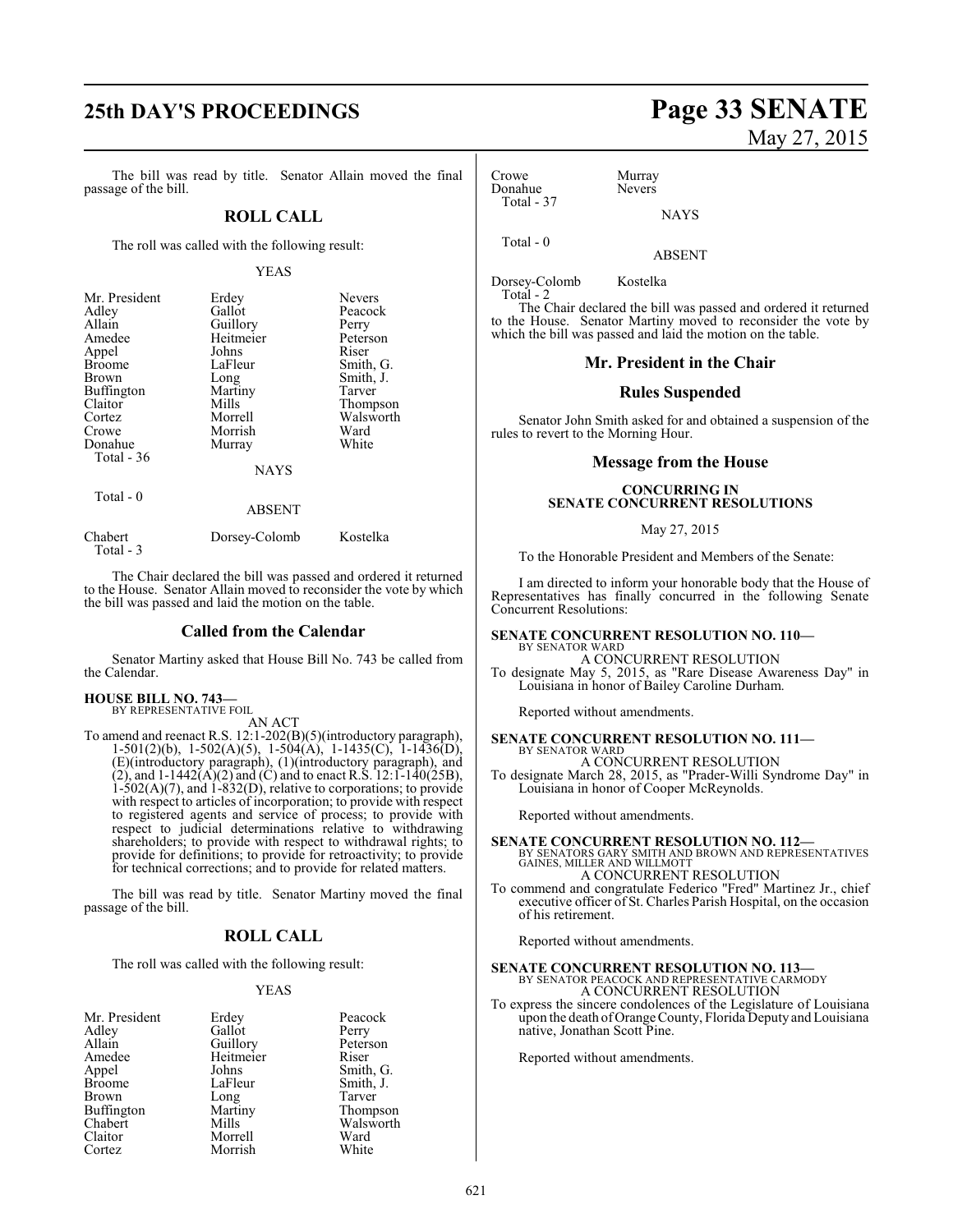# **Page 34 SENATE 25th DAY'S PROCEEDINGS**

May 27, 2015

### **SENATE CONCURRENT RESOLUTION NO. 114—**

BY SENATOR MURRAY AND REPRESENTATIVE LORUSSO A CONCURRENT RESOLUTION

To commend Justin Augustine III on being conferred as a Knight of the French National Order of Merit.

Reported without amendments.

Respectfully submitted, ALFRED W. SPEER Clerk of the House of Representatives

### **Introduction of Senate Resolutions**

Senator Adley asked for and obtained a suspension of the rules to read Senate Resolutions a first and second time.

### **SENATE RESOLUTION NO. 156—**

BY SENATOR MORRISH A RESOLUTION

To express the sincere condolences of the Senate of the Legislature of Louisiana upon the death of Wilfred E. Fruge Sr. of Evangeline, Louisiana.

The resolution was read by title and placed on the Calendar for a second reading.

SENATE RESOLUTION NO. 157—<br>
BY SENATORS ALARIO, ADLEY, ALLAIN, AMEDEE, APPEL, BROOME, BROWN, BUFFINGTON, CHABERT, CLAITOR, CORTEZ, CROWE,<br>
BOOWN, BUFFINGTON, CHABERT, CLAITOR, GALLOT, GUILLORY,<br>
HEITMEIER, JOHNS, KOSTELKA, WARD AND WHITE

### A RESOLUTION

To commend the Honorable Edwin R. Murray for twenty-four years of invaluable public service in the Legislature of Louisiana provided to the citizenry of this state, in particular, the constituency of Senate District No. 4 and the city of New Orleans.

On motion of Senator Adley the resolution was read by title and adopted.

### **Message from the House**

### **ASKING CONCURRENCE IN HOUSE BILLS AND JOINT RESOLUTIONS**

### May 27, 2015

To the Honorable President and Members of the Senate:

I am directed to inform your honorable body that the House of Representatives has finally passed and asks your concurrence in the following House Bills and Joint Resolutions:

HB No. 681 HB No. 791 HB No. 477

HB No. 62

Respectfully submitted, ALFRED W. SPEER Clerk of the House of Representatives

### **House Bills and Joint Resolutions on First Reading**

**HOUSE BILL NO. 62—** BY REPRESENTATIVES FOIL AND CARMODY A JOINT RESOLUTION

Proposing to add Article VII, Section 2.1(C) of the Constitution of Louisiana, relative to requirements in relation to the imposition of or increase in fees and civil fines; to provide exceptions relative to public postsecondary education fees; to provide for

submission of the proposed amendment to the electors; and to provide for related matters.

The bill was read by title and placed on the Calendar for a second reading.

**HOUSE BILL NO. 477—** BY REPRESENTATIVE MONTOUCET

AN ACT

To amend and reenact R.S. 26:901(14) through (29), 909(B)(1)(b) and (2), and 924 and to enact R.S. 26:901(30) through (34) and  $909(A)(6)$ , relative to cigarette pricing; to provide for the computation for minimum wholesale and retail cigarette pricing; to provide for eligibility requirements; to authorize the commissioner to suspend or revoke permits for failure to pay certain taxes; to provide relative to penalties; to provide for definitions; and to provide for related matters.

The bill was read by title and placed on the Calendar for a second reading.

# **HOUSE BILL NO. 681—** BY REPRESENTATIVE KLECKLEY

AN ACT

To amend and reenact R.S.  $17:3394.3(C)(1)(y)$ , relative to the issuance of bonds for financing certain capital improvement projects on properties within the Louisiana Community and Technical Colleges System; to provide with respect to the list of projects to be financed from the issuance of bonds; to provide for an effective date; and to provide for related matters.

The bill was read by title and placed on the Calendar for a second reading.

### **HOUSE BILL NO. 791—**

BY REPRESENTATIVE KLECKLEY

AN ACT To appropriate funds for Fiscal Year 2015-2016 to defray the expenses ofthe Louisiana Legislature, including the expenses of the House of Representatives and the Senate, of legislative service agencies, and of the Louisiana State Law Institute; to provide for the salary, expenses, and allowances of members, officers, staff, and agencies of the Legislature; to provide with respect to the appropriations and allocations herein made; and to provide for related matters.

The bill was read by title and placed on the Calendar for a second reading.

### **Message from the House**

### **ASKING CONCURRENCE IN HOUSE CONCURRENT RESOLUTIONS**

### May 27, 2015

To the Honorable President and Members of the Senate:

I am directed to inform your honorable body that the House of Representatives has finally passed and asks your concurrence in the following House Concurrent Resolutions:

HCR No. 19 HCR No. 141 HCR No. 193

Respectfully submitted, ALFRED W. SPEER Clerk of the House of Representatives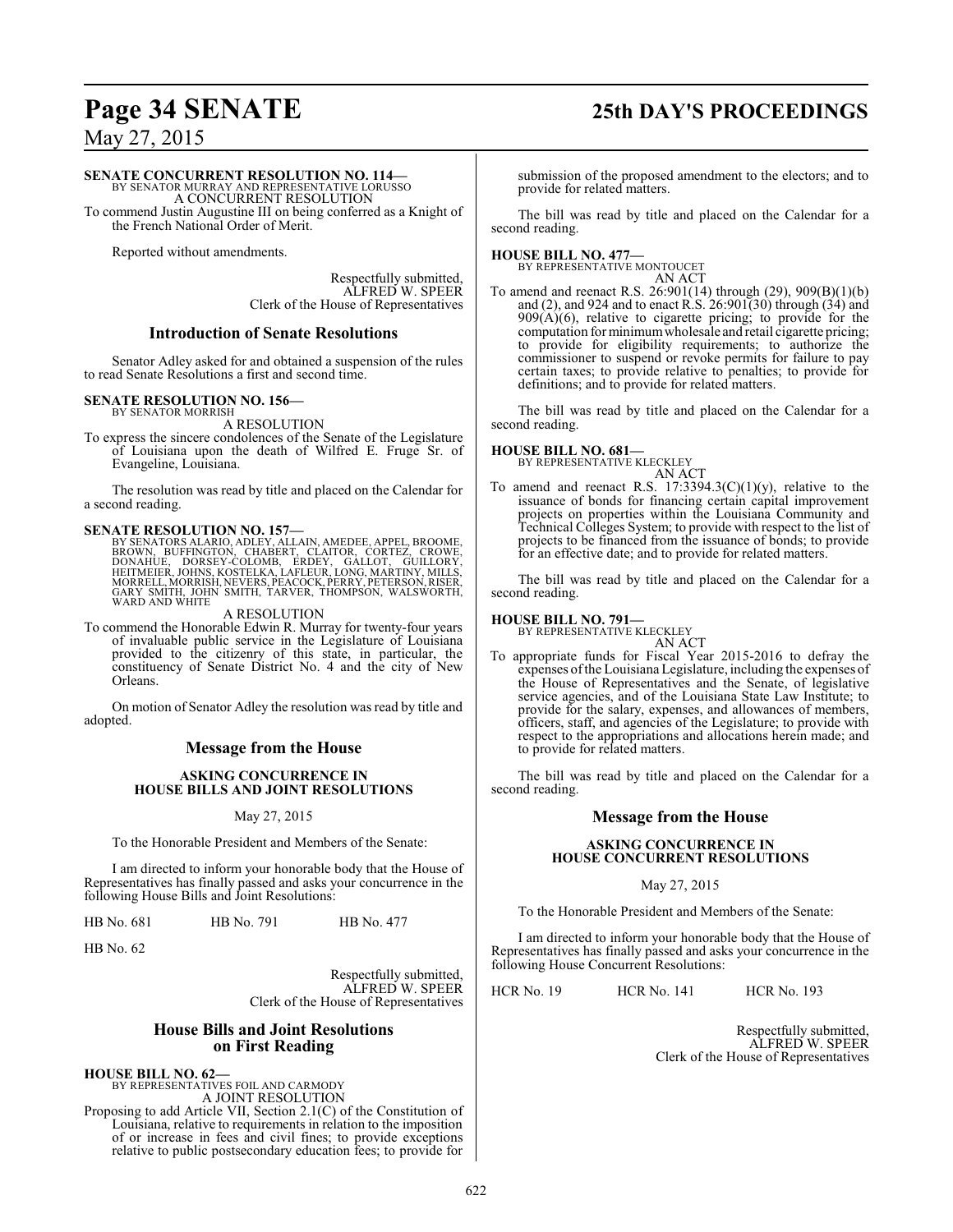## **25th DAY'S PROCEEDINGS Page 35 SENATE**

# May 27, 2015

### **House Concurrent Resolutions on First Reading**

### **HOUSE CONCURRENT RESOLUTION NO. 19—**

BY REPRESENTATIVE STOKES A CONCURRENT RESOLUTION

To urge and request the Department of Revenue to accept an individual taxpayer's copy of his extension of time to file his federal income tax return with the United States Internal Revenue Service as the taxpayer's application to file for an extension of time to file his state income tax return.

The resolution was read by title and placed on the Calendar for a second reading.

### **HOUSE CONCURRENT RESOLUTION NO. 141—** BY REPRESENTATIVE FOIL

A CONCURRENT RESOLUTION

To urge and request the Louisiana State Law Institute to study and make recommendations regarding revision of the laws of limited liability companies, nonprofit corporations, and other business entities in the state of Louisiana.

The resolution was read by title and placed on the Calendar for a second reading.

**HOUSE CONCURRENT RESOLUTION NO. 193—** BY REPRESENTATIVES KLECKLEY AND DANAHAY AND SENATORS JOHNS AND MORRISH A CONCURRENT RESOLUTION

To establish the Calcasieu Hospital Council for the purposes of studying the issue of uncompensated care costs for hospital inpatient and outpatient acute care for non-rural acute care hospitals in Calcasieu Parish and developing efforts and solutions to reduce uncompensated care costs for parish hospitals.

The resolution was read by title and placed on the Calendar for a second reading.

### **Reports of Committees**

The following reports of committees were received and read:

### **REPORT OF COMMITTEE ON**

### **COMMERCE, CONSUMER PROTECTION AND INTERNATIONAL AFFAIRS**

Senator Daniel R. Martiny, Chairman on behalf of the Committee on Commerce, Consumer Protection and International Affairs, submitted the following report:

### May 27, 2015

To the President and Members of the Senate:

I am directed by your Committee on Commerce, Consumer Protection and International Affairs to submit the following report:

### **SENATE RESOLUTION NO. 110—** BY SENATOR CROWE

A RESOLUTION

To urge and request Governor Bobby Jindal to appoint a cosmetologist or owner of a beauty shop or salon from the Vietnamese-American Community in Louisiana to serve on the Louisiana Board of Cosmetology at the occurrence of the next vacancy.

Reported favorably.

### **SENATE CONCURRENT RESOLUTION NO. 115—** BY SENATOR THOMPSON AND REPRESENTATIVE ANDERS A CONCURRENT RESOLUTION

To establish the Lake Providence Watershed Council and to provide for its membership and responsibilities.

Reported favorably.

# **HOUSE CONCURRENT RESOLUTION NO. 143—**<br>BY REPRESENTATIVE HARRISON<br>A CONCURRENT RESOLUTION

To urge and request that all financial institutions conducting business in the state of Louisiana strictly comply with Subpart D of Chapter 5 of Title 22 of the Louisiana Revised Statutes of 1950, comprised of R.S. 22:1591 through 1605, and known as the Financial Institution Insurance Sales Law, requiring financial institutions to adhere to the provisions of the Financial Institution Insurance Sales Law, to give due consideration to the public interest in the regulation of state banking and insurance industries, and to clarify the intent of the legislature.

Reported with amendments.

# **HOUSE BILL NO. 317—** BY REPRESENTATIVE PONTI

AN ACT

To amend and reenact R.S. 9:3561.1(A) and (B), relative to licensing fees applicable to lenders licensed to make consumer loans; to increase the initial application, survey, and license fee applicable to lenders licensed to make consumer loans; to increase the annual renewal fee for lenders licensed to make consumer loans; and to provide for related matters.

Reported favorably.

### **HOUSE BILL NO. 318—** BY REPRESENTATIVE PONTI

AN ACT

To amend and reenact R.S. 37:1786(B) and (C), relative to licensing fees applicable to pawnbrokers; to reclassify and to increase initial licensing fees applicable to pawnbrokers; to eliminate initial application fees applicable to pawnbrokers; to reclassify application fees applicable to pawnbrokers when applying for additional licenses; to eliminate licensing fees applicable to pawnbrokers when applying for additional licenses; to increase annual renewal fees; and to provide for related matters.

Reported favorably.

# **HOUSE BILL NO. 354—** BY REPRESENTATIVE PONTI

AN ACT

To amend and reenact R.S. 6:1088.2(A), relative to licensing fees applicable to mortgage lenders, mortgage brokers, mortgage servicers, and mortgage originators; to increase license application fees for mortgage lenders, mortgage brokers, mortgage servicers, and mortgage originators; to increase license renewal fees for mortgage lenders, mortgage brokers, mortgage servicers, and mortgage originators; and to provide for related matters.

Reported favorably.

### **HOUSE BILL NO. 456—**

BY REPRESENTATIVES THIERRY, BARROW, CARMODY, COX,<br>EDWARDS,HALL,HARRISON,HAVARD,HAZEL,HOLLIS,JACKSON,<br>JAMES, JEFFERSON, JONES, LEBAS, MIGUEZ, ORTEGO, OURSO,<br>PIERRE,PONTI,PRICE,REYNOLDS,SMITH,ST.GERMAIN,TALBOT,<br>PATRICK WILLI AN ACT

To enact Chapter 8-L of Title 45 of the Louisiana Revised Statutes of 1950, to be comprised of R.S. 45:844.61 through 844.67, relative to commercial mobile service providers and telecommunications carriers; to provide for a short title; to provide for definitions; to require disclosure of call location information in emergency situations; to provide for limited liability; to allow for protocols relative to voluntary disclosure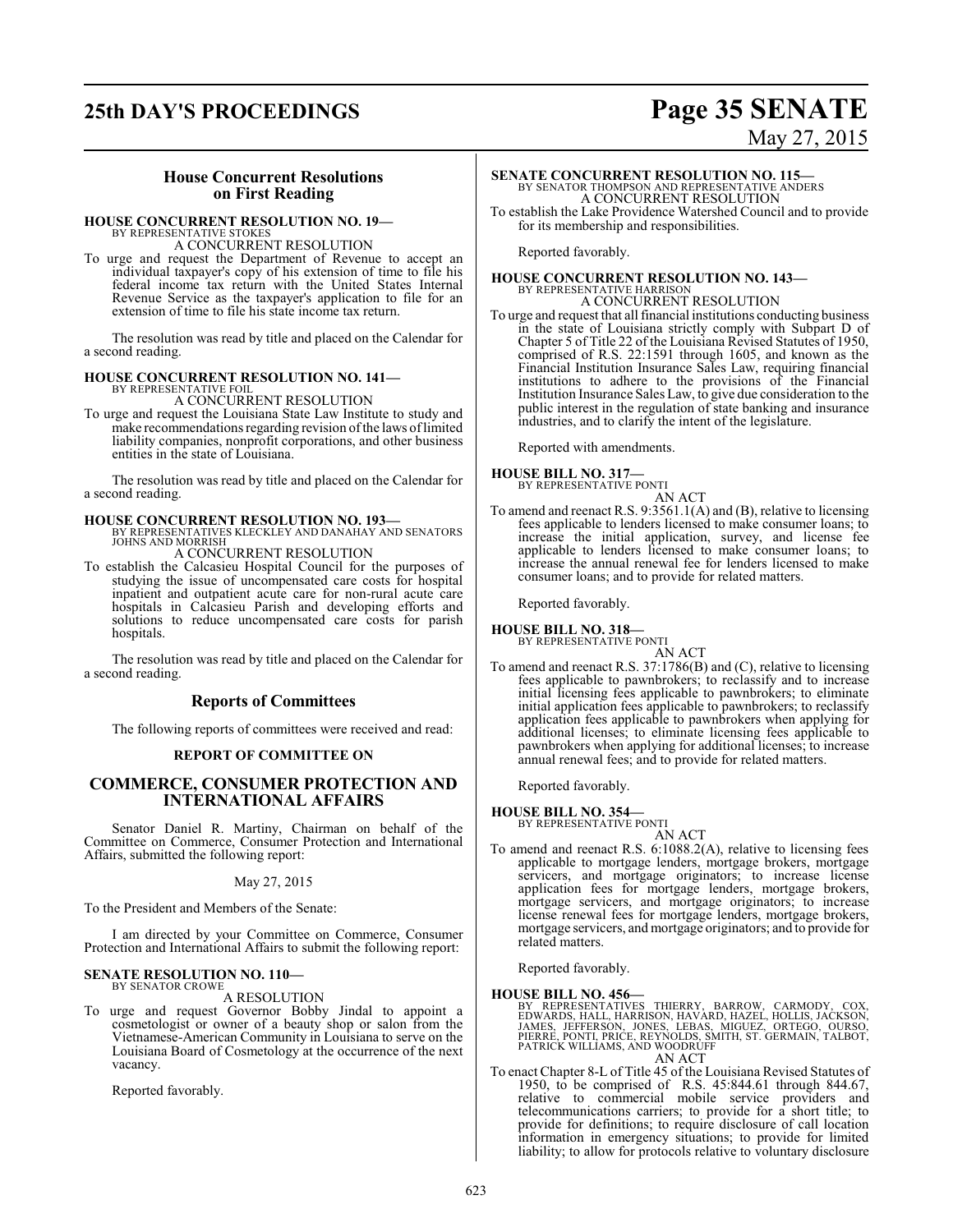## **Page 36 SENATE 25th DAY'S PROCEEDINGS**

of call location information; to provide for an emergency contact listing; to provide for enforcement; to provide for rules and regulations; to provide for special effectiveness dates; and to provide for related matters.

Reported with amendments.

### **HOUSE BILL NO. 773—** BY REPRESENTATIVE LEGER

AN ACT

To amend and reenact R.S. 36:104(B)(7), R.S. 47:6007(D)(2)(b) and (4),  $6015(B)(3)$ (introductory paragraph),  $6034(E)(2)(a)(i)(aa)$ and (iii)(aa), and R.S. 51:2317, to enact R.S. 36:104(C) and (D), and to repeal R.S. 51:936.2, relative to fees assessed by the secretary of the Department of Economic Development; to provide a uniform authorized fee schedule for economic development incentive and financial assistance programs; to provide for the recovery of costs associated with certain administrative functions; to provide for establishment and collection of authorized fees and costs; to authorize the promulgation of rules and regulations; to provide for certain limitations; to provide for disposition of fees; to provide for an effective date; and to provide for related matters.

Reported favorably.

Respectfully submitted, DANIEL R. MARTINY Chairman

### **Privilege Report of the Legislative Bureau**

May 27, 2015

To the President and Members of the Senate:

I am directed by your Legislative Bureau to submit the following report:

The following instruments are approved as to construction and duplication.

### **HOUSE BILL NO. 57—** BY REPRESENTATIVE HONORE

AN ACT

To amend and reenact R.S. 14:95(H)(1), relative to the crime of illegal carrying of weapons; to provide for an exception for the legislative auditor and designated investigative auditors; and to provide for related matters.

Reported without amendments.

### **HOUSE BILL NO. 67—** BY REPRESENTATIVE COX

AN ACT

To amend and reenact R.S. 14:95(K), relative to the crime of illegal carrying of weapons; to provide for an exception for retired district attorneys and assistant district attorneys under certain circumstances; to provide for definitions; to provide for exceptions; and to provide for related matters.

Reported without amendments.

### **HOUSE BILL NO. 98—**

BY REPRESENTATIVE HENSGENS AN ACT

To amend and reenact R.S. 13:783(F)(7), relative to the payment of group insurance premium costs for certain clerk of court employees; to require the clerk of court for Cameron Parish to pay certain group insurance premium costs; to provide for eligibility for payment of such costs; and to provide for related matters.

Reported without amendments.

### **HOUSE BILL NO. 107—**

BY REPRESENTATIVE SHADOIN AN ACT

To amend and reenact R.S. 13:783(F)(7), relative to the payment of group insurance premium costs for certain clerk of court employees; to require the clerks of court for Avoyelles Parish and Ouachita Parish to pay certain group insurance premium costs; to provide for eligibility for payment of such costs; and to provide for related matters.

Reported without amendments.

**HOUSE BILL NO. 112—** BY REPRESENTATIVE ARNOLD

AN ACT

To amend and reenact R.S. 13:1138(B)(1) and (D), relative to judgeships; to provide relative to judgeships in the Civil District Court for the parish of Orleans; to authorize certain judges to serve as duty judges; to provide for their authority; and to provide for related matters.

Reported without amendments.

### **HOUSE BILL NO. 149—** BY REPRESENTATIVE BADON

AN ACT

To amend and reenact R.S. 40:966(E), relative to possession of marijuana; to amend the criminal penalties for certain offenses; and to provide for related matters.

Reported without amendments.

### **HOUSE BILL NO. 153—**

BY REPRESENTATIVES TIM BURNS, BROWN, CARMODY, CARTER,<br>CHANEY, COX, FOIL, GAROFALO, GISCLAIR, HARRISON, HAZEL,<br>HENRY, HOFFMANN, MIKE JOHNSON, LEOPOLD, LORUSSO, ORTEGO, PEARSON, REYNOLDS, SCHRODER, SEABAUGH, ST. GERMAIN, AND STOKES

AN ACT

To enact R.S. 14:91.14, relative to offenses affecting the health and morals of minors; to create the crime of unlawful distribution of material harmful to minors through the Internet; to provide elements for and exceptions to the offense; to provide for definitions; to provide for criminal penalties; and to provide for related matters.

Reported without amendments.

### **HOUSE BILL NO. 161—**

BY REPRESENTATIVES TERRY LANDRY, ARMES, BARROW, BILLIOT, WESLEY BISHOP, BOUIE, COX, GAINES, HALL, HOFFMANN, HONORE, NORTON, PIERRE, SMITH, ST. GERMAIN, AND PATRICK WILLIAMS AN ACT

To amend and reenact R.S. 15:574.9(G)(1)(a), relative to revocation of parole for a violation of condition; to establish penalties for second and third technical parole violations; and to provide for related matters.

Reported without amendments.

### **HOUSE BILL NO. 191—**

BY REPRESENTATIVE COX AN ACT

To enact R.S. 15:574.4.2(H) and to repeal R.S. 15:574.4.2(G)(5), relative to infectious disease testing of certain persons being released from incarceration; to provide relative to certain infectious disease testing of inmates being released because of diminution of sentence; and to provide for related matters.

Reported without amendments.

### **HOUSE BILL NO. 195—**

BY REPRESENTATIVE JIM MORRIS AN ACT

To amend and reenact R.S. 9:111(B) and R.S. 13:5705 and 5712(A), relative to coroners; to provide relative to the information upon which the coroner bases the medical pronouncement of death; to provide for the notification of death to the coroner; to provide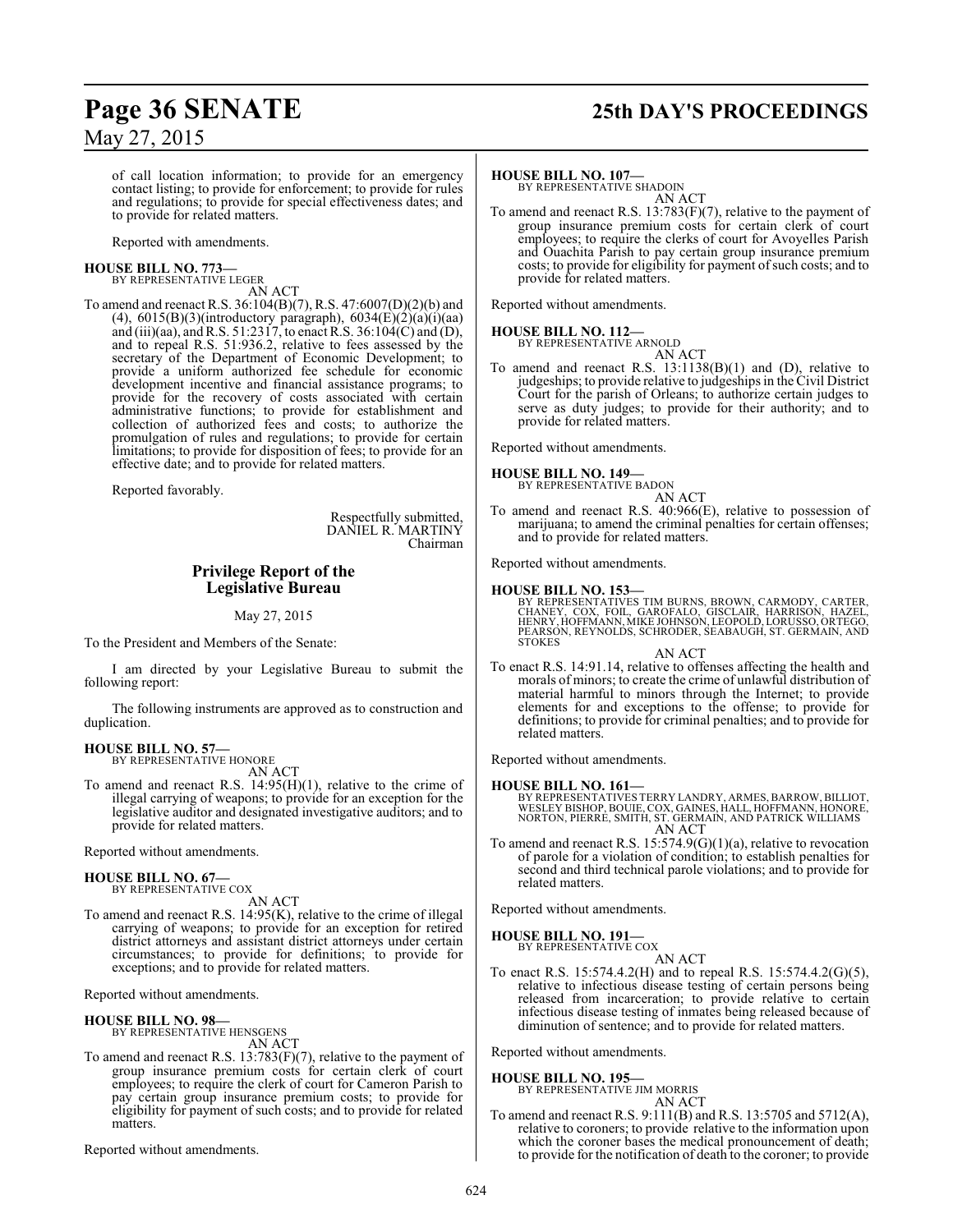## **25th DAY'S PROCEEDINGS Page 37 SENATE**

# May 27, 2015

relative to the appointment of deputy and assistant coroners and their qualifications; and to provide for related matters.

Reported without amendments.

**HOUSE BILL NO. 196—** BY REPRESENTATIVES SCHEXNAYDER AND ABRAMSON AN ACT

To amend and reenact Civil Code Articles 693, 694, and 696.1, relative to utility servitudes for enclosed estates; to provide for utility servitudes; to provide for the scope of the utility servitude; to provide for voluntary loss of utility access; to provide for loss of utility access due to partition or alienation; to provide a definition of utility; to provide for limitations of the utility servitude; to provide for the imposition of burdens; to provide for applicability to certain actions; and to provide for related matters.

Reported without amendments.

# **HOUSE BILL NO. 233—** BY REPRESENTATIVE ADAMS

AN ACT

To amend and reenact R.S. 26:2(13) through  $(24)$ , 71(A)(3)(d), 71.1(4)(a), 78(A), 79, 80(A)(8), 86, 142, 271.2(4)(a), 278(A), 279,  $280(A)(8)$ , and 283 and to enact R.S.  $26:2(25)$  and  $(26)$ , 71(A)(3)(e), and 71.3, relative to microdistillery permits; to provide for definitions; to establish criteria for microdistillery permitting; to provide for permit fees; to provide for the taxation of beverages produced by a microdistiller; to provide relative to Class A-Restaurant-Conditional permits; to provide relative to permit application requirements; to authorize microdistillers to reuse certain alcoholic beverage containers; to require microdistillers to receive approval from the state fire marshal; and to provide for related matters.

Reported without amendments.

#### **HOUSE BILL NO. 258—** BY REPRESENTATIVE THIERRY

AN ACT

To enact R.S. 13:1000.12, relative to bench warrant fees; to authorize the collection of bench warrant fees in the Twenty-Seventh Judicial District Court for certain offenses; to provide for the collection and use of such fees; to restrict the number of recall fees imposed against any person; to provide for exceptions for an indigent person; and to provide for related matters.

Reported without amendments.

### **HOUSE BILL NO. 275—**

BY REPRESENTATIVE GUINN AN ACT

To amend and reenact R.S. 3:3382(3) and 3386(A) and to enact R.S. 3:3388(H), relative to the use of pesticides in certain school classrooms; to provide for the use of pesticides in prekindergarten; to provide for a definition; to establish a fee to cover the administration cost of the annual integrated pest management plan; and to provide for related matters.

Reported without amendments.

#### **HOUSE BILL NO. 292—** BY REPRESENTATIVE BARRAS

AN ACT

To amend and reenact Children's Code Article 793.3(B)(introductory paragraph), relative to early intervention programs; to provide that the Sixteenth Judicial District's early intervention program shall be used as a model in the implementation of programs in certain parishes; and to provide for related matters.

Reported without amendments.

### **HOUSE BILL NO. 295—**

BY REPRESENTATIVE BROWN AN ACT

To amend and reenact Part II-A of Chapter 28 of Title 3 of the Louisiana Revised Statutes of 1950, to be comprised of R.S. 3:4321, relative to the forest protection tax; to provide for a forest protection assessment; to provide for unencumbered and unexpended monies in the Forest Protection Fund; and to provide for related matters.

Reported without amendments.

### **HOUSE BILL NO. 310—**

BY REPRESENTATIVE MACK AN ACT

To amend and reenact R.S. 3:1437 and 1448, relative to fees for the seed industry; to increase seed dealer license and regulatory fees; to modify who is subject to register as a seed dealer; and to provide for related matters.

Reported without amendments.

### **HOUSE BILL NO. 331—**

BY REPRESENTATIVE BERTHELOT AN ACT

To amend and reenact R.S. 40:627(A) and to enact R.S. 26:793(D) and R.S. 40:627(E), relative to alcoholic beverage labels; to transfer the authority for the registration and label review of alcoholic beverages; to provide for administrative rules; and to provide for related matters.

Reported without amendments.

### **HOUSE BILL NO. 335—**

BY REPRESENTATIVE HENRY BURNS

AN ACT To amend and reenact R.S.  $40:1299.39(A)(1)(a)(ii)(introductory)$ paragraph) and  $1299.41(A)(10)$ , relative to medical malpractice; to include licensed dieticians/licensed nutritionists within the definitions of state health care provider and health care provider; and to provide for related matters.

Reported without amendments.

### **HOUSE BILL NO. 343—** BY REPRESENTATIVE HAZEL

AN ACT

To amend and reenact R.S.  $14:93.10(2)(a)(iv)$ , relative to the unlawful possession of alcoholic beverages; to provide relative to the crime prohibiting public possession of alcoholic beverages by a person under twenty-one years of age; to amend the definition of "public possession" relative to possession and consumption in a private residence; to define "private residence"; and to provide for related matters.

Reported without amendments.

### **HOUSE BILL NO. 358—**

BY REPRESENTATIVE SCHRODER

AN ACT To amend and reenact R.S. 3:2094(introductory paragraph) and to enact R.S. 3:2094(B), relative to the state veterinarian's authority to quarantine; to provide authorization for the state veterinarian to quarantine any animal until certain inspections are completed; and to provide for related matters.

Reported without amendments.

## **HOUSE BILL NO. 368—** BY REPRESENTATIVE BADON

AN ACT

To amend and reenact R.S. 44:4.1(B)(31) and to enact Chapter 21-D of Title 46 of the Louisiana Revised Statutes of 1950, to be comprised of R.S. 46:1860 through 1863, relative to family justice centers; to provide for the establishment of family justice centers; to provide a list of the victims who are eligible to receive services at the family justice center; to provide relative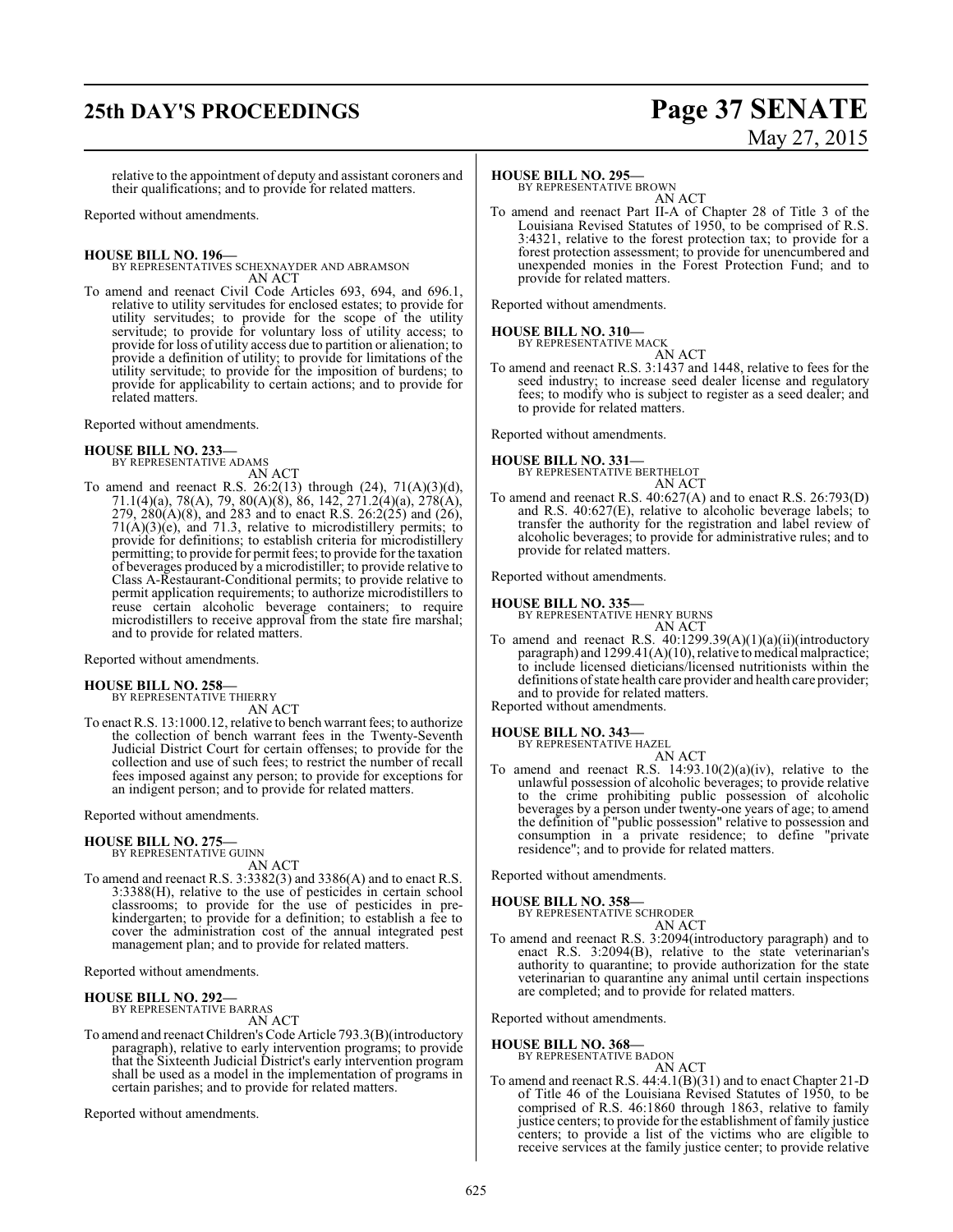to the entities that may assign persons to provide services at the family justice center; to provide certain requirements for any established family justice center; to provide relative to the sharing and confidentiality of information relative to a victim served by the family justice center; to provide relative to immunity from liability for persons providing services to a victim at a family justice center; and to provide for related matters.

Reported without amendments.

### **HOUSE BILL NO. 369—**

BY REPRESENTATIVES BARROW AND CARTER AND SENATOR CLAITOR

AN ACT

To enact Part IV of Chapter 28 of Title 46, to be comprised of R.S. 46:2148, relative to the state domestic violence coalition of Louisiana; to require the opportunity for an appeal hearing prior to disciplinary action; to require certain notifications; and to provide for related matters.

Reported without amendments.

**HOUSE BILL NO. 385—** BY REPRESENTATIVE NANCY LANDRY AN ACT

To amend and reenact Children's Code Article 603(17)(b), relative to mandatory reporters; to establish an exception for certain mental health/social service practitioners; and to provide for related matters.

Reported without amendments.

### **HOUSE BILL NO. 497—**

BY REPRESENTATIVE HENRY AN ACT

To enact Civil Code Article 2315.9, relative to damages; to provide relative to actions for injury caused by acts of terror; to provide for definitions; to provide for frivolous or fraudulent claims; to provide for court costs and attorney fees; and to provide for related matters.

Reported without amendments.

# **HOUSE BILL NO. 539—** BY REPRESENTATIVE JAMES

AN ACT

To amend and reenact Civil Code Articles 103(4) and (5) and 2362.1, Code of Civil Procedure Article 1702(E), and R.S. 9:368, relative to domestic abuse; to provide with respect to grounds for divorce in cases of domestic abuse; to provide for the confirmation of a default judgment; to provide for the obligation to pay court costs and attorney fees; to provide for default judgment procedures; to provide for legislative intent; and to provide for related matters.

Reported without amendments.

### **HOUSE BILL NO. 603—**

BY REPRESENTATIVE WILLMOTT AN ACT

To amend and reenact Children's Code Articles 1149 and 1160 and R.S. 46:2403(D), relative to laws providing for safe and anonymous relinquishment of an infant known as the safe haven law; to provide for duties of the Department of Children and Family Services relative to public awareness of the safe haven law; to provide for communication plans and dissemination of public information by the Department of Children and Family Services; to provide for information and training resources to be utilized by designated emergency care facilities; to authorize funding by the Children's Trust Fund of outreach concerning the safe haven law; to provide for reporting; to provide a short title; and to provide for related matters.

Reported without amendments.

# **Page 38 SENATE 25th DAY'S PROCEEDINGS**

### **HOUSE BILL NO. 728—**

BY REPRESENTATIVE GAROFALO AN ACT

amend and reenact Code of Civil Procedure Articles 4919(A)(introductory paragraph) and (5), 4922, and 4925(A) and to enact Code of Civil Procedure Articles 4921.1(C) and 4921.2, relative to justice ofthe peace courts; to provide relative to the service of citations; to provide relative to trial procedures; to provide relative to notice of judgment; and to provide for related matters.

Reported without amendments.

### **HOUSE BILL NO. 836— (Substitute for House Bill No. 716 by Representative Hodges)** BY REPRESENTATIVE HODGES

AN ACT

To amend and reenact R.S. 9:223, 224(A)(introductory paragraph), (4), and (6) and (B), and 225(A)(1) and (B), 226, 227, and 228 and to enact R.S.  $9:224(A)(7)$  and  $225(A)(4)$ , relative to marriage licenses; to provide for the application for a marriage license; to provide for the application form; to provide for required information; to provide for required documentation; to provide with respect to the use of birth certificates in the process of applying for a marriage license; to provide for documentation in lieu of a birth certificate; to provide for court orders; and to provide for related matters.

Reported without amendments.

#### **HOUSE BILL NO. 837— (Substitute for House Bill No. 100 by Representative Price)** BY REPRESENTATIVE PRICE

AN ACT To amend and reenact Code of Criminal Procedure Articles 977(A)(introductory paragraph) and 978(A)(introductory paragraph) and (B)(1) and to enact Code of Criminal Procedure Articles  $977(A)(3)$  and  $978(A)(3)$  and (E), relative to expungement; to provide for eligibility for an expungement in cases of factual innocence; to provide for the expungement of certain crimes of violence after a cleansing period; and to provide for related matters.

Reported without amendments.

Respectfully submitted, DANIEL R. MARTINY Chairman

### **Adoption of Legislative Bureau Report**

On motion of Senator Martiny, the Bills and Joint Resolutions were read by title and passed to a third reading.

### **Rules Suspended**

Senator Donahue asked for and obtained a suspension of the rules to recommit a bill.

**HOUSE BILL NO. 61—** BY REPRESENTATIVE CARMODY

A JOINT RESOLUTION

Proposing to amend Article VIII, Section 5(E) and to add Article VII, Section 2.1(C) of the Constitution of Louisiana, relative to requirements in relation to the imposition of or increase in fees and civil fines; to provide exceptions relative to public postsecondary education tuition and fees; to provide further relative to the authority to establish such tuition and fees; to provide for submission of the proposed amendment to the electors; and to provide for related matters.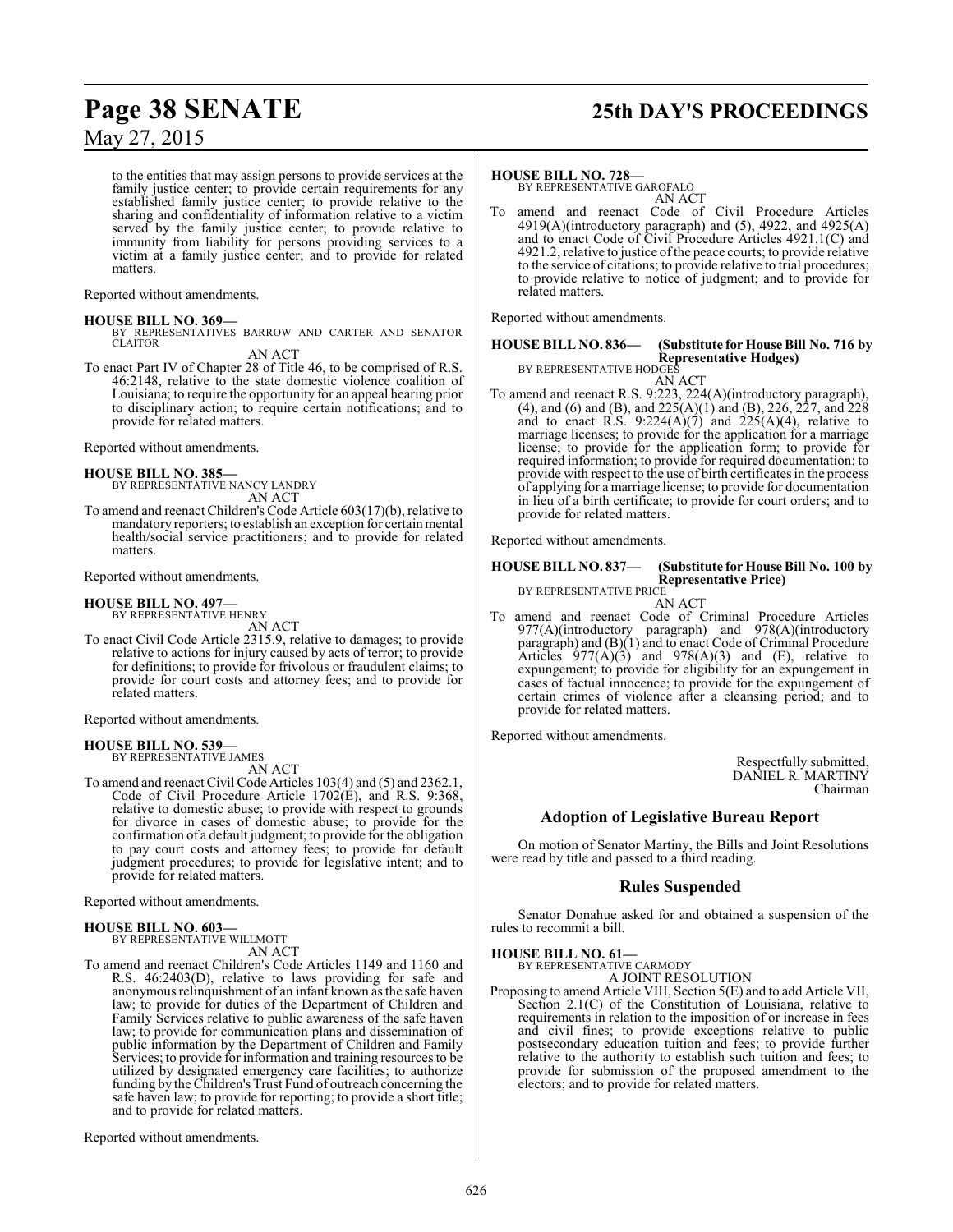Senator Donahue moved to recommit the bill from the Committee on Finance to the Committee on Education.

Without objection, so ordered.

### **Privilege Report of the Committee on Senate and Governmental Affairs**

### **ENROLLMENTS**

Senator Amedee, Chairman on behalf of the Committee on Senate and Governmental Affairs, submitted the following report:

May 27, 2015

To the President and Members of the Senate:

I am directed by your Committee on Senate and Governmental Affairs to submit the following report:

The following Senate Bills have been properly enrolled:

#### **SENATE BILL NO. 59—** BY SENATOR WARD

AN ACT

To amend and reenact R.S. 22:807, relative to withdrawals of deposits; to provide for the withdrawal of deposits by domestic insurers; and to provide for related matters.

### **SENATE BILL NO. 144—** BY SENATOR DORSEY-COLOMB

AN ACT

To amend and reenact R.S.  $22:1266(D)(3)(d)(i)$  and  $(4)(b)$  and  $1267(C)(3)$  and to enact R.S. 22:1266(M) and 1267(G), relative to the payment of insurance premiums; to provide that certain notices be mailed by an insurer related to the refund of certain premiums; to provide that certain notices be mailed by an insurance premium finance company related to the refund of certain premiums; to require that an insurance premium finance company cooperate with the Department of Insurance when insurance premiums are paid by an insurance premium finance company related to a consumer or commercial insurance policy; to require an insurance premium finance company to provide for inspection of certain documents related to a consumer or commercial insurance policy that is financed by the insurance premium finance company; to provide for penalties; and to provide for related matters.

> Respectfully submitted, "JODY" AMEDEE Chairman

The foregoing Senate Bills were signed by the President of the Senate.

### **Message from the House**

### **SIGNED HOUSE BILLS AND JOINT RESOLUTIONS**

May 27, 2015

To the Honorable President and Members of the Senate:

I am directed to inform your honorable body that the Speaker of the House of Representatives has signed the following House Bills and Joint Resolutions:

# **25th DAY'S PROCEEDINGS Page 39 SENATE** May 27, 2015

### **HOUSE BILL NO. 85—**

BY REPRESENTATIVES MILLER, GAINES, PRICE, SCHEXNAYDER, AND WILLMOTT AND SENATORS BROWN AND GARY SMITH AN ACT

To amend and reenact R.S. 17:1994(B)(28), relative to the Louisiana Technical College; to change the designation of a campus in St. John the Baptist Parish; and to provide for related matters.

### **HOUSE BILL NO. 97—**

BY REPRESENTATIVE CHANEY AN ACT

To authorize and provide for the transfer of certain state property; to authorize the transfer of certain state property in Richland Parish; to provide for the property description; to provide for reservation of mineral rights; to provide terms and conditions; to provide an effective date; and to provide for related matters.

### **HOUSE BILL NO. 145—**

BY REPRESENTATIVE BURFORD AN ACT

To enact R.S. 40:1502.16, relative to the assessment of service charges by the governing authority of DeSoto Parish Fire Protection District No. 3; to authorize such service charges, subject to voter approval; to provide with respect to the collection of the service charges and the enforcement of the collection; and to provide for related matters.

**HOUSE BILL NO. 147—**

BY REPRESENTATIVE MONTOUCET AN ACT

To enact R.S. 47:338.215, relative to the town of Duson; to authorize the town to levy a hotel occupancy tax; to provide for the use of tax revenues; and to provide for related matters.

### **HOUSE BILL NO. 155—** BY REPRESENTATIVE DANAHAY

AN ACT

To authorize and provide for the transfer of certain state property; to authorize the transfer of certain state property in Calcasieu Parish; to provide for the property description; to provide for reservation of mineral rights; to provide terms and conditions; to provide an effective date; and to provide for related matters.

### **HOUSE BILL NO. 178—**

BY REPRESENTATIVE DOVE

AN ACT To amend and reenact R.S. 38:291(U)(1), relative to the Terrebonne Levee and Conservation District; to provide for the transfer of certain land in the possession of the Atchafalaya Basin Levee District for certain purposes to the Terrebonne Levee and Conservation District; and to provide for related matters.

### **HOUSE BILL NO. 184—**

BY REPRESENTATIVE HUVAL AN ACT

To amend and reenact R.S. 22:1551(C)(1), relative to renewal of an insurance producer license; to provide for an exemption from examination for renewal of a resident producer license when application is made within two years of the date of expiration of the previous license; and to provide for related matters.

### **HOUSE BILL NO. 201—** BY REPRESENTATIVE MONTOUCET

AN ACT

To enact R.S. 33:4574(F)(9), relative to the Acadia Parish Convention and Visitors Commission; to provide for changes to the tourist commission's board of directors; and to provide for related matters.

**HOUSE BILL NO. 219—** BY REPRESENTATIVES BROWN AND SHADOIN AN ACT

To authorize and provide for the transfer of certain state property; to authorize the transfer of certain state property in Union Parish; to provide for the property description; to provide for reservation of mineral rights; to provide terms and conditions; to provide an effective date; and to provide for related matters.